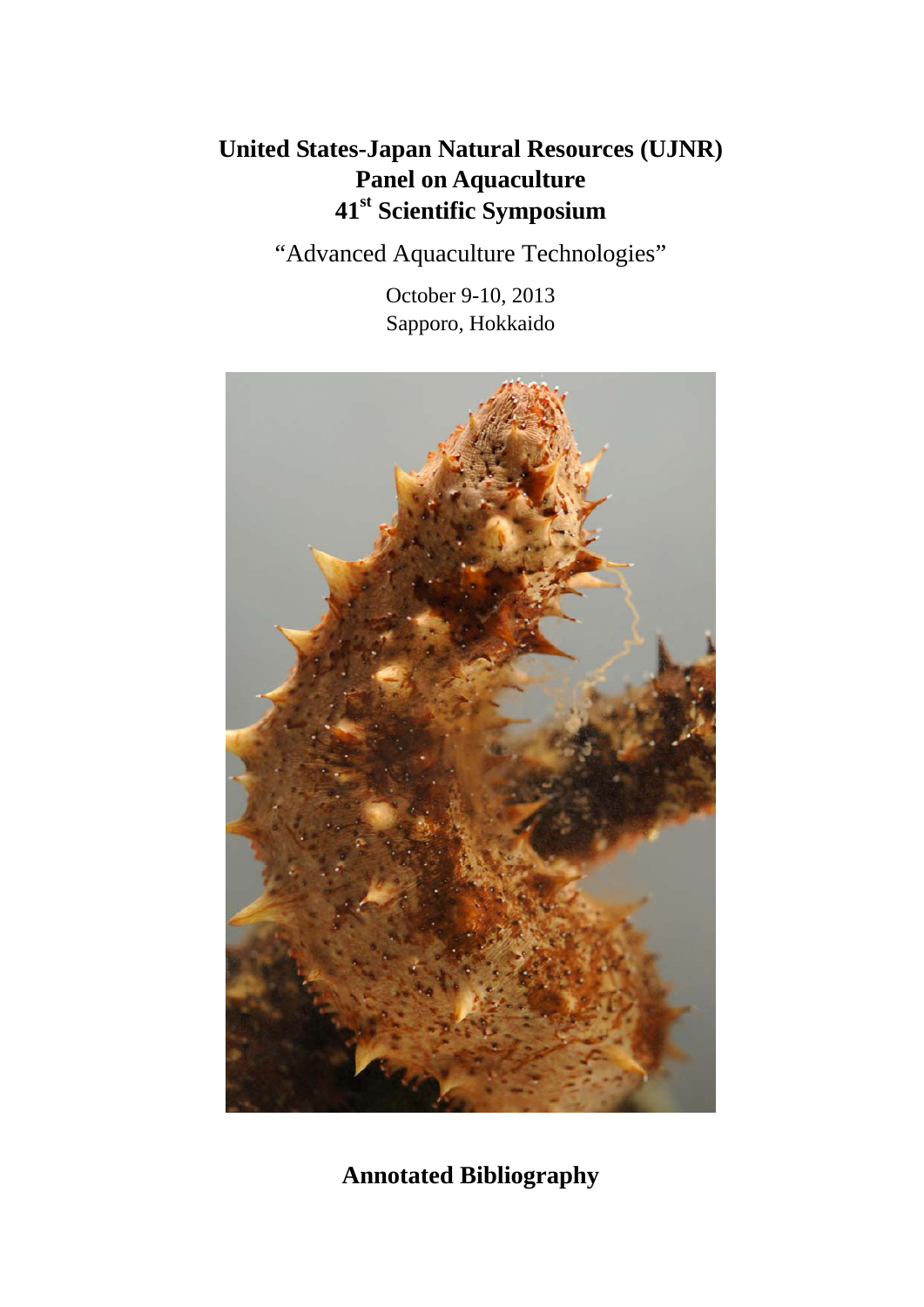Photo: Spawning sea cucumbers (*Apostichopus japonicus*) induced with "cubifrin" pictured by Dr. K. Yamano (FRA)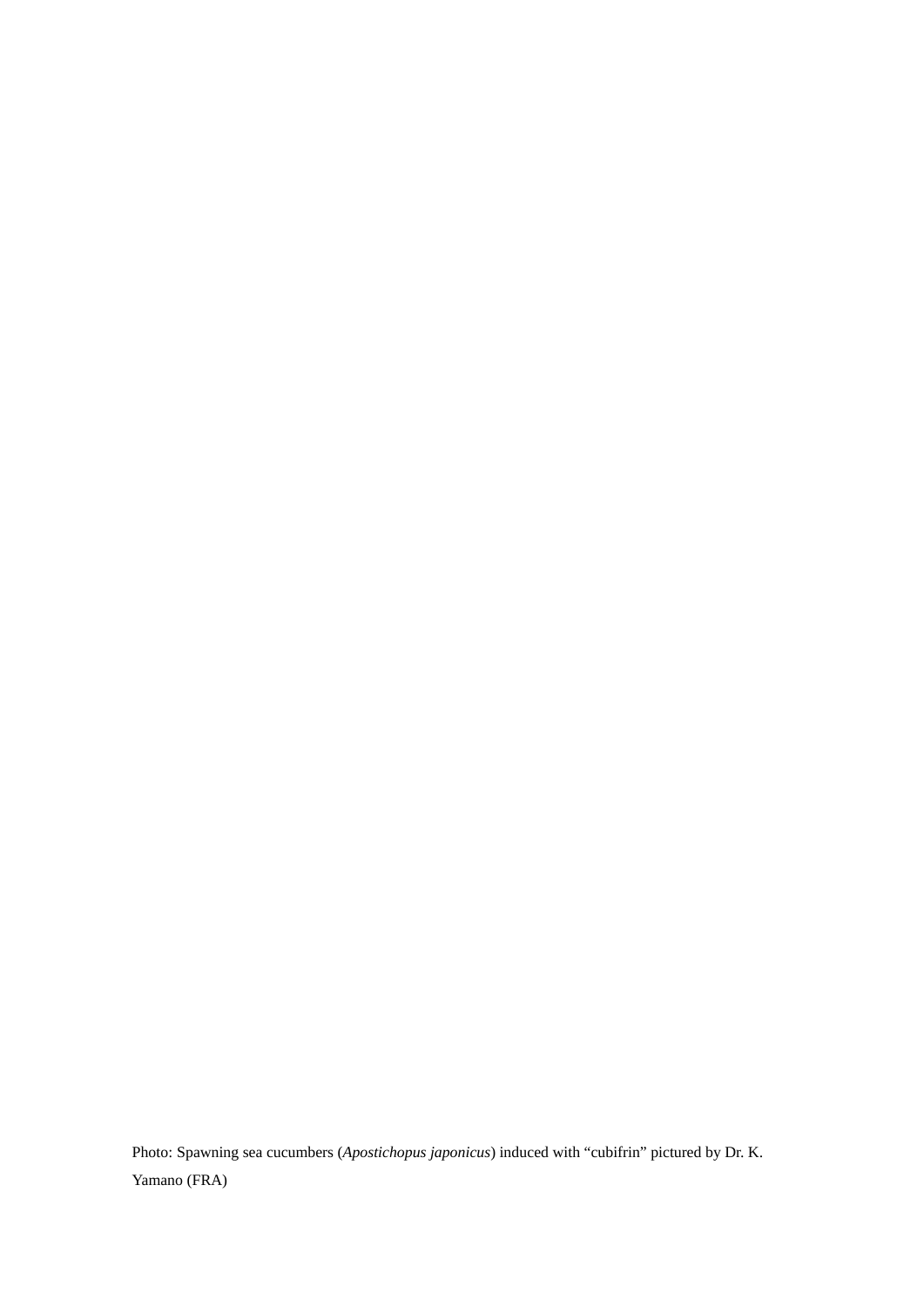# **DEVELOPMENT OF A NEW TYPE OF FISH DIET, NON-FISH MEAL EXTRUDED-PELLET**

#### **Ishida, N**

N. Praxhom, Y. Haga, and S. Satoh (2013). Impact of dietary high protein distillers dried grains on amino acid utilization, growth response, nutritional health status, and waste output in juvenile rainbow trout (*Oncorhynchus mykiss*)), *Aquaculture Nutrition*, 19, Issue Supplement s1, 62-71

High protein distillers dried grains (HPDDG) is a co-product of ethanol production that uses prefractionation technology. A 14-week nutrition trial of HPDDG with rainbow trout (*Oncorhynchus mykiss*: initial weight = 7.5–7.7 g fish<sup>-1</sup>) was conducted to evaluate the effect of replacing corn gluten meal (CGM) with four levels of HPDDG (0, 50, 100 and 150  $g kg^{-1}$ ). HPDDG is higher in crude protein (481 g kg<sup>-1</sup>, CP) than typical distillers dried grains with soluble (DDGS) (270 g kg<sup>-1</sup>). We found that 0– 150 g kg−1 HPDDG can be used in diets for rainbow trout. Replacement of CGM by HPDDG did not affect feed utilization efficiency or the health status of fish. The final body weight and phosphorus (P) content of fish increased with increasing HPDDG content in the feed. Although increasing dietary HPDDG levels resulted in a reduction in lysine (Lys) and methionine (Met) digestibility, the digestible CP, including Lys and Met, in the experimental diets remained high (above 90%). Better utilization of CP and P by fish fed dietary HPDDG resulted in less waste excretion by these fish than by those fed the control diet. HPDDG may be considered as an alternative protein source for aquaculture feeds.

S. Boonyoung, Y. Haga, S. Satoh (2013). Preliminary study on effects on methionine hydroxyl analog and taurine supplementation in a soy protein concentrate-based diet on the biological performance and amino acid composition of rainbow trout [*Oncorhynchus mykiss* (Walbaum)]. *Aquaculture Research*, 44, Issue 9, 1339-1347

A feeding trial was conducted on the effects of methionine hydroxy analog (MHA) and taurine supplementation in diets with high levels of soy protein concentrate (SPC) on the growth performance and amino acid composition of rainbow trout, *Oncorhynchus mykiss* (Walbaum) comparing with fish meal based diet. The control diet had 520 g kg<sup>-1</sup> fish meal. In the methionine deficient diets (5.1 g kg<sup>-1</sup>), fish meal was replaced by 490 g  $kg^{-1}$  of the SPC in the SPC49 diet. The SPC49 diet was supplemented with either MHA (6 g kg<sup>-1</sup>) only or a combination of MHA and taurine (2 g kg<sup>-1</sup>). Fish were fed isoproteic (460 g kg<sup>-1</sup>) and isolipidic (130 g kg<sup>-1</sup>) diets for 12 weeks. Growth performance (i.e. weight, feed conversion ratio, and thermal-unit growth coefficient) was inferior in fish fed the SPC49 diet. MHA supplementation improved growth performance  $(P < 0.05)$ . No difference was observed when taurine was added to the SPC49 and MHA diet  $(P > 0.05)$ . Whole-body taurine contents increased with taurine supplementation, whereas plasma methionine increased with MHA supplementation  $(P < 0.05)$ . In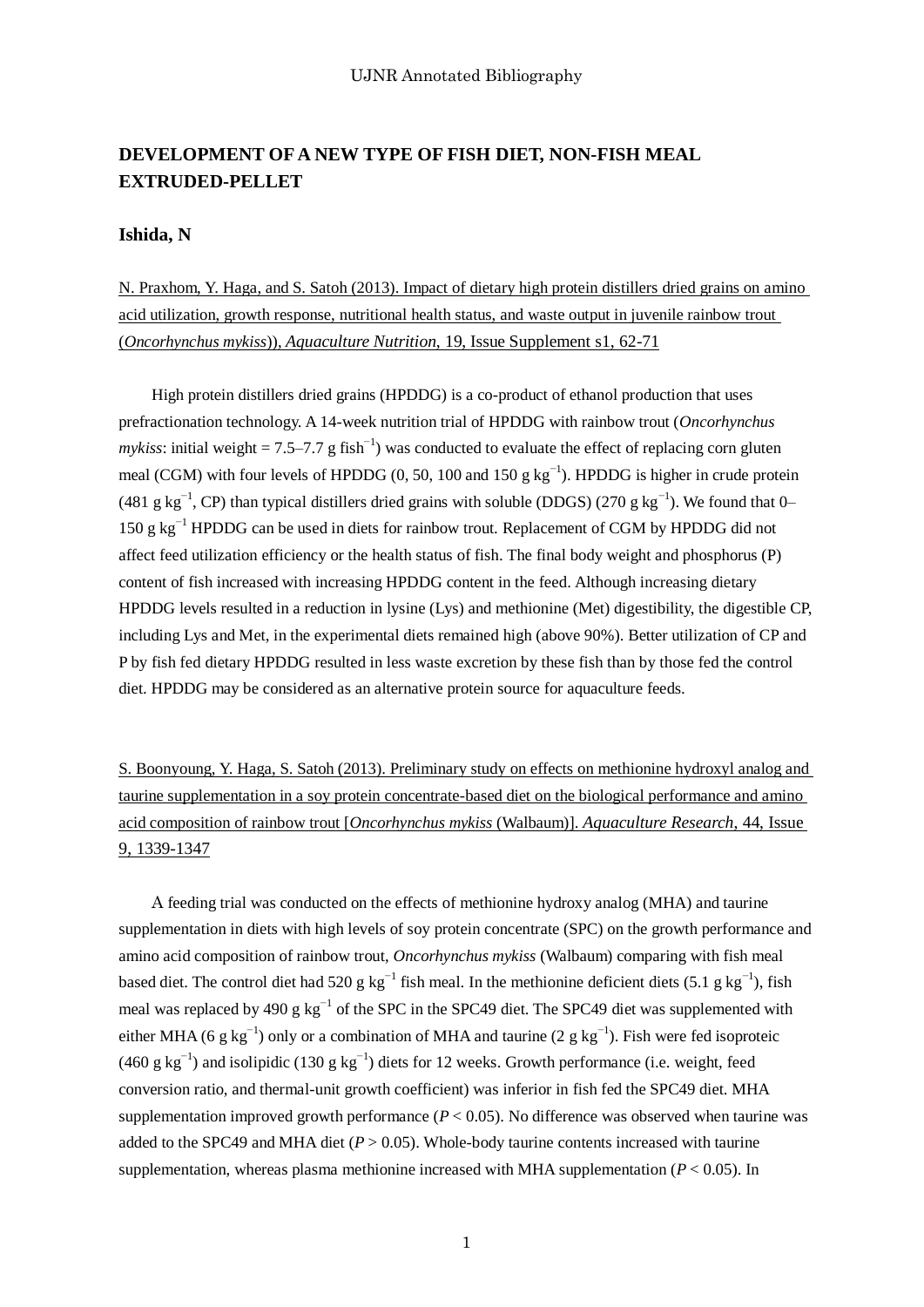conclusion, the substitution of fish meal with SPC supplemented with MHA did not negatively impact growth, and the addition of taurine did not improve growth performance in rainbow trout.

# Md. S. A. Sarker, S. Satoh, S. Kamata, K., Haga, Y., and Y. Yamamoto (2012). Partial replacement of fishmeal with plant protein sources using organic acids to practical diets for juvenile yellowtail, *Seriola quinqueradiata*, *Aquaculture Nutrition*, 18, 81-89

An experiment was conducted to investigate the effects of phosphorus (P), citric acid (CA) and formic acid (FA) supplementation on growth and loading of nitrogen (N) and phosphorus (P) in juvenile yellowtail fed fish meal (FM) and alternate plant protein (APP) diets. Six diets designated as F49 (490 g  $kg^{-1}$  FM-based), F49 + P (490 g kg<sup>-1</sup> FM with 5 g kg<sup>-1</sup> inorganic P), F31 + CA (310 g kg<sup>-1</sup> FM containing 200 g kg<sup>-1</sup> APP with 5 g kg<sup>-1</sup> CA), F31 + FA (310 g kg<sup>-1</sup> FM having 200 g kg<sup>-1</sup> APP with 4 g kg<sup>-1</sup> FA), F23 + CA (230 g kg<sup>-1</sup> FM containing 300 g kg<sup>-1</sup> APP with 5 g kg<sup>-1</sup> CA) and F23 + FA (230 g kg<sup>-1</sup> FM having 300 g kg<sup>-1</sup> APP with 4 g kg<sup>-1</sup> FA) were formulated. Yellowtails were fed one of the diets for 12 weeks under on-site conditions at water temperature  $22.0-27.0$  °C. F49 + P gave the best growth, while  $F23 + CA$  the lowest. Specific growth rate and feed conversion ratio of  $F31 + CA$  were similar with control group. Addition of CA to APP diets significantly increased retention of P; hence, its excretion was lowered. The results of this study suggest that FM could be replaced up to 70% with the addition of 5 g kg<sup>-1</sup> CA to a low P-containing plant protein sources diet without inorganic P supplementation in juvenile yellowtail diets, which in turn would enable a reduction in environmental pollution from aquafeeds.

Md. S. A. Sarker, S. Satoh, S. Kamata, K., Haga, Y., and Y. Yamamoto (2012). Supplementation effect of organic acids and/or lipid to plant protein based diets on juvenile yellowtail, *Seriola quinqueradiata* Temminck et Schlegel 1845, growth and, nitrogen and phosphorus excretion, *Aquaculture Researc*h, 43, Issue 4, 538-545

A feeding experiment was conducted to investigate the effect of organic acids and/or lipid supplementation on growth, utilization and environmental loading of nitrogen (N) and phosphorus (P) in juvenile yellowtail fed fishmeal (FM) and plant protein (PP) diets. Six diets as FM (FM-based), FM+P (FM with inorganic P), FM+L (FM with lipid), PP+CA (PP with citric acid), PP+L+CA (PP with lipid and citric acid) and PP+L+FA (PP with formic acid) were formulated. Yellowtails were fed each of the diets in duplicate groups; once a day, 6 days a week to near satiation at water temperature  $19.0-25.0$  °C for 16 weeks. Fishmeal with inorganic P gave the best growth while PP+L+FA the lowest. However, growth increased in PP+CA and PP+L+CA. Addition of lipid significantly increased N and P retention resulting in significant reduction in N and P excretion. Citric acid and FA supplementation to PP diets also increased retention of P; hence, its excretion was lowered. Thus, CA, FA and lipid in juvenile yellowtail diets can help to partially replace FM with PP sources and reduce inorganic P use to minimize environmental loading from aquafeeds.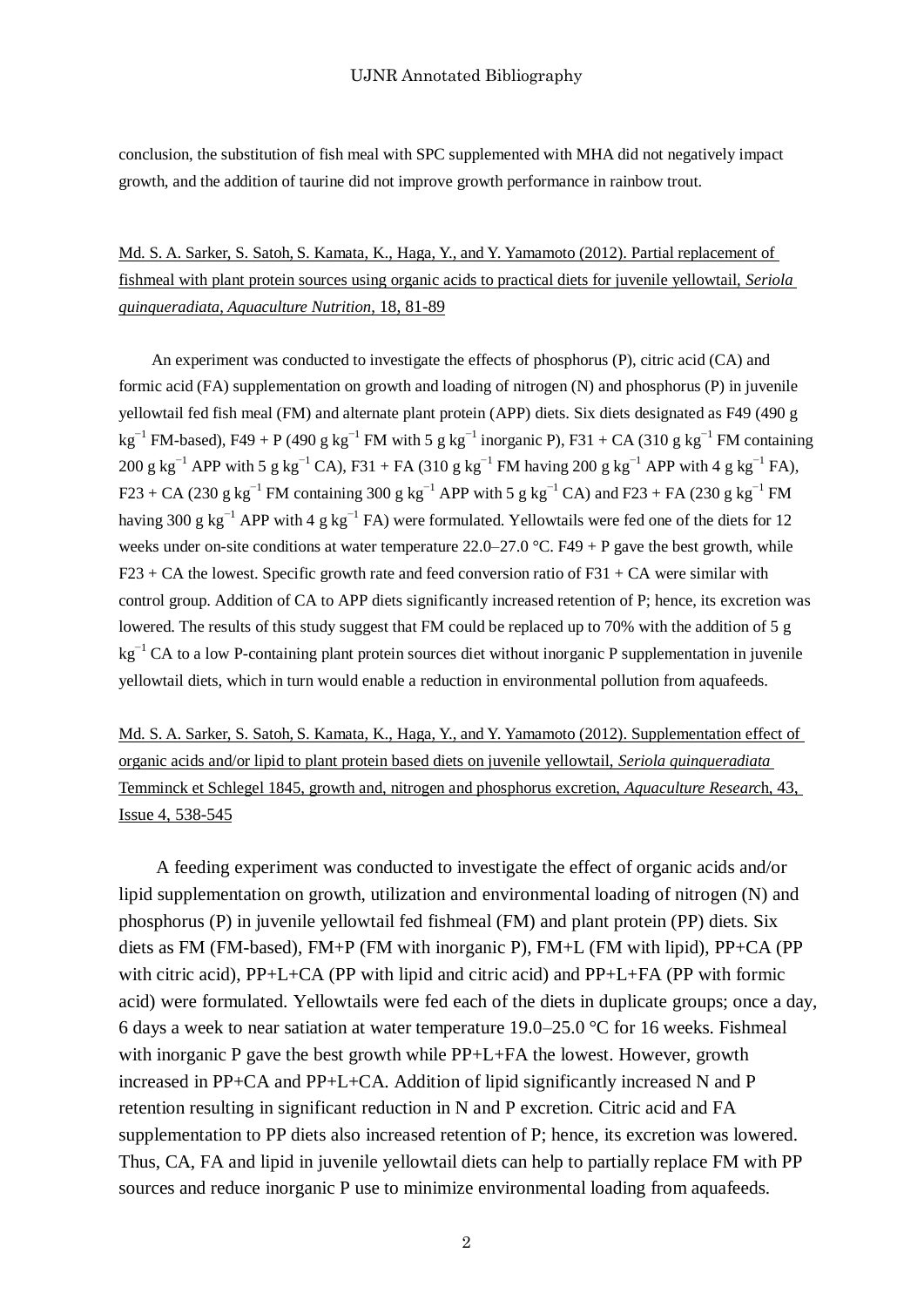# **AVAILABILITY OF FISHERIES BY-PRODUCT MATERIALS WITH CADMIUM REMOVAL TREATMENT AS A FEED INGREDIENT FOR FINGERLING BLACK ROCKFISH** *SEBASTES SCHLEGELI*

### **Satoh, N**

Satoh N, Nobuta S, Wakasugi M, Satoh S, Takeuchi T (2013). Availability of squid viscera meal with cadmium removal treatment as a feed ingredient for fingerling black rockfish *Sebastes schlegeli*. *Fisheries Science* 79: 259-267

Two 12-week feeding experiments were conducted to evaluate the nutritional value of squid viscera meal with cadmium removal treatment (dCSVM), which contained 1.5-2.0 mg/kg cadmium, as an alternative protein source to sardine meal in diets for fingerling black rockfish *Sebastes schlegeli*. Initial mean body weights in experiments 1 and 2 were 23.0 and 6.4 g, and the replacement rates of sardine meal with dCSVM in the test diets were 20-80 % and 30-60 %, respectively. In experiment 1, inclusion of dCSVM at 40 % and higher replacement rates of sardine meal retarded the growth of fish due partly to inferior dCSVM protein digestibility. The cadmium (Cd) concentrations in fish muscle of all treatment groups were below the detection limit  $\langle 0.1 \text{ mg/kg} \text{ dry matter} \rangle$ . In experiment 2 using dCSVM containing Cd at a lower level and having a higher protein digestibility than experiment 1, no significant differences were observed in the growth between the control and 60 % replacement groups, although feed efficiency gradually decreased with the increase of dCSVM inclusion. These results show that dCSVM is safe and useful as an alternative protein source and could replace up to 60 % of sardine meal in fingerling black rockfish diets.

### Satoh N, Fujioka T, Nobuta S (2006). Availability of commercial squid viscera meal as diets of fingerling black rockfish. *Nippon Suisan Gakkaishi* 72:401-407 (in Japanese with English abstract)

Feeding experiments were conducted to evaluate the growth performance, feed efficiency, total food intake and heavy metal accumulation (Cadmium and Copper) in fingerling black rockfish *Sebastes schlegeli,* fed extruded pellets containing commercial diets supplemented with 0% (control) to 30% commercial squid viscera meal without Cadmium removal treatment (CSVM) for eight weeks.

Growth performance did not differ significantly in any of the experimental groups, but total food intake increased in response to increased CSVM. Findings also suggested that diets supplemented with CSVM promoted fish feeding. However, accumulation of Cadmium and Copper in the liver of fish was more apparent in experiment groups fed diets containing 20 or 30 % CSVM. These findings indicate that CSVM should only be applied at levels of up to10 % in the diets of fingerling black rockfish.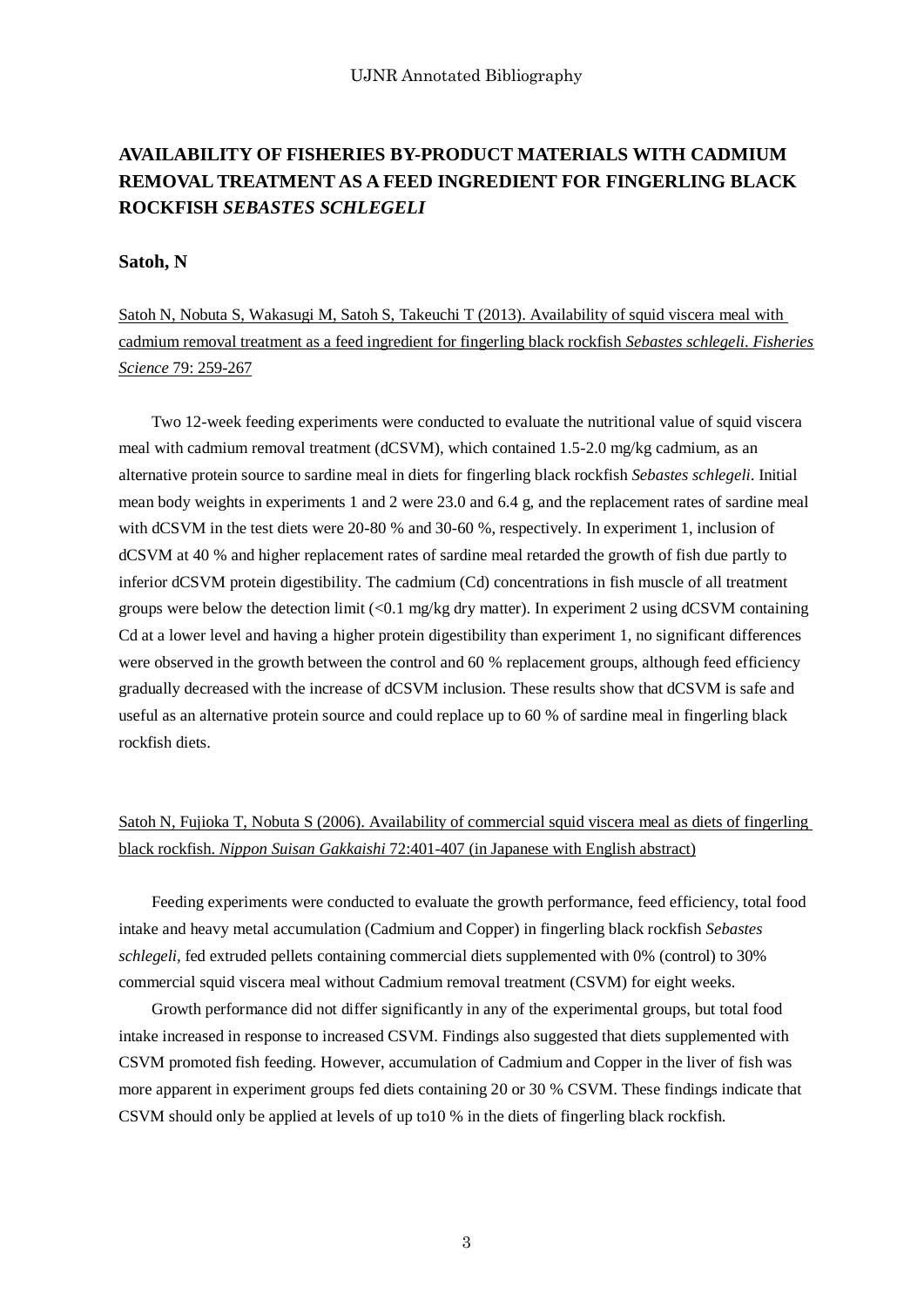# **EFFECT OF FEED INGREDIENTS ON DIGESTIVE ENZYMES SECRETION IN FISH**

### **Murashita, K**

Koji Murashita, Haruhisa Fukada, Ivar Rønnestad, Tadahide Kurokawa, Toshiro Masumoto (2008). Nutrient control of release of pancreatic enzymes in yellowtail (*Seriola quinqueradiata*): Involvement of CCK and PY in the regulatory loop. *Comparative Biochemistry and Physiology, Part A* 150: 438-443

Cholecystokinin (CCK) and neuropeptide Y (NPY)-related peptides are the key regulators of pancreatic enzyme secretion in vertebrates. CCK stimulates enzyme secretion whereas peptide Y (PY), a NPY-related peptide, plays an antagonistic role to that of CCK. In fish, very little is known about the effects of different nutrients on the synthesis of CCK and PY in the digestive tract, and the mechanism by which CCK and PY actually regulate digestive enzyme secretion is not well understood. In order to determine stimulating effects of different nutrients on the synthesis of CCK and PY in yellowtail (*Seriola quinqueradiata*), CCK and PY mRNA levels in the digestive tract were measured after oral administration of a single bolus of either phosphate-buffered saline (PBS: control), starch (carbohydrate), casein (protein), oleic acid (fatty acid) or tri-olein (triglyceride). In addition, in order to confirm the synthesis and secretion of digestive enzymes, the mRNA levels and enzymatic activities of three digestive enzymes (lipase, trypsin and amylase) were also analyzed. Casein, oleic acid and tri-olein increased the synthesis of lipase, trypsin and amylase, while starch and PBS did not affect the activity of any of these enzymes. CCK mRNA levels rose, while PY mRNA levels were reduced in fish administered casein, oleic acid and tri-olein. These results suggest that in yellowtail, CCK and PY maintain antagonistic control of pancreatic enzyme secretion after intake of protein and/or fat.

Takahiro Furutani, Toshiro Masumoto, Haruhisa Fukada (2012). Response of cholecystokinin and digestive enzyme mRNA levels to various feed ingredients in yellowtail *Seriola quinqueradiata*. *Fisheries Science* 78: 1075-1082

Cholecystokinin (CCK) is the key regulator hormone that stimulates the secretion of digestive pancreatic enzymes in vertebrates. In fish, little is known about the mechanism of induction of CCK in the digestive tract by different feed ingredients. To investigate the response of CCK and digestive enzymes to fish feed ingredients in yellowtail *Seriola quinqueradiata*, we performed a series of experiments in which we measured the mRNA levels of CCK, trypsin, and lipase after oral administration of a single bolus of various ingredients. We administered fish meal and fish oil in experiment 1; high and low concentrations of fish meal in experiment 2; and five different dietary protein sources (fish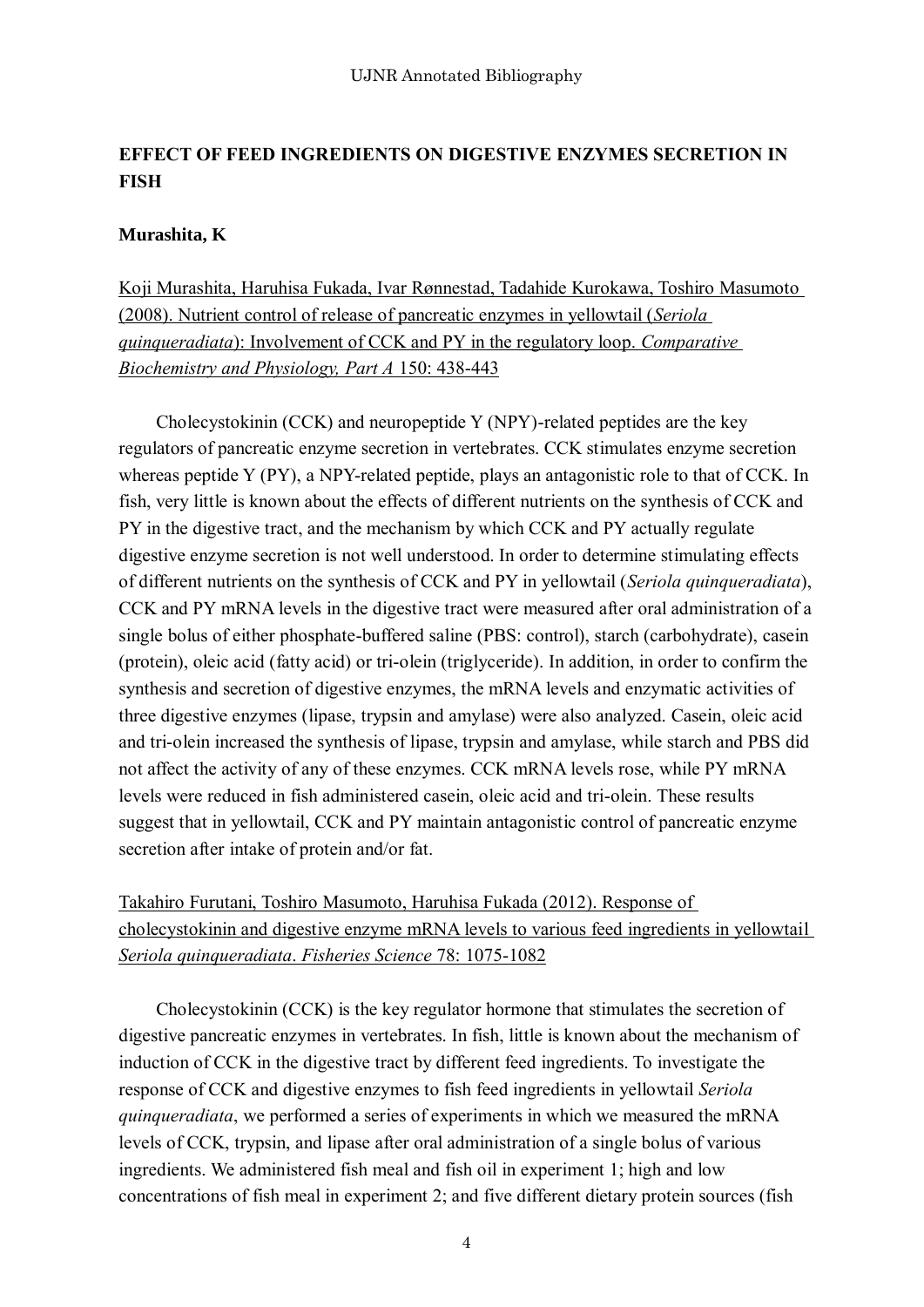meal, soybean meal, soy protein concentrate, corn gluten meal, and glutamic acid fermentation by-products) in experiment 3. In experiments 1 and 3, only fish meal significantly increased the mRNA level of CCK and digestive enzyme. In experiment 2, a high concentration of fish meal  $[20\% (w/v)]$  significantly increased the CCK and trypsin mRNA levels, but a low concentration of fish meal  $[1 \% (w/v)]$  did not. These results suggest that high concentrations of fish meal (the protein source in fish feed) has the most potent effect on stimulation of CCK synthesis and secretion of digestive enzymes in yellowtail.

Takahiro Furutania, Toshiro Masumoto, Haruhisa Fukada (2013). Molecular cloning and tissue distribution of cholecystokinin-1 receptor (CCK-1R) in yellowtail *Seriola quinqueradiata* and its response to feeding and *in vitro* CCK treatment. *General and Comparative Endocrinology* 186: 1-8

In vertebrates, the peptide cholecystokinin (CCK) is one of the most important neuroregulatory digestive hormones. CCK acts via CCK receptors that are classified into two subtypes, CCK-1 receptor (CCK-1R; formally CCK-A) and CCK-2 receptor (formally CCK-B). In particular, the CCK-1R is involved in digestion and is regulated by CCK. However, very little information is known about CCK-1R in fish. Therefore, we performed molecular cloning of CCK-1R cDNA from the digestive tract of yellowtail *Seriola quinqueradiata*. Phylogenetic tree analysis showed a high sequence identity between the cloned yellowtail CCK receptor cDNA and CCK-1R, which belongs to the CCK-1R cluster. Furthermore, the expression of yellowtail CCK receptor mRNA was observed in gallbladder, pyloric caeca, and intestines, similarly to CCK-1R mRNA expression in mammals, suggesting that the cloned cDNA is the yellowtail CCK-1R. In *in vivo* experiments, the CCK-1R mRNA levels increased in the gallbladder and pyloric caeca after feeding, whereas *in vitro*, mRNA levels of CCK-1R and digestive enzymes in cultured pyloric caeca increased by the addition of CCK. These results suggest that CCK-1R plays an important role in digestion stimulated by CCK in yellowtail.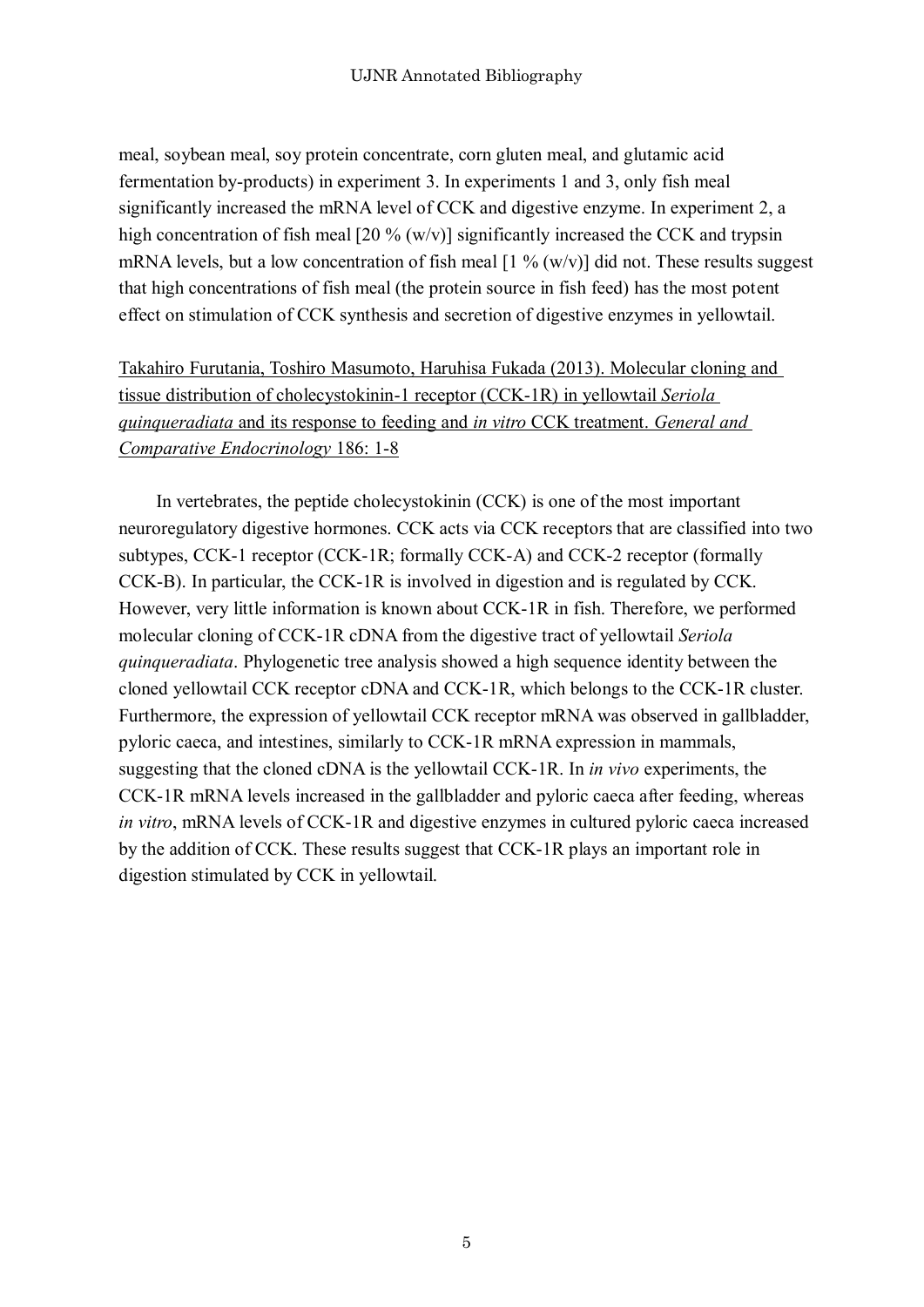# **AN ANALYSIS OF THE CAUSALITY BETWEEN THE MARKET PRICE OF IMPORTED FISHMEAL AND MARKET PRICE OF MARINE FARMED FISH**

### **Takahashi, Y**

Ariji M, Takahara A, Kurata T and Munekiyo M(2002). A study on resource management and market of queen crab in Kyoto prefecture: Cointegration test with vector error correction model, *Journal of Regional Fisheries*, 43(1) : pp.93-111

In this study, they clarified some useful facts for fishery policy. Maizuru and Central market is not affected by impulse of other markets, this result indicates policy makers do not have to care for market intervention if policy makers intervene in Maizuru and Central market. Also, they revealed that impulse caused by Maizuru market is very strong, and small scale markets around Maizuru are affected by that impulse. Therefore, soaring queen crab price in Maizuru market cause positive effects to small scale markets, if fishermen in Maizuru make progress in technological innovations such as high quality production or market expansion

Ariji M, Kurata T, Sasaki Y and Munekiyo M (2004). Study about clarifying the market circulation and the price decision factor of the tile fish market in Kyoto, *Journal of Regional Fisheries*, 45(1) : pp.85-100

In this study, they clarified market circulation and the price decision factor of the tile fish market in Kyoto and examined about the validity of the introducing the ECR (Efficient Consumer Response) system. First, they qualitatively examined characteristics of the tile fish and its market and the structure of the tile fish circulation. Secondly, They analyzed the market circulation and the price decision factor of the tile fish in Kyoto using analysis of inverse demand function of ECM (Error Correction Model). As a result of the analysis, it became clear that introducing ECR from a stage of the Central Wholesale Market that the introduction of ECR in a stage of a retail market was effective against branding.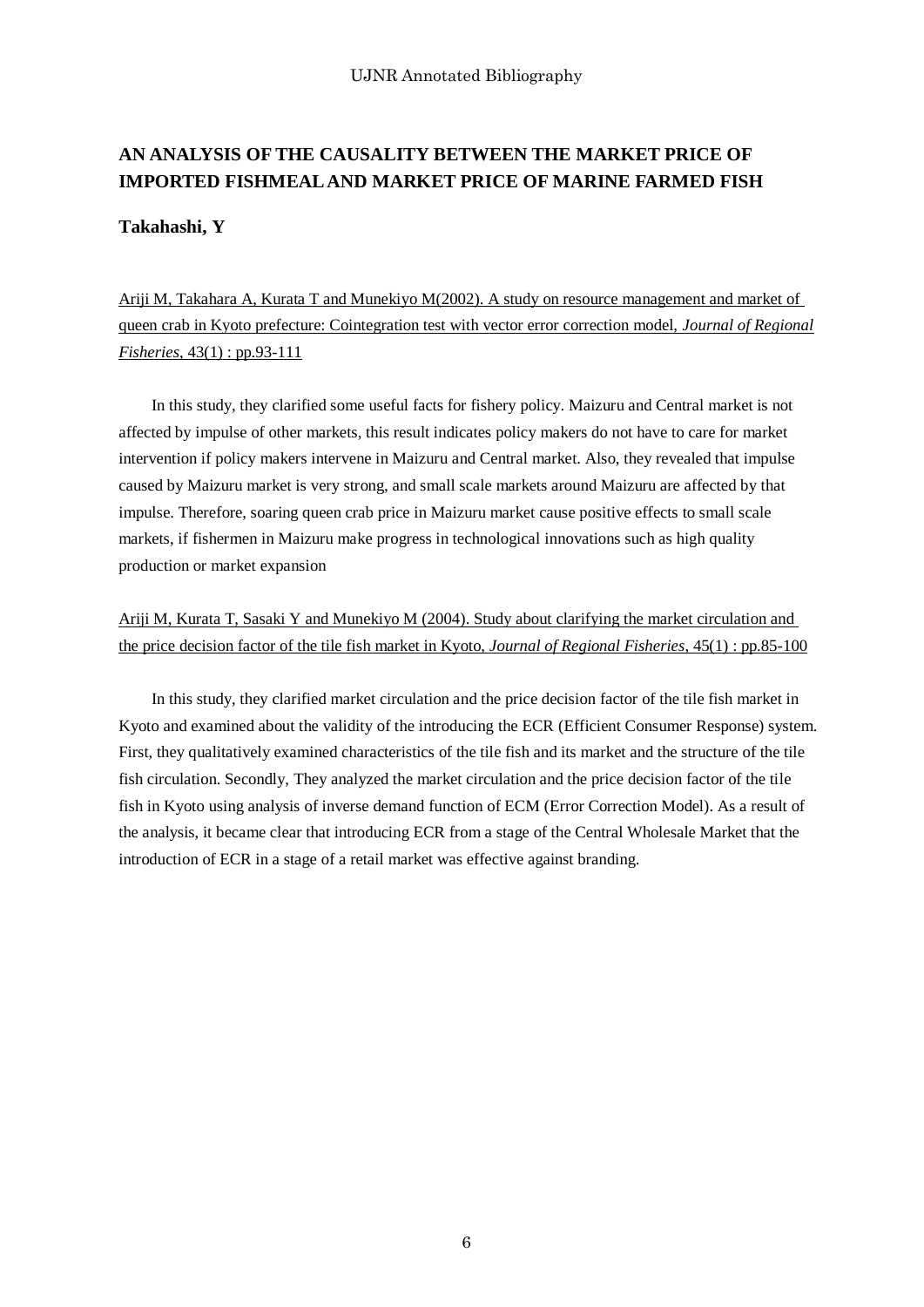# **INDUCED SPAWNING IN THE SEA CUCUMBER** *APOSTICHOPUS JAPONICUS* **BY NEUROPEPTIDE, CUBIFRIN**

### **Yamano, K**

### Kato S, Tsurumaru S, Taga M, Yamane T, Shibata Y, Ohno K, Fujiwara A, Yamano K, Yoshikuni M (2009) Neuronal peptides induce oocyte maturation and gamete spawning of sea cucumber, *Apostichopus japonicus*. Dev Biol 326: 169-176

Extracts prepared from tissues containing buccal ring nerve or longitudinal radial nerve of sea cucumber induce oocyte maturation and ovulation from ovarian tissues. We purified two small peptides, a pentapeptide and a heptapeptide, from the buccal tissues of Japanese common sea cucumber, *Apostichopus japonicus*. Both peptides induced oocyte maturation and gamete spawning. The pentapeptide was identified as NGIWY-amide. This peptide induced *in vitro* germinal vesicle breakdown and ovulation of fully- grown oocytes at less than 1 pM and *in vivo* spawning at 10 nM. A synthetic derivative of the pentapeptide, NGLWY-amide, was 10–100 times more potent compared to the natural NGIWY-amide. The heptapeptide was less potent, inducing ovulation at 1 μM. NGIWY-amide and NGLWY-amide induced a characteristic spawning behavior when injected into sexually matured individuals. Mature eggs artificially spawned were fertilized, and developed normally and metamorphosed into young sea cucumbers. The details of the production and the mechanism of action of NGIWY-amide are still unclear, but the high biopotency of the peptide will aid understanding of the neuronal and hormonal control of reproduction of sea cucumber.

### Fujiwara A, Yamano K, Ohno K, Yoshikuni M (2010) Spawning induced by cubifrin in the Japanese common sea cucumber *Apostichopus japonicus*. Fish Sci 76: 795–801

The neuropeptide cubifrin-I and its derivative cubifrin-L have recently been demonstrated as potent substances that induce oocyte maturation *in vitro* and spawn in the Japanese common sea cucumber *Apostichopus japonicus*. Here, the reproductive behavior provoked by injection of cubifrin-L into the body cavity of *A. japonicus* was examined with a view to the practical application of the peptide for induction of spawning in the hatchery. Ovarian fragments with oocytes larger than 155 µm in diameter responded to cubifrin-L *in vitro*. The *in vitro* responsiveness of ovarian fragments was well correlated with the spawning success induced *in vivo* by a cubifrin-L injection. Mature sea cucumbers injected with cubifrin-L displayed sequential reproductive behaviors, which comprised climbing the side wall of the tank toward the water surface, waving of the head, and shedding of gametes. Gamete shedding started about 60 min and 80 min after the injection in males and females, respectively, and was completed almost simultaneously in the two sexes about 2 hours after the administration. Repeated injections of cubifrin-L at intervals of about 10 days successfully induced multiple spawnings in males and females. This study demonstrated that cubifrin-L is an effective inducer of spawning in Japanese sea cucumber cultivation.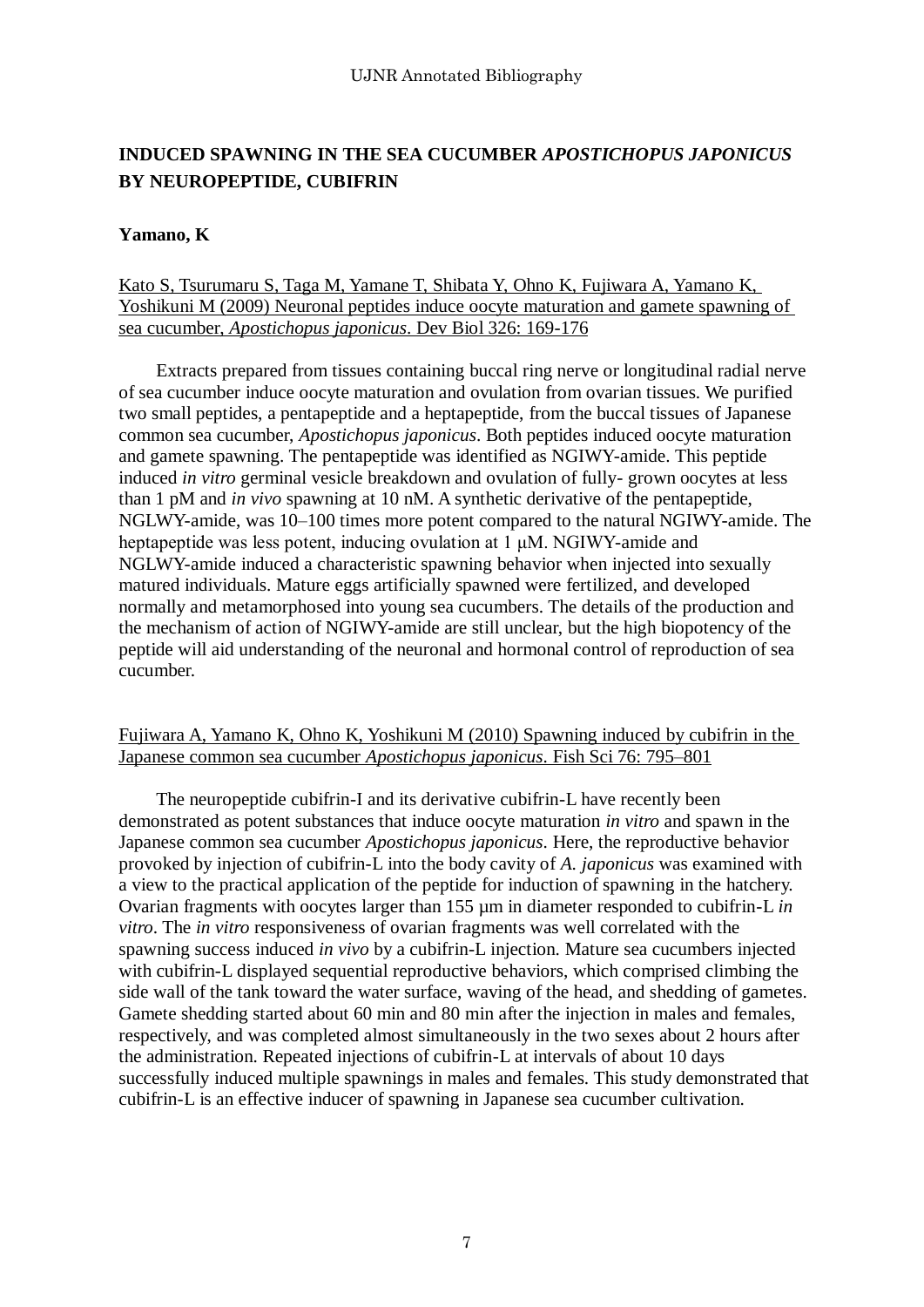# **MASS PRODUCTION OF ARTIFICIAL SEED OF JAPANESE COMMON SEA CUCUMBER (***APOSTICHOPUS JAPONICUS***) IN HOKKAIDO, JAPAN**

### **Sakai, Y**

Yanagisawa, T.(1998) Aspect of the biology and culture of the sea cucumber. Sena S. De Silva, ed. Tropical Mariculture, p.291-308, Academic Press, London,

Seed production and releasing technique of Japanese sea cucumber *Apostichopus japonicus* had introduced in this paper include economic aspects.

Sakai, Y. and Konda, Y. (2008) Manamako jinkou syubyou no syokugai boujyo giijyutu-ni tuite (New mass production technique to prevent the predation of artificial juveniles from copepods) Hokusuishi Dayori 76: 8-14. (in Japanese)

Major two new methods to prevent the predation of *Apostichopus japonicus* by copepods (*Tigriopus japonicus*) increased in the juvenile rearing tank had reported in this paper.

Sakai, Y. (2012) Syubyou seisan to saiabi gyogyou (Artificial seed production and Aquaculture of *Apostichopus japonicus*), Takahashi, A. and Okumura, S. (eds). Namakogaku: Seibutu, Sangyo and Bunka (Sea Cucumber: Biology, Industries and Culture). p101-114, Naruyamadou, Tokyo. (in Japanese)

Recent status of mass production technique of *A. japonicus* includes intermediate culture and future aspects had summarized.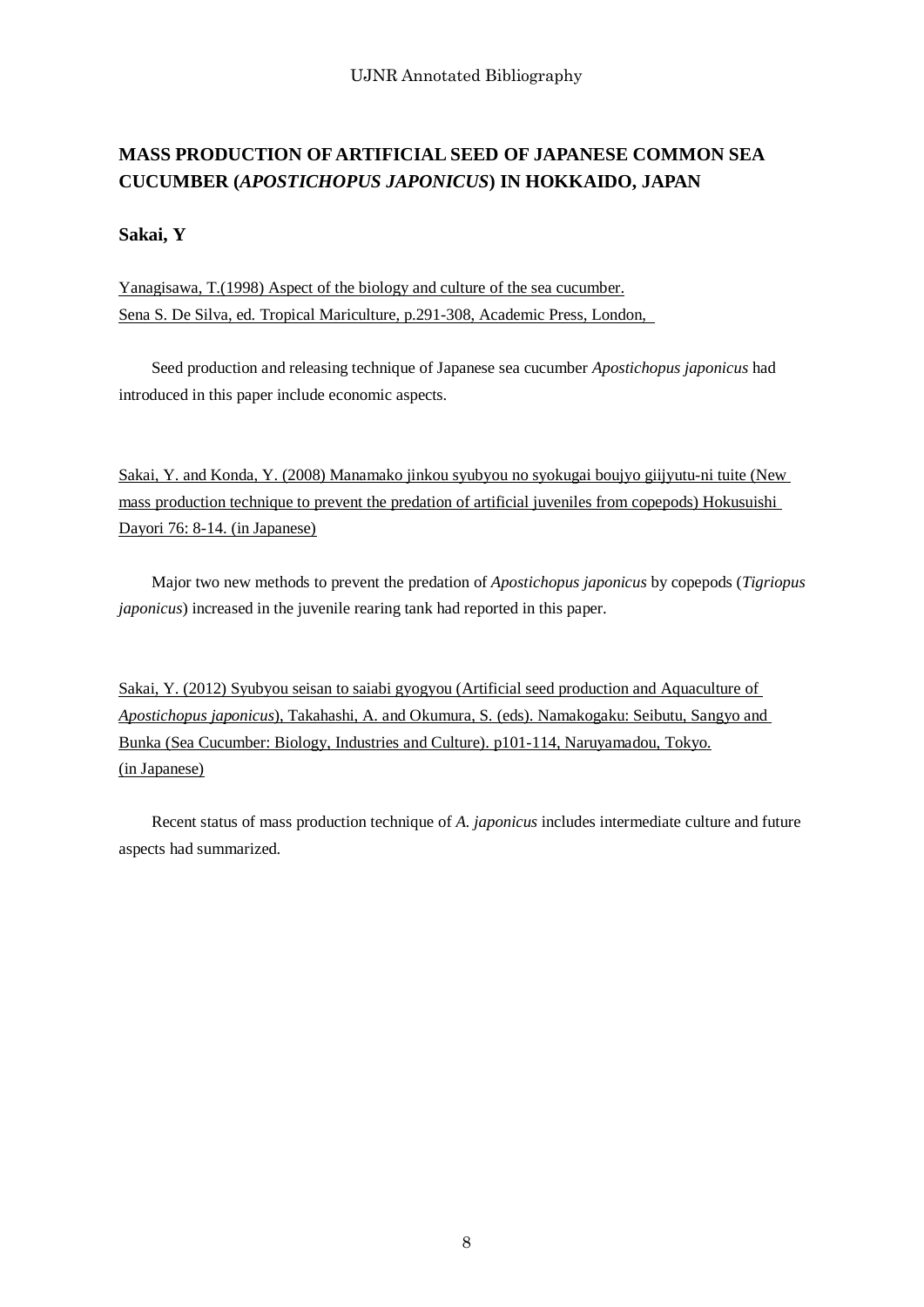### **IMPROVING THE FOOD QUALITY OF SEA URCHIN GONADS BY SUPPRESSING GAMETOGENESIS**

### **Unuma, T**

Unuma, T. 2002. Gonadal growth and its relationship to aquaculture in sea urchins. In "The Sea Urchin: From Basic Biology to Aquaculture" ed. by Yokota, Y., Matranga, V., Smolenicka, Z., Swets & Zeitlinger, Lisse, pp.115-127.

The sea urchin gonad contains two main types of the cells: nutritive phagocytes (NPs) and germ cells (GCs). NPs store nutrients necessary for gametogenesis, such as proteins, carbohydrates and lipids. The most abundant protein in NPs is a glycoprotein called the major yolk protein (MYP), originally identified as the most predominant component of yolk granules in the eggs. The proportion of NPs and GCs varies with the maturation of the gonads. Before gametogenesis, NPs fill the gonadal lumina and increase in size by accumulating nutrients derived from food. As gametogenesis proceeds, NPs supply MYP and other nutrients to the developing GCs and decrease in size. In fully mature gonads, a number of ripe ova or spermatozoa fill the gonadal lumina, whereas NPs lose their nutrients and shrink. The quality of the gonad as a food product usually deteriorates while GCs proliferate and develop. Promotion of NP growth and suppression of gametogenesis are prerequisites to achieving high profitability in sea urchin aquaculture.

## Unuma, T., Walker, C.W. 2009. Relationship between gametogenesis and food quality in sea urchin gonads. Proceedings of the 36th U.S.-Japan Aquaculture Panel Symposium. pp.45-54.

The sea urchin gonad contains two main types of the cells: germinal cells (GCs) and somatic nutrient storage cells called nutritive phagocytes (NPs). The proportion of GCs and NPs varies during the year. Before gametogenesis, NPs fill the gonadal lumina and increase in size by accumulating nutrients derived from food. As gametogenesis proceeds, NPs decrease in size as nutrients are mobilized and transferred to GCs. In fully mature gonads, ova or spermatozoa fill the gonadal lumina and NPs shrink to their smallest size. The best season for eating gonads is restricted to a few months around the initiation of gametogenesis when NPs begin to mobilize their nutrients. Before that period, the size of the gonad is too small. After that period, as gametogenesis proceeds, the quality of gonads as food products gradually decreases. The tissues of the gonads become fragile as they mature. After the ripe gonads are removed from the test, ova or spermatozoa ooze from the gonoduct, reducing their commercial value. In some species, strong bitterness develops in the ovary as oogenesis proceeds. To prolong the period during which commercially valuable sea urchin gonads can be harvested and to improve the quality of the gonad, two strategies are proposed. One is to accelerate the growth of NPs by feeding sea urchins with an artificial feed instead of macroalgae. The other is to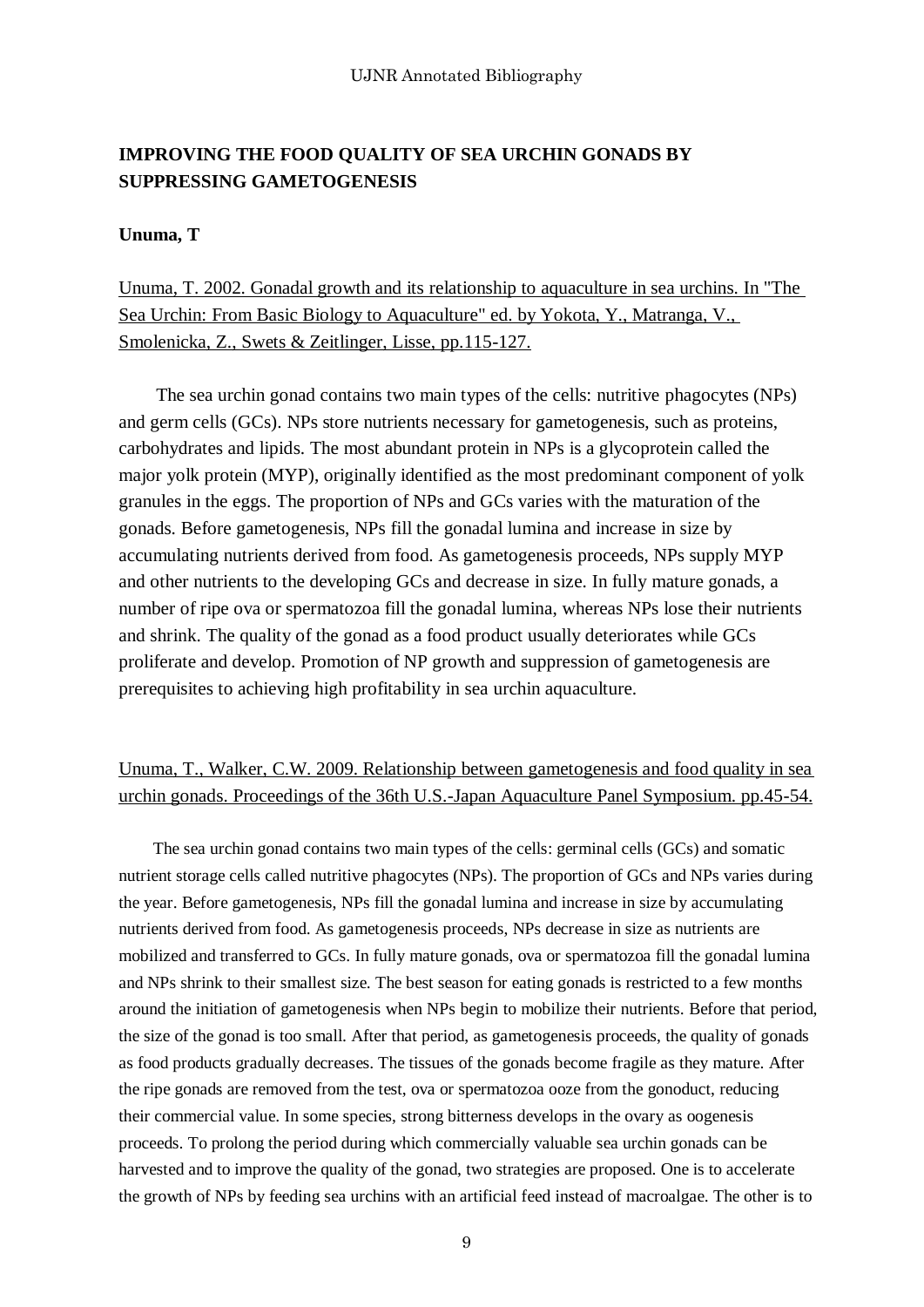suppress gametogenesis by manipulating environmental cues that trigger gametogenesis or by generating infertile, triploid sea urchins.

# Walker, C.W., Lesser, M.P., Unuma, T. 2013. Sea urchin gametogenesis - structural, functional and molecular/genomic biology. In "Sea urchins: biology and ecology, 3rd edn." ed. by Lawrence, J.M., Elsevier, Amsterdam, pp.25-38.

Gametogenesis and intra-gonadal nutrient storage and utilization are linked processes during sea urchin reproduction. Dynamically interacting germinal and somatic cellular populations make up the germinal epithelium of the sea urchin gonad. Uniquely among edible animal reproductive products, sea urchin gonads grow in size not only because gametogenesis increases the size and/or numbers of germinal cells present but also because somatic cells within the germinal epithelium, the nutritive phagocytes, store extensive nutrient reserves before gametogenesis begins. Here we provide an up-to-date discussion of the unique nature of sea urchin gametogenesis including: gonad structure, the dual functions of nutritive phagocytes, annual structural and molecular/genomic variation and environmental control. Knowledge of these phenomena has lead to successful manipulation of sea urchin reproduction and will increasingly provide opportunities for aquaculture worldwide.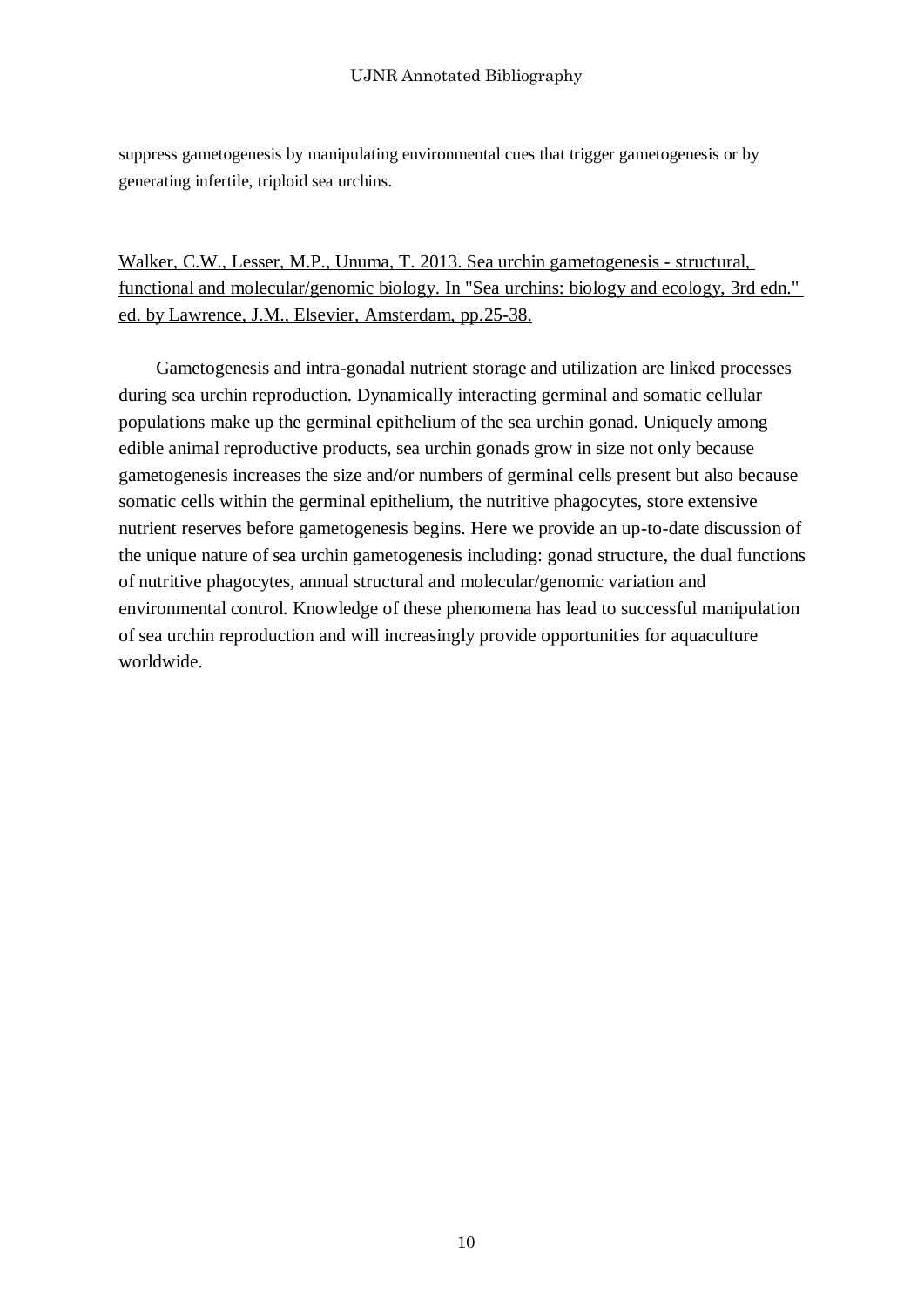# **MATURATION CONTROL OF THE SHORT-SPINED SEA URCHIN,**  *STRONGYLOCENTROTUS INTERMEDIUS***, BY LOW TEMPERATURE REARING USING DEEP-SEA WATER, WITH THE AIM OF EXTENDING THE MARKET SEASON**

### **Kayaba, T**

Unuma T (2002) Gonadal growth and its relationship to aquaculture in sea urchins. In: Yokota et al (eds) The sea urchin: from basic biology to aquaculture. Swets & Zeitlinger, Lisse, pp 115-127

The sea urchin gonad contains two main types of cells: nutritive phagocytes (NPs) and germ cells (GCs). NPs store nutrients necessary for gametogenesis, such as proteins, carbohydrates and lipids. The most abundant protein in NPs is a glycoprotein called the major yolk protein (MYP), originally identified as the most predominant component of yolk granules in the eggs. The proportion of NPs and GCs varies with the maturation of the gonads. Before gametogenesis, NPs fill the gonadal lumina and increase in size by accumulating nutrients to the developing GCs and decrease in size. In fully mature gonads, a number of type ova or spematozoa fill the gonadal lumina, whereas, NPs lose their nutrients and shrink. The quality of the gonad as a food product usually deteriorates while GCs proliferate and develop. Promotion of NP growth and suppression of gametogenesis are prerequisites to achieving high profitability in sea urchin aquaculture.

Kayaba T, Tsuji K, Hoshikawa H, Kikuchi Y, Kawabata K, Otaki I, Watanabe T (2012). Effect of low temperature rearing, using deep-sea water, on gonadal maturation of the short-spined sea urchin, *Strongylocentrotus intermedius*, in Rausu, Hokkaido. Fish Sci 78: 1263-1272

It has long been hoped that sea urchins could be served to visitors to seafood restaurants, hotels, and summer festivals in Rausu, located in a world natural heritage site "Shiretoko," during the summer tourist season. However, to date this has not been feasible because of the sea urchin spawning season (July to September), during which the quality of gonads, the edible part of sea urchins, decrease due to maturation. In this study, we examined the possibility of suppressing gonadal maturation and maintaining high-quality sea urchin gonads by low-temperature rearing using deep-sea water. Unripe sea urchins captured before the spawning season were reared under two temperature conditions from June to September. In those groups reared at ambient temperatures (2.8–19.6°C), gametogenesis in both sexes progressed rapidly with increased temperature, and almost all sea urchins reached full maturity by late July. In contrast, in groups reared at low temperatures (2.1–5.1°C), gametogenesis progressed slowly and over 60% of the sea urchins did not reach maturity even by early September. The feeding experiment also revealed that feeding with live *Saccharina diabolica* could increase the gonadal volume efficiently under low-temperature. These results demonstrate that low-temperature rearing, supplemented with feeding, is effective in suppressing gametogenesis to allow for the harvesting of high-quality sea urchins during the summer tourist season.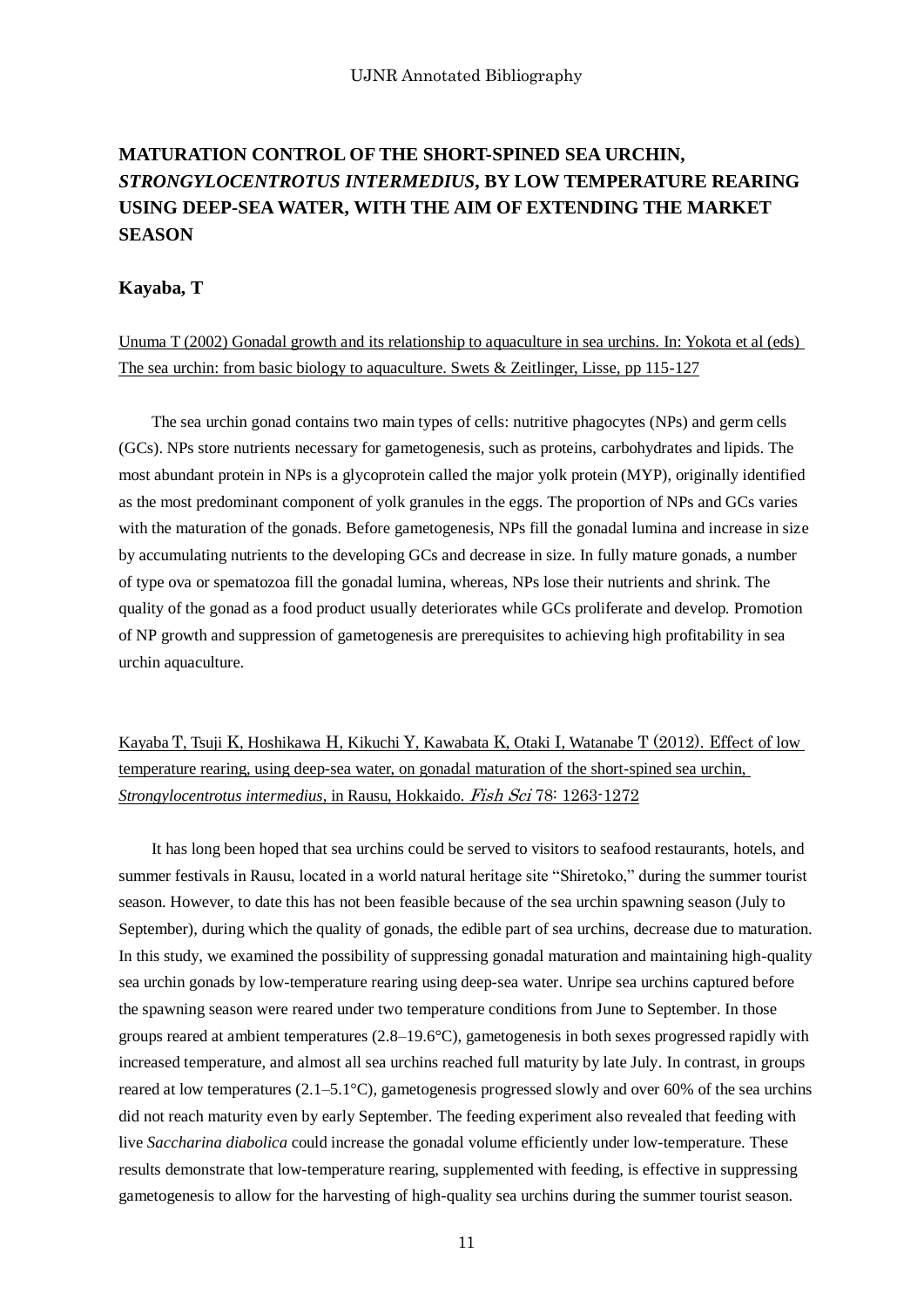Bottger SA, Devin M, Walker CW (2006). Suspension of annual gametogenesis in North American green sea urchins (*Strongylocentrotus droebachiensis*) experiencing invariant photoperiod – Applications for land-based aquaculture. *Aquaculture* 261: 1422-1431

Sea urchin fisheries are valuable commercial resources in the United States with processed gonads sold in Japanese and American markets and maximum US salea of \$150M US dollars in 1996. Wild populations of sea urchins on all coasts of the US have been dramatically over-fished. Aquaculture of sea urchins in land-based facilities can help restore commercial populations and preserve this ecologically important herbivore. In this study, we used invariant summer photoperiod to prevent gametogenesis in the North American green sea urchins (*Strongylocentrotus droebachiensis*) maintained in a land-based acuaclture system and provided a commercially available formulated feed that promotes maximum growth of intra-gonadal somatic nutrient storage cells called nutrient phagocytes. Results were compared with individuals fed the same formulated feed under ambient photoperiod in cages in the ocean. Monthly samples of the gonads from both treatments were evaluated for gonad index, volume fractions of cellular constituents of the germinal epithelium, oocyte diameter and taste. Over the 5 months of this study, gonad indices increased significantly ( $p < 0.001$ ) in both treatments from 4.8%  $\pm$  0.9 (all values  $\pm$  SE) initially to 20.5%  $\pm$  2.1 under invariant and 23.2%  $\pm$  1.4 under ambient photoperiod with no significant difference between treatments ( $p = 0.55$ ). Volume fractions of nutritive phagocytes increased to 80.3%  $\pm$  5.9 (initial 37.9%  $\pm$  7.1) in males and 71.0%  $\pm$  6.7 (initial 10.3%  $\pm$  4.0) in females ( $p < 0.001$ ) only under invariant photoperiod. Nutritive phagocyte lengths increased under both photoperiod treatments, but the volume fraction containing nutrients was higher under invariant photoperiod. Volume fractions of gonial/gametogenic cells increased significantly (*p* < 0.001) only under ambient photoperiod from 20.4%  $\pm$  5.5 to 37.8%  $\pm$  1.8 in males and 0% to 22.6%  $\pm$  3.6 in females. The volume of fraction of residual oocytes from last year's oogenesis increased under invariant photoperiod while that of both residual and new oocytes increased under ambient photoperiod. Residual oocyte diameters increase from 56.2  $\mu$ m ± 2.2 initially to 93.5  $\mu$ m  $\pm$  3.7 under invariant and those of residual and new oocytes to 126.0  $\mu$ m  $\pm$  7.3 under ambient photoperiod. Invariant photoperiod yields gonads in both sexes of *S. droebachiensis* that do not initiate fall gametogenesis but attain large size as their nutritive phagocytes grow substantially in size. A Canadian study of wild-collected *S. droebachiensis* indicated that gonads taste best when they contain pre-dominantly nutritive phagocytes and not copious gametes, however gonad taste in our study was unsatisfactory suggesting that the only commercially available sea urchin diet requires modification to support commercial development of land-based aquaculture.

Nabata S, Hoshikawa H, Sakai Y, Funaoka T, Oohori T, Imamura T (1999) Food value of several algae for growth of the sea urchin, *Strongylocentrotus nudus* (in Japanese with English abstract). *Sci Rep Hokkaido Fish Exp Stn* 54: 33-40

Rearing experiments of the sea urchin, *Strongylocentrotus nudus,* were carried out during June to July, 1995 and June to August, 1996, using as food marine algae which settled and grew on the coralline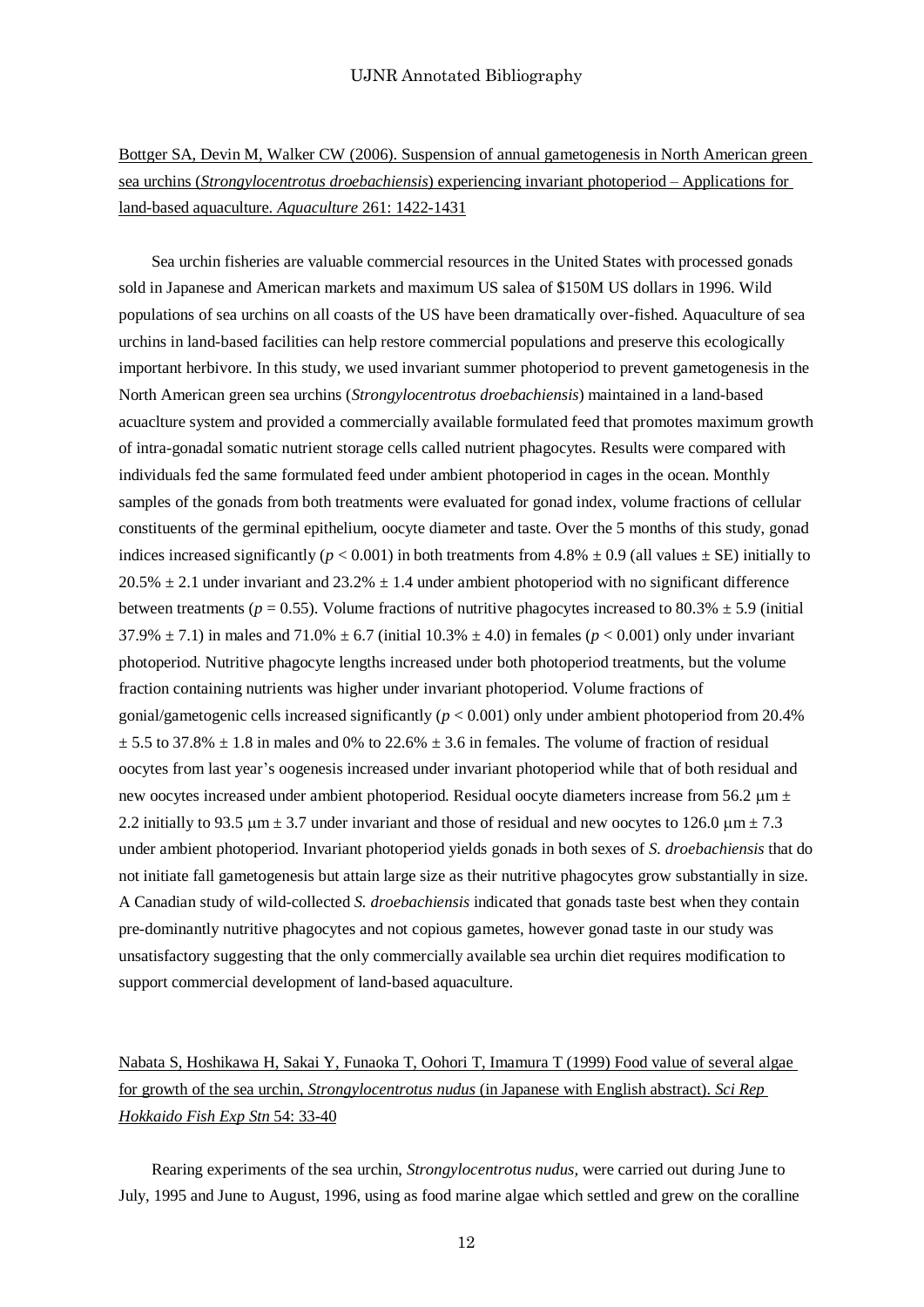### UJNR Annotated Bibliography

flats after the removal of sea urchins. Feeding rate and growth rate at 17°C of the sea urchin fed on *Laminaria*, *Undaria*, *Costaria* were high and those for *Sargassume*, *Polysiphonia*, *Dictyopteris*, *Desmarestia* were low in the single food item experiment. Among the algae supplied as food, the daily amount of food eaten was high un large-sized groups of the sea urchins, while the small-sized groups show the highest feeding rate. To examine any effect on gonad growth, we fed 3 algae, *Laminaria*, *Sargassume* and *Polysiphonia* to sea urchins. Two month later, the gonad index was found to be the highest in the *Laminaria* fed group. Among the algae fed, based on the gonad growth, the highest feeding rate and the highest growth rate, we estimated the *Laminariales* are the most nutritionally valuable algae for growth of *Strongylocentrotus nudus*.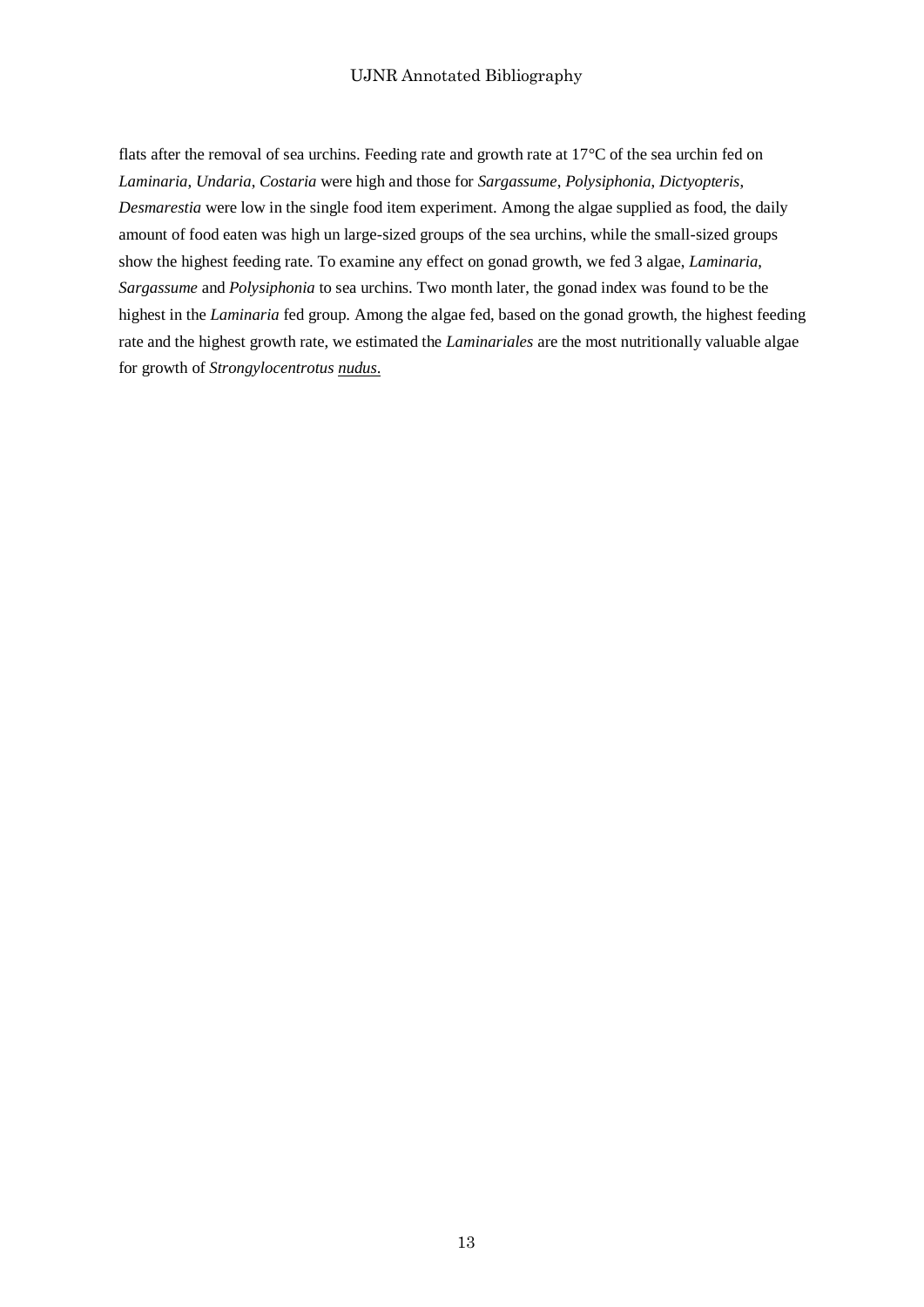# **RELATIONSHIP BETWEEN SPAT DENSITY, FOOD AVAILABILITY, AND GROWTH OF SPAWNERS IN CULTURED JAPANESE SCALLOP (***MIZUHOPECTEN YESSOENSIS***) IN FUNKA BAY: CONCURRENCE WITH ENSO**

### **Baba, K**

Baba K, Miyazono A, Matsuyama K, Kohno S, Kubota S (2007). Occurrence and detrimental effects of the bivalve-inhabiting hydroid *Eutima japonica* on juveniles of the Japanese scallop *Mizuhopecten yessoensis* in Funka Bay, Japan: relationship to juvenile massive mortality in 2003*. Marine Biology* 151: 1977-1987

In November 2003, we first observed prevalent occurrence of a hydroid, *Eutima japonica*, on soft body tissues of age zero Japanese scallop (*Mizuhopecten yessoensis*) juveniles cultured in large areas of Funka Bay, Hokkaido. The occurrence coincided with massive death of juvenile scallops. A major objective was to clarify ecological relationships between the symbionts, and to infer the relationship between symbiosis and the massive mortality. To do this, we investigated distributions of association rates of hydroids with juvenile scallops at 15 to 34 sites over three years (2003-2005), with age one adult scallops at 24 sites in 2003, and with mussels at 13 sites in 2004. We studied seasonal changes in association rates with juvenile scallops, and numbers of polyps per juvenile scallop at three sites from November 2003 to June 2004. We also quantified the hydroid impacts on juvenile scallop shell length growth and triglyceride accumulation in the digestive gland. The association rate of *E. japonica* polyps with juvenile scallops was high in large areas of Funka Bay in 2003, and overlapped the distribution of mussels bearing polyps. Association rates with age one adult scallops were very low in November 2003, even at the sites where polyps were very common on juvenile scallops. Levels of hydroid occurrence in juvenile scallops vary by year. We found that hydroids presence in juvenile scallops declined drastically in 2004 and 2005. The association rates with juvenile scallops, and numbers of polyps per juvenile scallop declined during winter, until they disappeared completely in the following June. Since polyps were rare in adult scallops, we believe that infection of juvenile scallops was probably initiated from the planulae produced by medusae released from polyps growing on *Mytilus* spp., especially *M. galloprovincialis*. Subsequently, the inhabitation spread intraspecifically and interspecifically. In juvenile scallops, inhabitation of polyps reduced shell length growth by 43 %, and triglyceride accumulation in digestive glands by 24 to 47 %. Inhabitation of *E. japonica* on juvenile scallop is best regarded as parasitism, rather than inquilinism or commensalism. Occurrence of polyps was probably not a direct lethal factor for juvenile scallops, because there were some sites where association rates were high, but mortalities were low. Massive mortalities in 2003 may have resulted from simultaneous impacts of heavy polyp load and stresses caused by the way in which the animals were handled (transferred from cages for pre-intermediate culture to cages for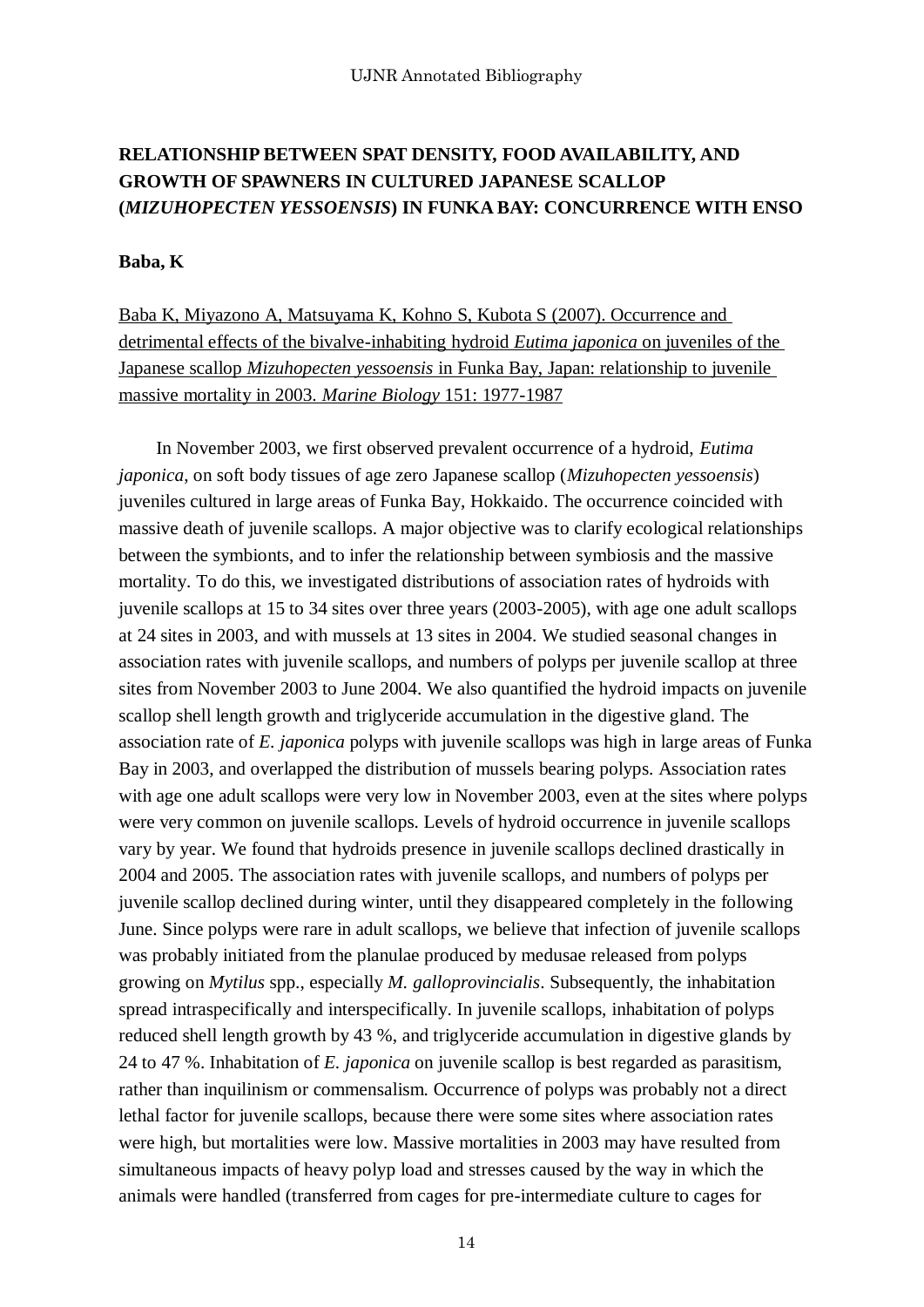intermediate culture), because the massive mortality occurred within a month of the transfer. The presence of polyps in juvenile scallops does not affect the quality of the product in Funka Bay, because market size scallops are hydroid-free.

# Baba K, Miyazono A, Kohno S, Kubota S (2007). The symbiosis of the bivalve-inhabiting hydroid *Eutima japonica* in juvenile of Japanese scallop *Mizuhopecten yessoensis* in Funka Bay: preventive measure against the symbiosis. *Sci.Rep.HokkaidoFish.Exp.St* 76: 45–49

To make preventive measures against symbiosis of the bivalve-inhabiting hydroid *Eutima japonica* with cultured juvenile (age zero) scallop *Mizuhopecten yessoensis*, we investigated the ecological relationships between the hydroid, the main host *Mytilus galloprovincialis*, and the juvenile scallop in Funka Bay, Hokkaido, Japan. Interannual variation of the association rate with juvenile scallop was very large; the mean rates were between 9.3 % (2004) and 69.5 % (2006). The period of the inhabitation in the juvenile scallop was from September to February, and the spread and cessation of the inhabitation occurred rapidly within about one and two months, respectively. The peak of medusa bud was July in *M. galloprovincialis*, whereas the inhabitation occurred from beginning of September in the juvenile scallop. The symbiosis probably initiates when the juvenile scallop encounter with the planula larva. Since the hydroid does not inhabit in adult scallop nor age zero *M. galloprovincialis*, high age *M. galloprovincialis*, especially inhabiting at the culture facilities of the scallop, is probably the source of the planula larvae of the hydroid for the inhabitation in the juvenile scallop. Therefore, the cleaning up the facilities after harvest of the scallop is considered to be effective to prevent the inhabitation of the hydroid in the juvenile scallop.

Baba K, Miyazono A, Hara A (2007). Relationship between vitellin concentration in hemolymph and oocyte necroses during annual reproduction cycle in the Japanese scallop *Mizuhopecten yessoensis*. *Invertebrate Reproduction and Development* 45: 175–184

A specific and sensitive enzyme-linked immunosorbent assay (ELISA) was developed for measurement of vitellin in the hemolymph and ovary of the Japanese scallop (*Mizuhopecten yessoensis*). We observed two peaks of vitellin concentration in the hemolymph during the annual reproductive cycle. The peaks corresponded with the occurrence of two types of oocyte necrosis, type-I and type-II. Type-I necrosis occurs in the early phase of vitellogenesis and is characterized by necrotic oocytes that do not have a germinal vesicle. Type-II necrosis occurs during the mid- to late-phase of vitellogenesis and peaks just before spawning. It is characterized by necrotic oocytes whose germinal vesicle is strongly stained by eosin - i.e., the germinal vesicle has lost basophilic properties. In immunohistochemical examinations, oocytes and auxiliary cells (which are in contact with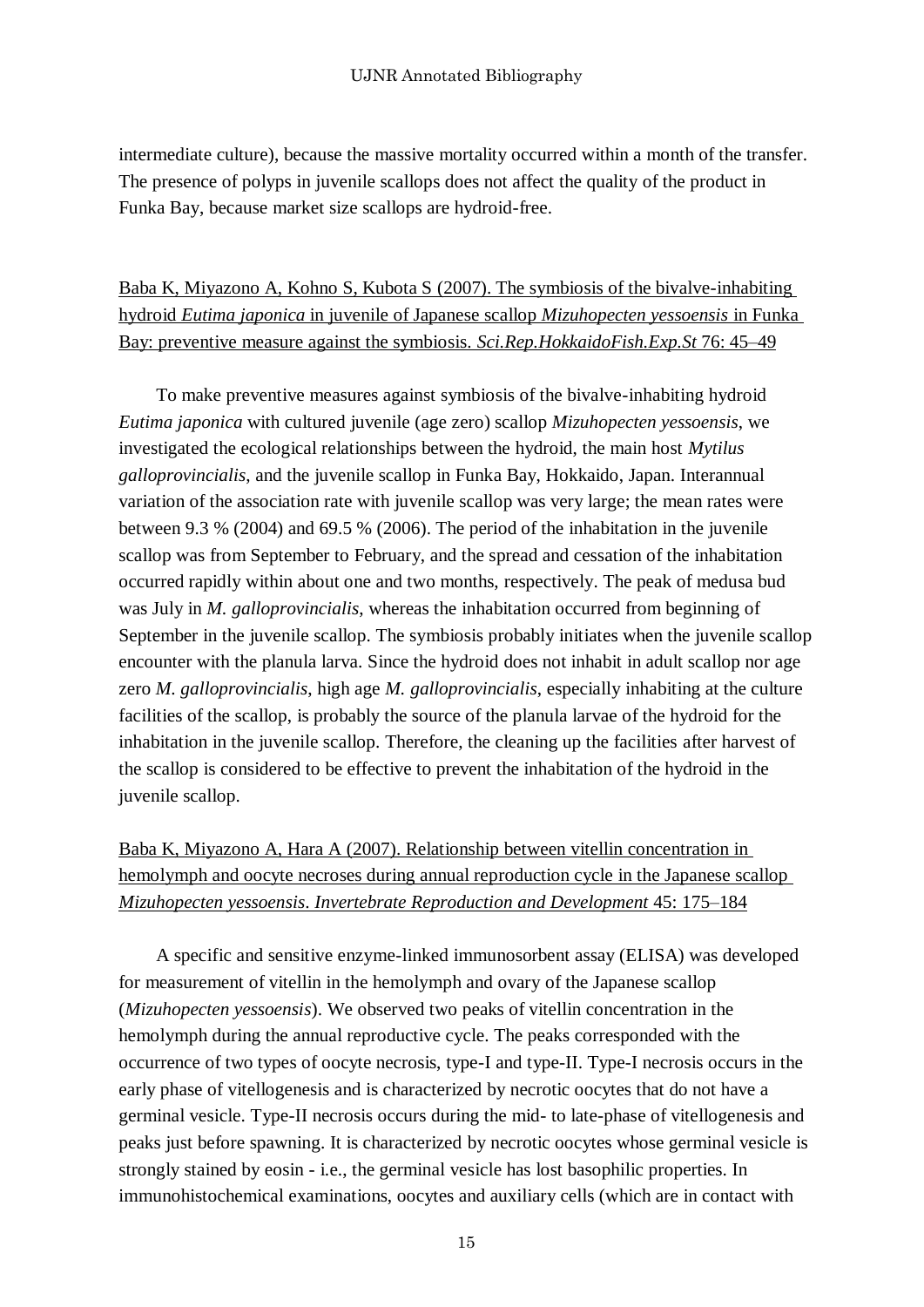oocytes), reacted with anti-vitellin serum; mid-gut gland, adductor muscles, intestine, gonoduct, kidney, and gill do not. These results suggest that the presence of vitellin in the hemolymph is a result of leakage of yolk protein from necrotic oocytes.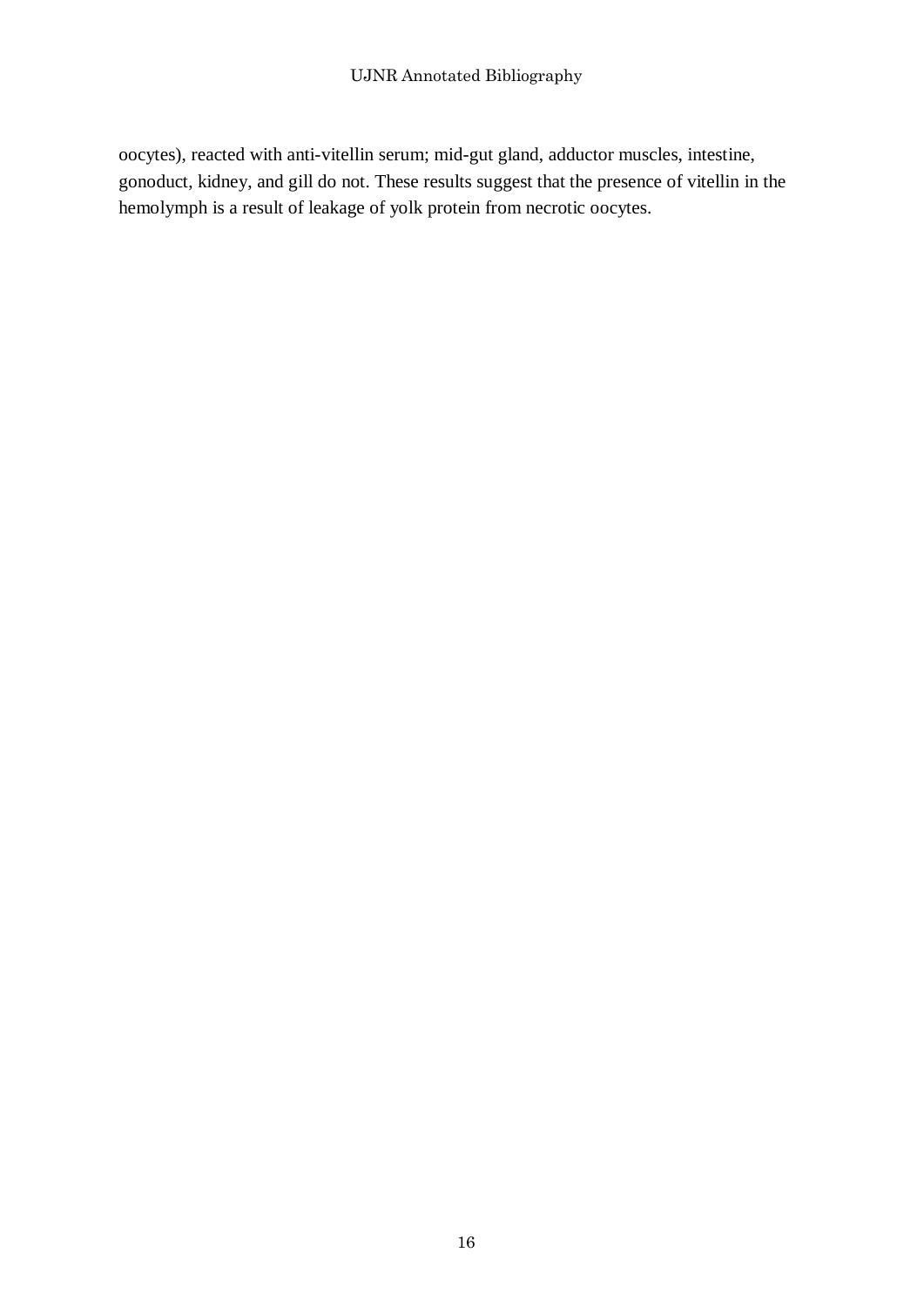### **OYSTER CULTURE IN HOKKAIDO, JAPAN**

#### **Hasegawa, N**

### Inukai T, Nishio S (1937). A limnological study of Akkeshi Lake with special reference to the propagation of the oyster. *Journal of the Faculty of Agriculture, Hokkaido Imperial University* 40: 1-33.

This paper published in 1930s when fisheries of natural oyster were declining in Akkeshi, Hokkaido, Japan and reported that the greater part of this area where oysters were formerly produced is covered only with dead shells, and live oysters are found with great difficulty at that time. This paper also reported research data about the environmental condition in this estuary and discuss the reconstructive procedure for oyster fisheries as follows; Temperature of the surrounding medium is the primary importance, first for the general metabolism and, then, the reproductive activity of the oyster. In Akkeshi-ko estuary (Akkeshi Lake) the water temperature is always above 8˚C from the beginning of May to the end of November in ordinary years and this is by no means short compared with the other oyster producing localities. Unfortunately, the water in Akkeshi-ko rarely has a temperature higher than 25˚C and even if it becomes warmer than 25˚C for short time. Thus it often happens that there are few and sometimes no seeds oysters in this Lake. The only economical method of cultivating oyster in the lake is secured by transplanting the oyster seed from districts such as Miyagi.

### Usuki H (2002). Evaluation of characteristics and preservation of Pacific oyster, *Crassostrea gigas*, in view of the genetic resources. *Bulletin of Fisheries Research Agency* 40: 40-104.

In this paper, differences in characteristics among local populations of Pacific oyster (*Crassostrea gigas*) in Japan (Hiroshima, Miyagi, Ariake and Goto), evaluation of several characteristics in their genetics and environments, estimation of heritability for improvement of economic traits, and preservation of sperm and larvae were studied on the basis of genetic resources.

Particularly, in this studies concerning adults, the differences in characteristics among local populations were reported as follows; The Miyagi population grew fastest and the Ariake and Goto populations grew slower for both generations (parental and progeny groups cultured in Hiroshima Bay). Though the mortality was not significantly different for progeny cultured in pocket mesh bags, the progeny from Goto showed significantly higher mortality among progenies cultured by the collector method. Progeny from Ariake showed significantly lower mortality among the other progenies when cultured in narrow (10 mm) opening mesh bags and is thought to be the most tolerant to deterioration of living environment. Progeny of the Ariake population also had a spiny projection on their valves and showed a higher biomass rate.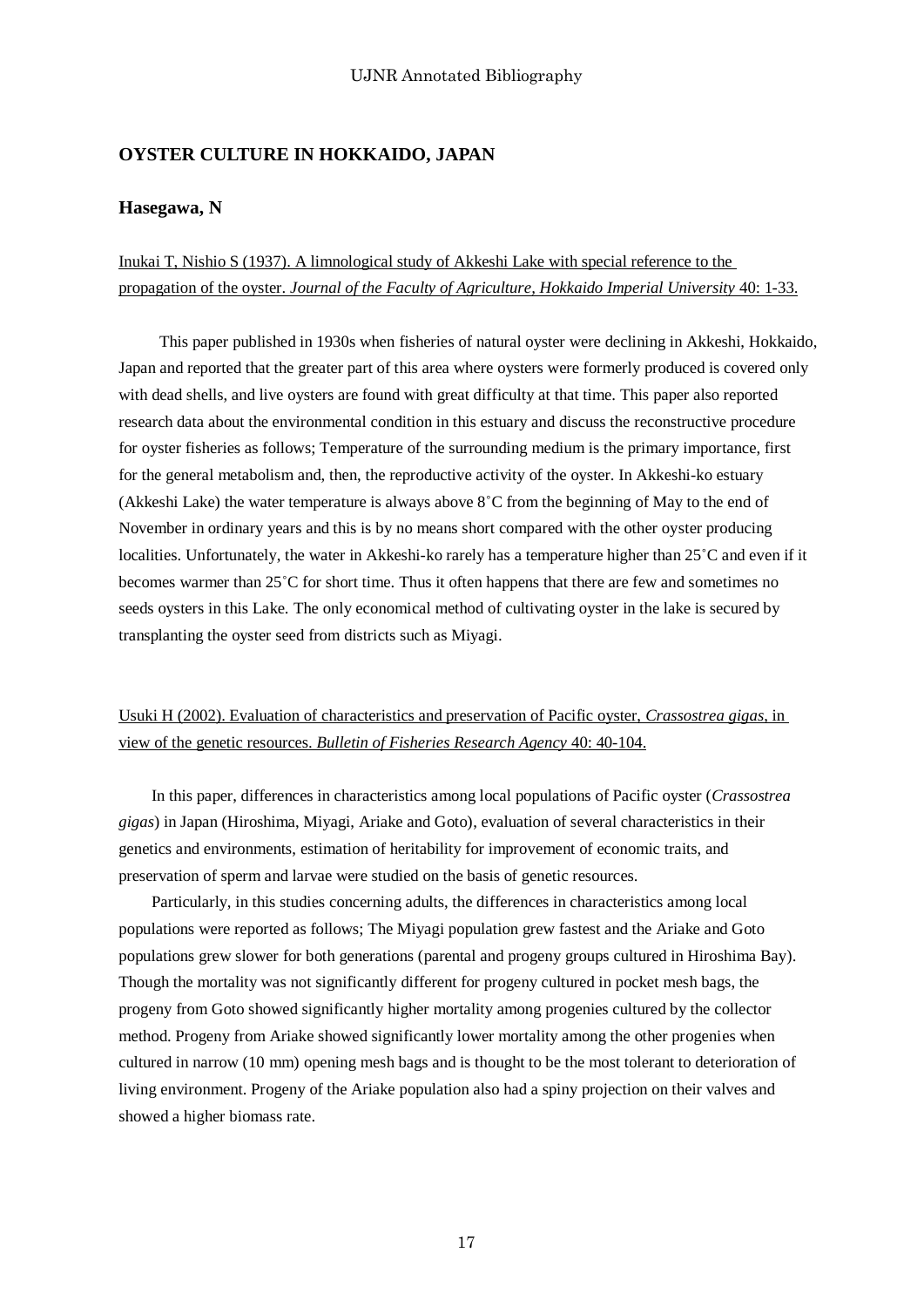Itoh N, Oda T, Ogawa K, Wakabayashi H (2002). Identification and Development of a Paramyxean Ovarian Parasite in the Pacific Oyster *Crassostrea gigas*. *Fish Pathology* 37: 23-28.

The intracellular ovarian parasite causing unaesthetic appearance in the ovary of Pacific oysters *Crassostrea gigas* in Japan has remained unidentified since the first report of its occurrence in the 1930s.The parasite was observed through transmission electron microscopy, and identified as the paramyxean *Marteilioides chungmuensis*, which was first reported from Pacific oysters in Korea. In order to obtain information on the development of the parasite, the diameters of both the parasite and the infected ova were measured. The growth of the parasite was highly correlated with the growth and maturation of host gonad cells. Histological observations suggest that *M. chungmuensis* invades immature ova, which move to the center of the follicle along with its development, and infected ova are finally released outside through the genital canal.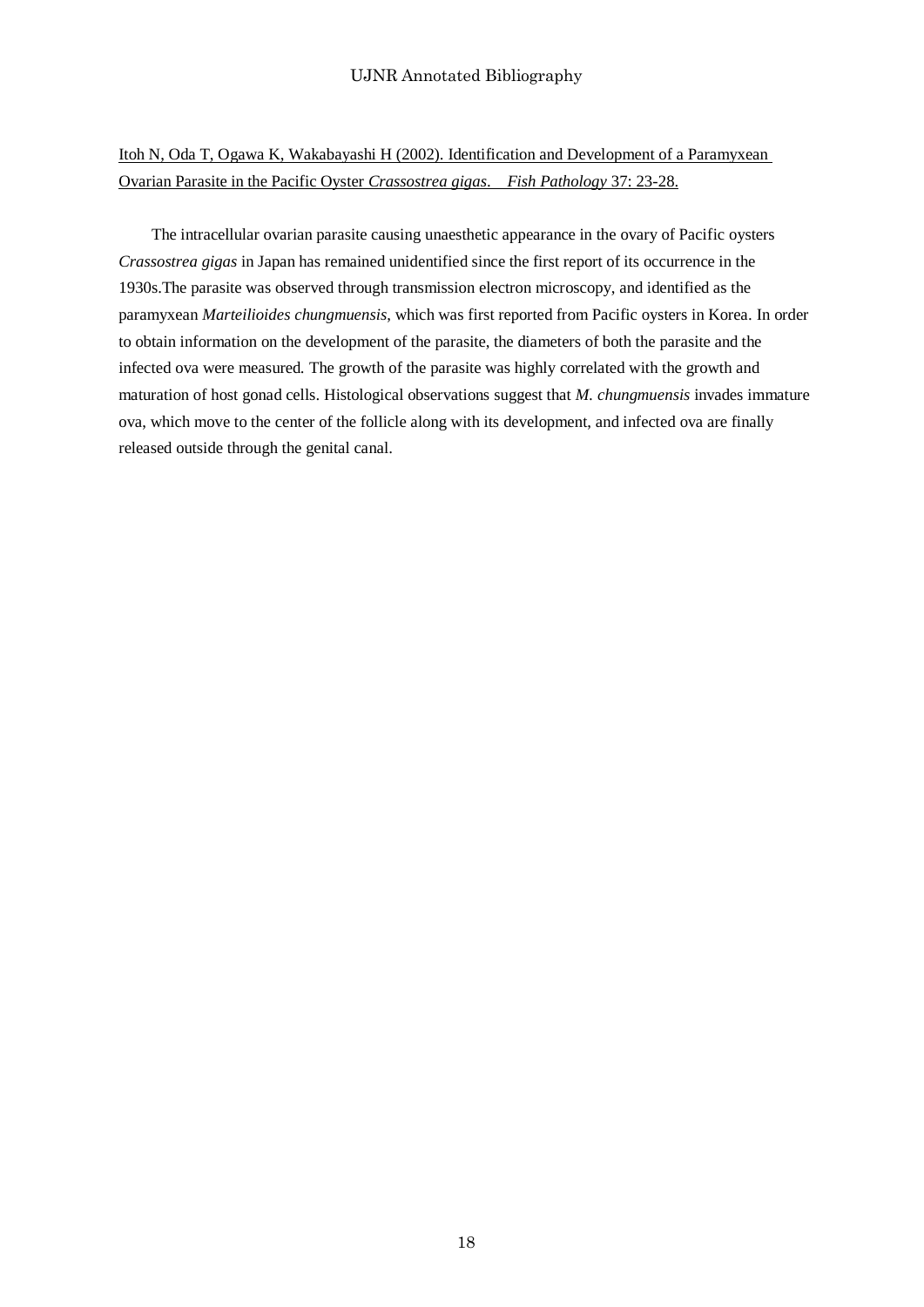# **MODELING INTRASPECIFIC GENETIC EFFECTS FOR MANAGEMENT OF AQUACULTURE PROGRAMS**

### **Volk, J**

Jensen, Ø. T. Dempster, E. B. Thorstad, I. Uglem, A. Fredheim. 2010. Escapes of fishes from Norwegian sea-cage aquaculture: causes, consequences and prevention. Aquaculture Environment Interactions, 1: 71-83.

The authors broadly discuss the magnitude of the problem of escapes from salmon and cod cage-farming aquaculture operations in Norway and provide specific recommendations to prevent escapes. Current knowledge about the extent of threats presented by escapes in terms of economic and ecological impacts are discussed in the context of experiences in the Norwegian aquaculture industry. While escapes occur due to several internal and external factors, reports from fish farming companies indicated that cage failure was by far the most common cause of large-scale escape in Atlantic salmon farming operations. They report studies that show the mechanisms of escape are not the same across species. Atlantic cod may cause more wear to nets and be more likely to escape through tears in the net. Consequences of escape, such as disease transfer, interbreeding, competition, and predation are generally discussed as areas for further research. The main message of this paper is that prevention is the best tool to reduce the risk of escapes. The authors report evidence that the level of escapes from cages was greatly reduced in Norway following legislation that has specific requirements for design of farms and the handling and use of equipment. They recommend countries develop similar measures to reduce escapes such as mandatory reporting of escapes, a process to use these reports to develop better standards, mandatory technical assessments following reported "large" escape events, technical standards for equipment, and finally, identification of key operational components that have a higher potential to cause an escape event, including training of staff to reduce human errors. This paper was used to identify mechanisms of escape through cage failure and operational scenarios, which are central to development of the escapes component of the OMEGA simulation model.

# Meager, J. J., J. E. Sklæraasen, A. Fernö, and S. Løkkeborg. 2010. Reproductive interactions between fugitive farmed and wild Atlantic cod (Gadus morhua) in the field. Canadian Journal of Fisheries and Aquatic Sciences, 67:1221-1231.

The authors present a study of spawning interactions between cultured and wild Atlantic cod and tested the potential for hybridization between farm escapes and wild conspecifics. Using a spatial and temporal analysis of wild and farmed cod tracked through biotelemetry, positioning of fish based on sex and origin indicated that farmed fish behave differently from wild fish relative to spawning ground location. However, despite these differences, hybridization is likely, especially between farmed females and wild males. The results illustrate that behavioral differences between cultured and wild fish may not preclude spawning interactions. The authors conclude there is a high potential for farmed cod to hybridize with wild fish. They recommend further research should be a priority to further understand the consequences of interbreeding and to identify methods for escape prevention.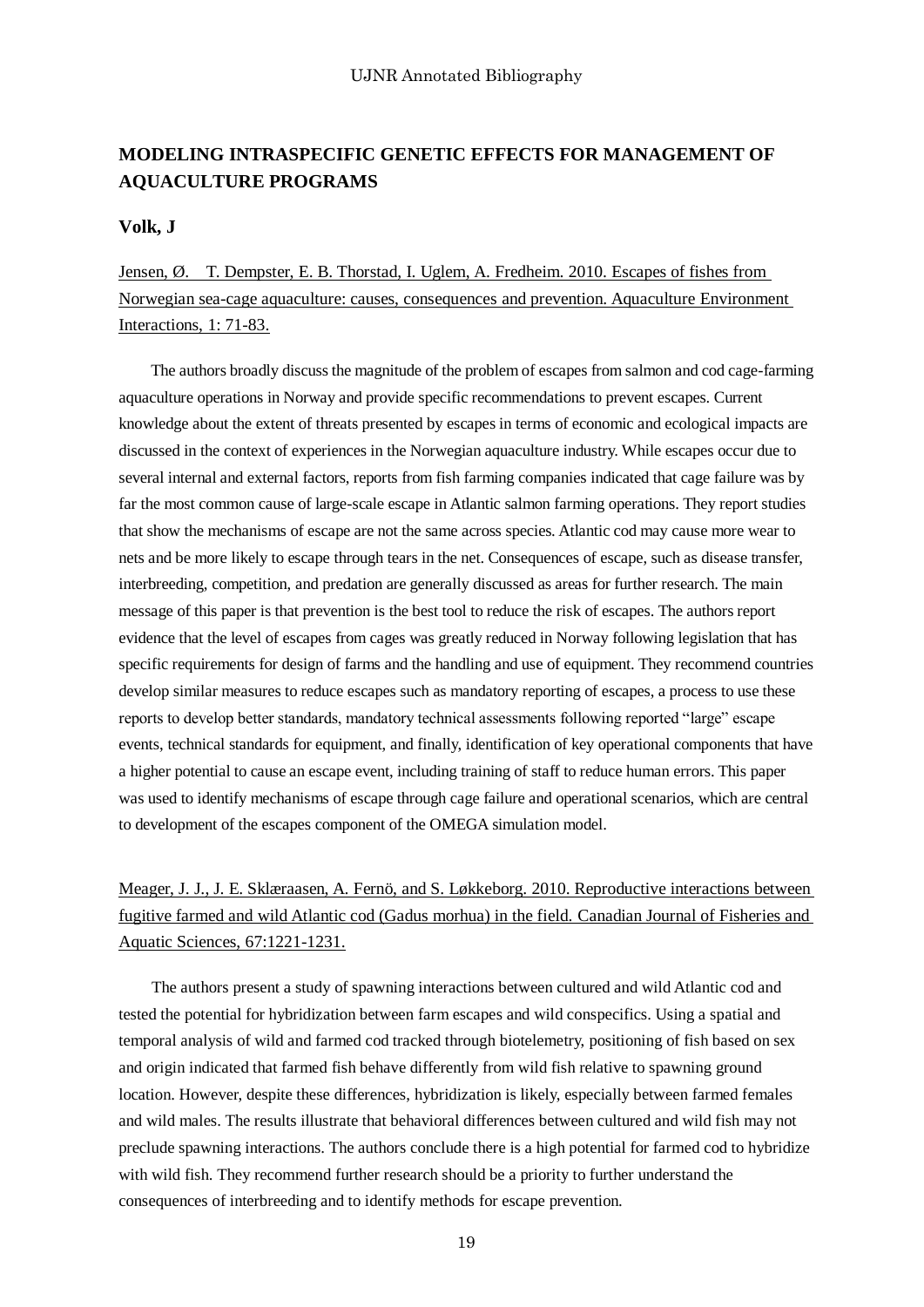Ford, M. J. 2002. Selection in captivity during supportive breeding may reduce fitness in the wild. Conservation Biology 16:815–825.

Much of the concern surrounding effects of escaped cultured fish involves interbreeding with wild conspecifics and potential loss of genetic fitness of the wild population. Ford presents a single trait phenotypic model that assumes different optimum trait values for the culture and natural environments. The Ford model describes how mean phenotype values of captive and wild fish shift relative to optimum values for the environments based on gene flow between escapees (or captive breeding) and wild fish. The results suggest that cultured fish can have a strong influence on the fitness and sustainability of wild populations depending on the amount of interbreeding. The level of effect depends on the details of the model such as differences in optimum trait value, selection pressure, and trait heritability. Controlling gene flow between wild and cultured fish can potentially reduce the domestication effect in wild populations. Overall outcomes of fitness in the wild also depend heavily on habitat capacity and population dynamics. This model has been used in several other studies to explore the potential consequences to wild population fitness from captive breeding to increase the size of wild populations, and from the unintended straying of cultured fish to wild populations.

Paquet, P.J., T. Flagg, A. Appleby, J. Barr, L. Blankenship, D. Campton, M. Delarm, T. Evelyn, D. Fast, J. Gislason, P. Kline, D. Maynard, L. Mobrand, G. Nandor, P. Seidel & S. Smith (2011): Hatcheries, Conservation, and Sustainable Fisheries—Achieving Multiple Goals: Results of the Hatchery Scientific Review Group's Columbia River Basin Review, Fisheries, 36:11, 547-561

The Hatchery Scientific Review Group (HSRG) was established by the U.S. Congress to review salmon and trout hatchery programs in the Pacific Northwest with the goal of recommending hatchery reform guidelines while still retaining the goal of providing fish for harvest and conservation goals for natural populations. This paper presents the approach used and recommendations that included an assessment of 178 hatchery programs and 351 salmonid populations within the Columbia River Basin. This approach included a scientific framework and three principles to guide their assessment: 1) "clear and specific quantifiable goals for harvest and conservation," 2) "be scientifically defensible," and 3) "include monitoring and evaluation of benefits and risks." HSRG used the All-H Analyzer (AHA) model to evaluate dynamics of populations in the Columbia River system through an integrative analysis of several factors related to hatchery operations, and productivity and capacity of wild populations. Using model simulation results, HSRG formulated a working hypothesis for baseline conditions and to evaluate strategies to better achieve stated goals for hatcheries and wild populations. The HSRG concluded that through following recommended management and harvest practices, such as broodstock selection and selective harvest, hatcheries can serve dual goals of contributing to harvest while remaining compatible with or contributing to conservation goals. The guiding principles stated by the HSRG are the core purpose of the OMEGA model.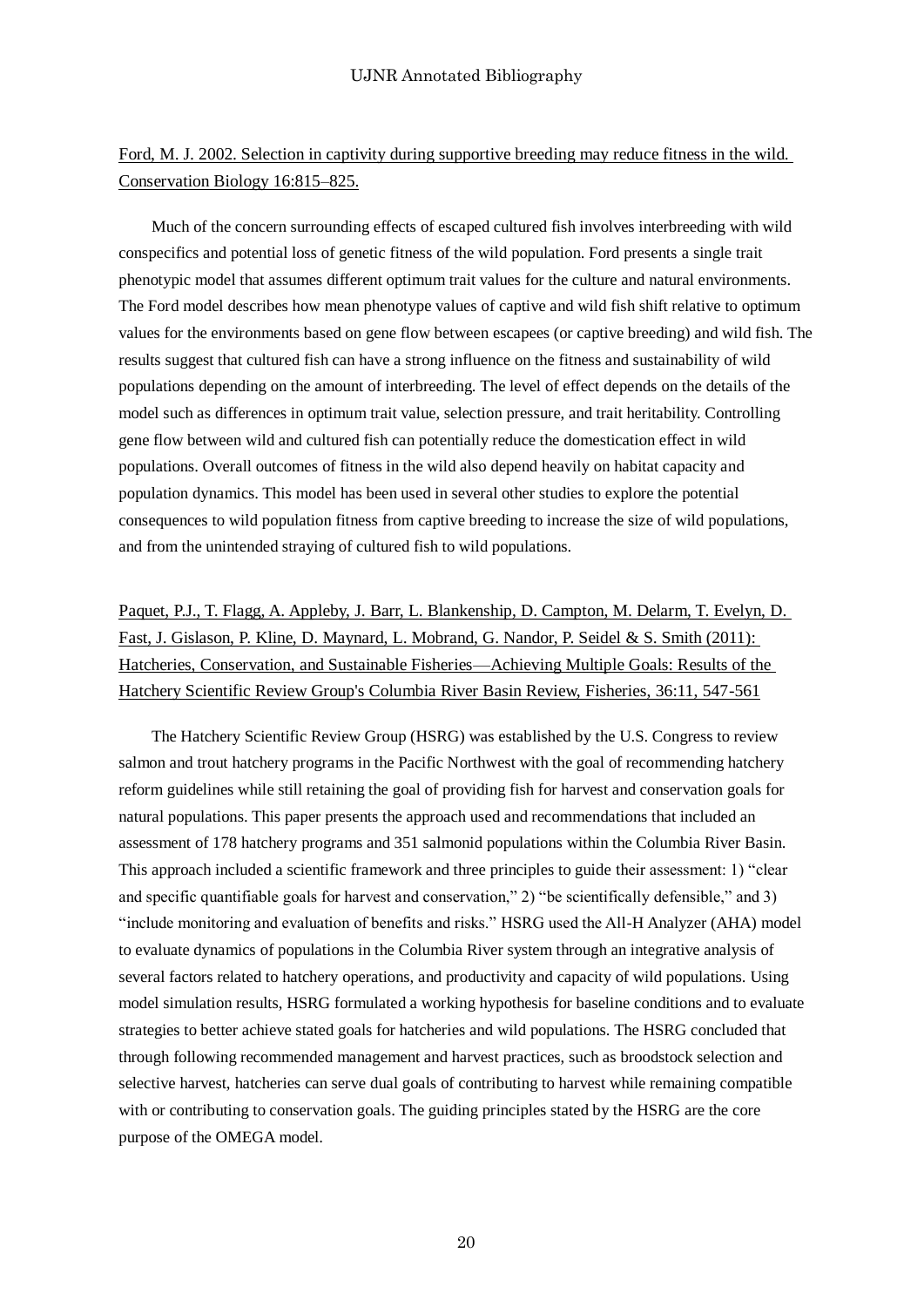# **FLUOROCHROME MARKING OF OUT-PLANTED GREEN SEA URCHINS,**  *STRONGYLOCENTROTUS DROEBACHIENSIS,* **FOR SEA RANCHING AND RESTOCKING PROGRAMS IN THE GULF OF MAINE, USA**

### **Eddy, S**

Dumont, Clément, John H. Himmelman, and Michael P. Russell. 2004. Size-specific movement of green sea urchins *Strongylocentrotus droebachiensis* on urchin barrens in Eastern Canada. Marine Ecology Progress Series 276:93-101.

The authors were the first to use fluorescent tagging as a tool to follow the movement of green sea urchins in the field. They tagged all urchins within  $1m^2$  plots with calcein fluorochrome and quantified their abundance 9 to 40 days later in the release plots and at different distances away from the release. They saw that movement was size dependant, with urchins > 15 mm diameter more likely to move into or out of the plot areas. This movement was most likely in response to food availability. Urchins < 15 mm were more sedentary and therefore were more likely to be found within the release area. These movement patterns will likely result in size partitioning of sea urchins released for out-planting.

Ellers, O. and A.S. Johnson. 2009. Polyfluorochrome marking slows growth only during the marking month in the green sea urchin *Strongylocentrotus droebachiensis*. Invertebrate Biology 128: 126-144.

The authors demonstrate the use of polyfluorochrome marks, whereby urchins are sequentially tagged with different fluorochromes to permit unique identification of individuals or cohorts. They used alizarin compexone, calcein, calcein blue, and tetracycline as markers, administered by immersion with small green sea urchins (*S. droebachiensis*) and injection with larger urchins. Multiple or sequential marking can be used to measure multiple growth points. They showed that there was only a transient affect on juvenile growth in the first month following marking but no long term effects on growth or survival. They quantified growth using a nominal diameter, or fitted constant, times the cube root of weight. This increased the precision of measurements by a factor of 6 relative to measured diameter. The authors show that growth rate was a decreasing function of diameter except for a growth lag in the smallest urchins.

Kirchhoff, N., Eddy, S., Harris, L. and N. Brown. 2008. Nursery-phase culture of green sea urchin *Strongylocentrotus droebachiensis* using "on-bottom" cages. Journal of Shellfish Research. 27(4):921-927.

This study was the first in the Gulf of Maine to show differences between ocean lease sites used as nurseries for green sea urchins. Two adjacent lease areas with differing bottom substrates, known as Job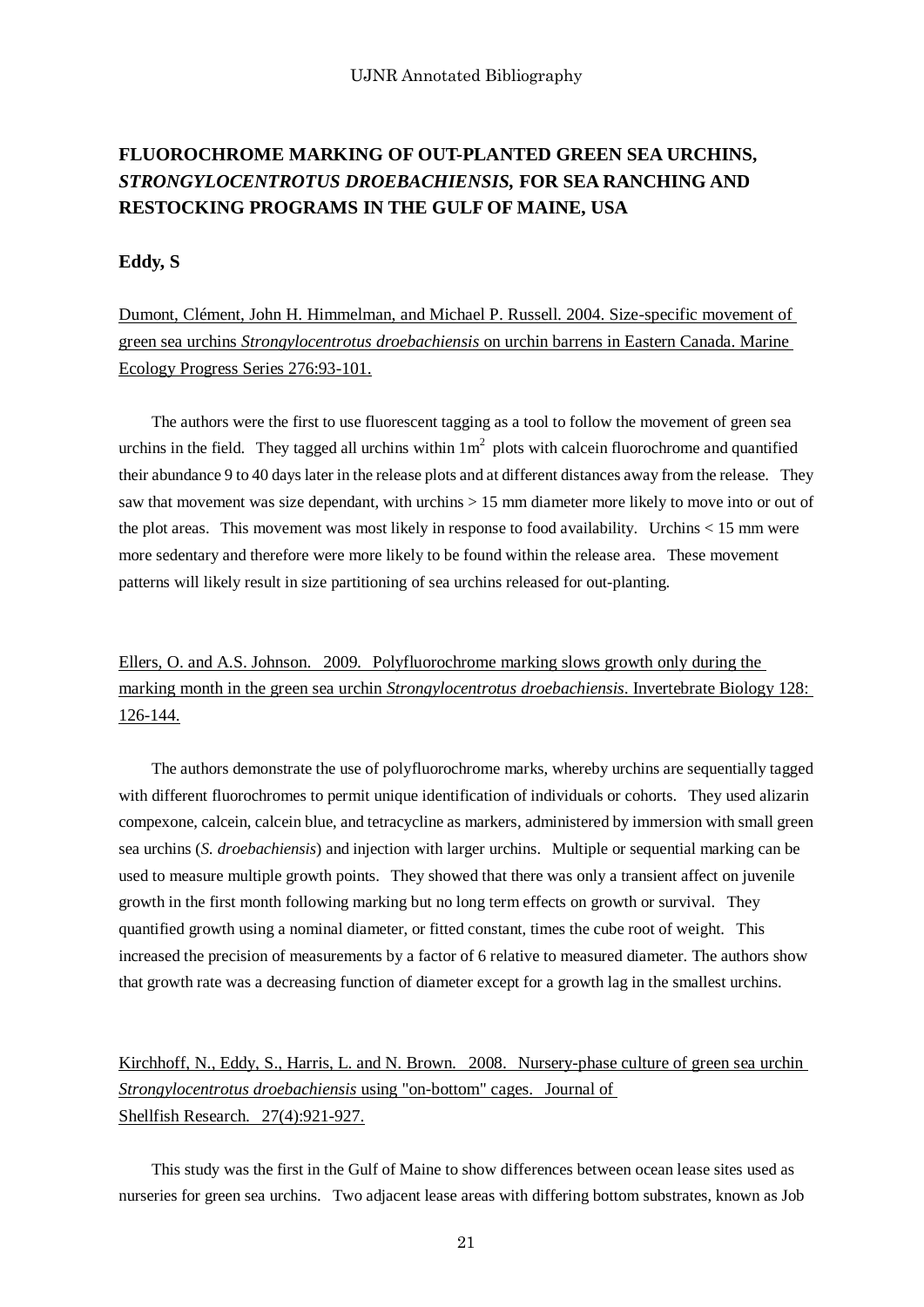and Sloop, were compared as nursery areas for juvenile growth of green sea urchins *S. droebachiensis*. Juvenile urchins (avg. 7.9 ±0.7 mm diameter) were captured from the lease areas, measured, and placed into mesh tubes attached to on-bottom oyster cages. A small amount of kelp was placed in each tube at the start, but no additional feed was added during the ensuing 6 months. Groups of urchins were counted and measured 5 weeks, 3 months, and 6 months after placement to gauge growth, and survival. Final survival indicated that cobble bottom type supported the highest survival at both Job Island (89%) and Sloop Island (71%), followed by Sloop mussel (59%) and Sloop ledge (56%). After 6 months the average diameter reached 11.08 +/- 1.49 mm. Final average test diameter was significantly larger at Sloop ledge (12.17 mm) and Sloop mussel (12.58 mm), than at Sloop cobble (9.83 mm) and Job cobble (9.66 mm). These results suggest on-bottom culture through the critical nursery phase is technically feasible and may represent an economical way to rear hatchery produced green sea urchin seed to the 'planting out' size.

# Johnson, A.S., Salyers, J.M. Alcorn, N.J., Ellers, O., and J.D. Allen. 2013. Externally visible fluorochrome marks and allometrics of growing sea urchins. Invertebrate Biology, Early View - Wiley Online Library DOI: 10.1111/ivb.12024: 1-19.

The authors marked 2 month old *S. droebachiensis* with the fluorochromes calcein, calcein-blue and tetracycline by batch marking with immersion. They show for the first time that fluorochrome tags can be externally visualized for up to 342 days on the skeletal plates, demipyramids, or spines in 100% of green sea urchins marked with calcein, and in 22% marked with tetracycline. Marks were brightest with calcein-marked and faintest on tetracycline-marked sea urchins, in correspondence with the dose. In a separate experiment they show that multiple marks of the above fluorochromes plus alizarin complexone, administered by injection to larger urchins, can persist internally for at least 2 years. The ability to externally visualize fluorochrome marks in sea urchins enables multiple recapture and release studies of the same groups or even individuals in field and laboratory studies. This also make is possible to track the fate of hatchery-reared sea urchins released on-bottom with non-lethal sampling for at least 11 months and perhaps longer. The development of portable instruments that can be used in the field to visualize external fluorescence seems possible, and will be a powerful tool for research and aquaculture.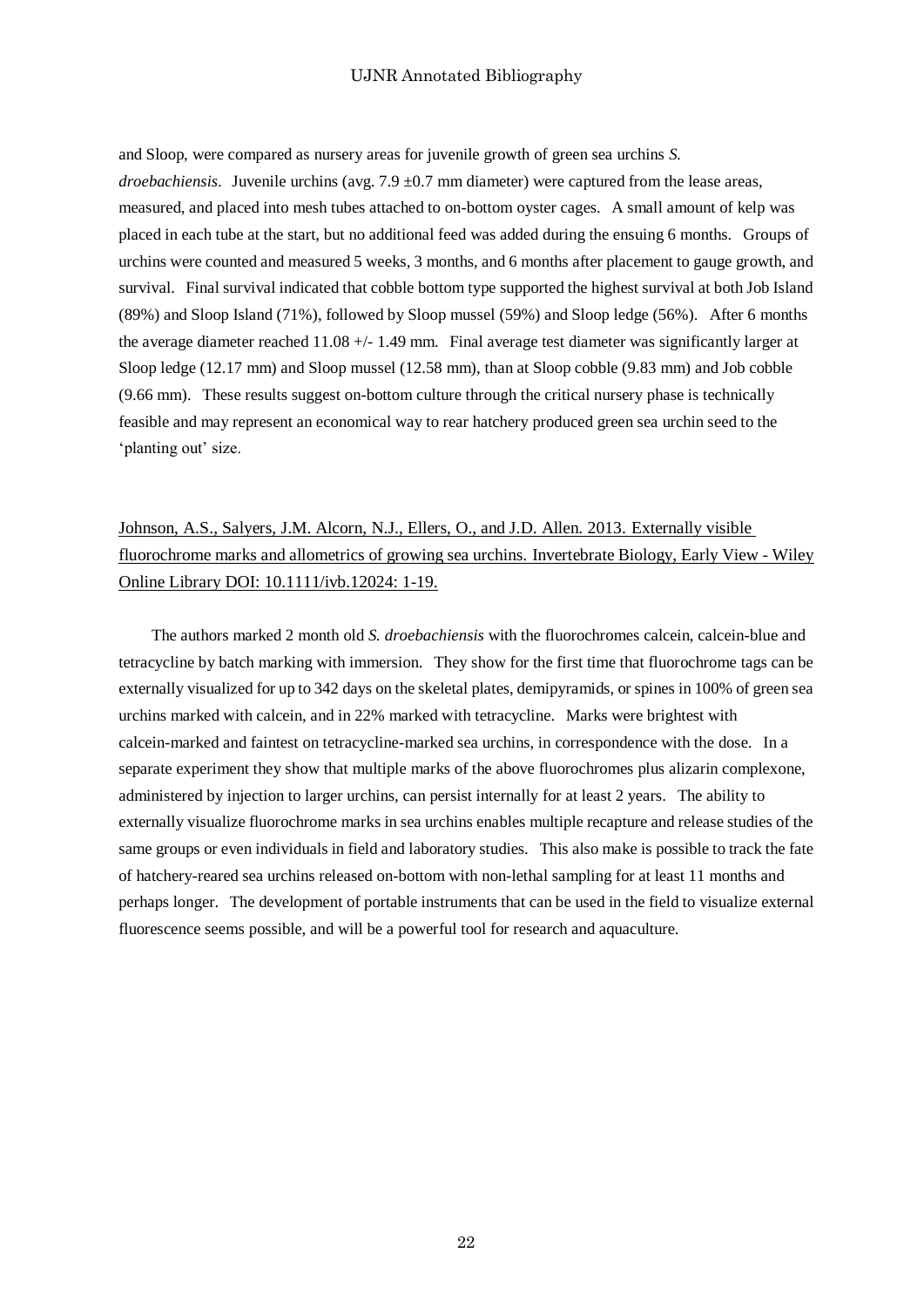# **SPECIFIC MONOVALENT AND DIVALENT ION SUPPLEMENTATION FOR CULTURE OF MARINE SPECIES**

### **Green, C**

# Fisher, C., C. Bodinier, A. Kuhl, and C. Green. 2013. Effects of potassium ion supplementation on survival and ion regulation in Gulf killifish *Fundulus grandis* larvae reared in ion deficient saline waters. Comparative Biochemistry and Physiology, Part A. 164:572-578.

This study encompasses results pertaining to the  $K^+$  ion manipulation portions of the abstract presented above for the UJNR Scientific Symposium. This investigation increased  $[K^+]$  from values similar to freshwater sources (0.33 mM) to concentrations of 2.96 mM, found saline waters at 10‰. A number of biochemical and molecular techniques were performed to examine the effect of this  $K^+$  ion gradient, which included: whole body ion composition,  $\text{Na}^+/\text{K}^+$ -ATPase (NKA) activity, gill ionocyte morphometrics, relative gene expression (NKA, NKCC, and CFTR), and corresponding immunocytochemistry at the gill and intestinal epithelium. Results more tangible to aquaculturist, such as growth and survival, indicated the presence of a threshold within the gradient examined whereby survival was not different between treatments of 1.3 to 2.9 mM  $[K^+]$ . Utilizing immunocytochemistry, the differences between these seemingly similar treatment groups indicated that the treatments between 1.3 to 2.9 mM  $[K^+]$  were different in terms of gill ionocyte area and NKA/CTFR localization.

# Ostrowski, A.D., Watanabe, W.O., Montgomery, F.P., Rezek, T.C., Shafer, T.H., Morris Jr, J.A., 2011. Effects of salinity and temperature on the growth, survival, whole body osmolality, and expression of Na+/K+ ATPase mRNA in red porgy (*Pagrus pagrus*) larvae. Aquaculture 314, 193-201.

These authors investigated a number of physiological parameters pertaining to salinity and temperature in embryos and larvae of red porgy (*Pagrus pargrus*), which is viewed as a high-market value marine finfish with good potential as an aquaculture species. Embryos and resulting larvae were reared at four temperatures (17, 19, 21, 23 °C) and two salinities (24 and 34‰). Larvae (16 dph) were transferred from their respective salinities to 44‰ to represent a sublethal hyperosmotic challenge. These authors demonstrated significant increases in NKA mRNA expression in individuals acclimated to 24‰ at 24 h after transferred to increased salinity, while individuals from 34‰ exhibited no significant changes in NKA expression. Temperature was not observed to influence expression of NKA, while metabolic parameters related to growth were influenced by the temperature gradient in their study. The authors utilized traditional growth metrics including molecular tools to anticipate optimum salinity (24‰) and temperature (23°C) conditions that are optimum for larval rearing of this species.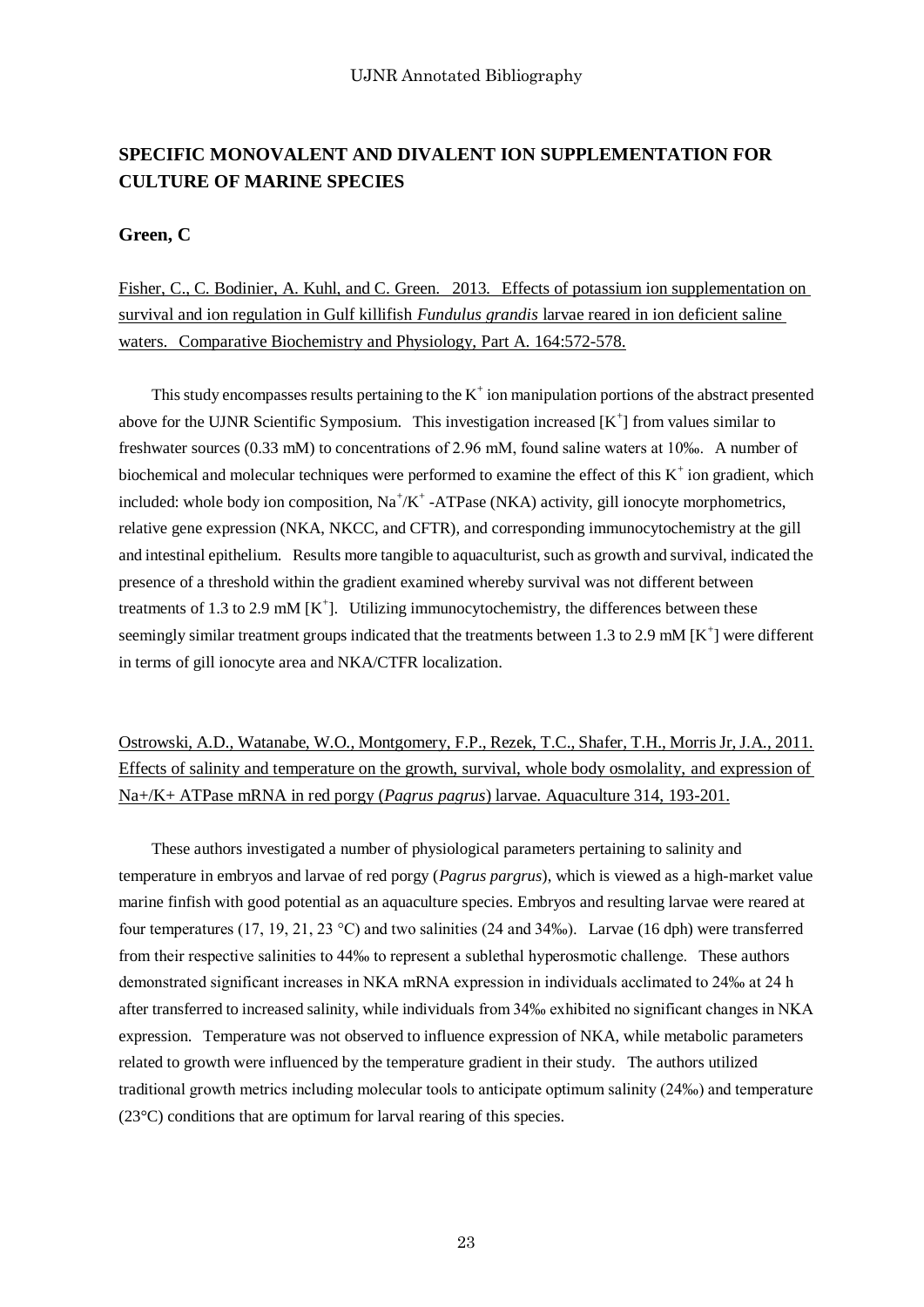Bodinier, C., Sucré, E., Lecurieux-Belfond, L., Blondeau-Bidet, E., Charmantier, G., 2010. Ontogeny of osmoregulation and salinity tolerance in the gilthead sea bream Sparus aurata. Comparative Biochemistry and Physiology - Part A: Molecular and Integrative Physiology 157, 220-228.

The gilthead sea bream (*Sparus aurata*) is a commercially important aquaculture species, which spawns in the open ocean and whose resulting larvae and juveniles migrate to lower salinity estuaries and lagoons. These authors investigated the development of salinity tolerance in gilthead sea bream from 3, 30, 75, 96, and 300 d post hatch (dph) by challenging them with 9 salinities ranging between freshwater and 45.1‰. Utilizing immunohistochemistry, these authors localized the NKA throughout these challenges to document location of ion regulation within respect to this ionoregulatory protein. Initially, immunopositive NKA ionocytes were located in the integument along the yolk sac and integumentary folds representing the branchial slits. A functional shift from integument to gills was demonstrated 30 and 70 dph, when both the integument and gills were observed to locally express NKA, whereby from 70 to 300 dph the gills remain the main site of osmoregulation. Increases in osmoregulatory capacity for this species at the intervals examined within this study related to the shifts and patterns observed through immunohistochemistry.

# Christensen, A.K., Hiroi, J., Schultz, E.T., McCormick, S.D., 2012. Branchial ionocyte organization and ion-transport protein expression in juvenile alewives acclimated to freshwater or seawater. The Journal of Experimental Biology 215, 642-652.

In gill ionocytes, ion transport is activated by the basolaterally located NKA which generates an electrochemical gradient by coupling two extracellular  $K^+$  with three intracellular  $Na^+$ , driving the ions according to expression, location, and abundance of other proteins such as NKCC and CFTR. Christensen et al. investigated changes in alewife physiology and branchial epithelium as individuals were acclimated to freshwater or saltwater. This represents the first study of its kind to characterize multiple ion-transport proteins in a non-salmonid anadromous fish. Corresponding increases in NKA, NKCC1, and CFTR abundance at the gill epithelium with increasing salinity was used to establish a gill model for hypo-osmoregulation. In gill ionocytes, NKA is responsible for lowering intracellular Na<sup>+</sup> allowing the basolateral NKCC1 to import Na<sup>+</sup>, K<sup>+</sup>, and two Cl ions. Excess intracellular Cl is then secreted through the CFTR chloride channel. NKCC1, the secretory isoform is expressed basolaterally in the gill ionocytes, while NKCC2 is identified as an absorptive isoform and is expressed apically along the intestinal and urinary bladder epithelium of saltwater and euryhaline teleosts. The authors determined the key differences between freshwater and seawater acclimated alewives in the context of ion transporters at the gill epithelium. The implications of these investigation has assisted in increasing the information on multicellular complexes of mature ionocytes and the role of salinity and specific ion in the maintenance of homeostasis.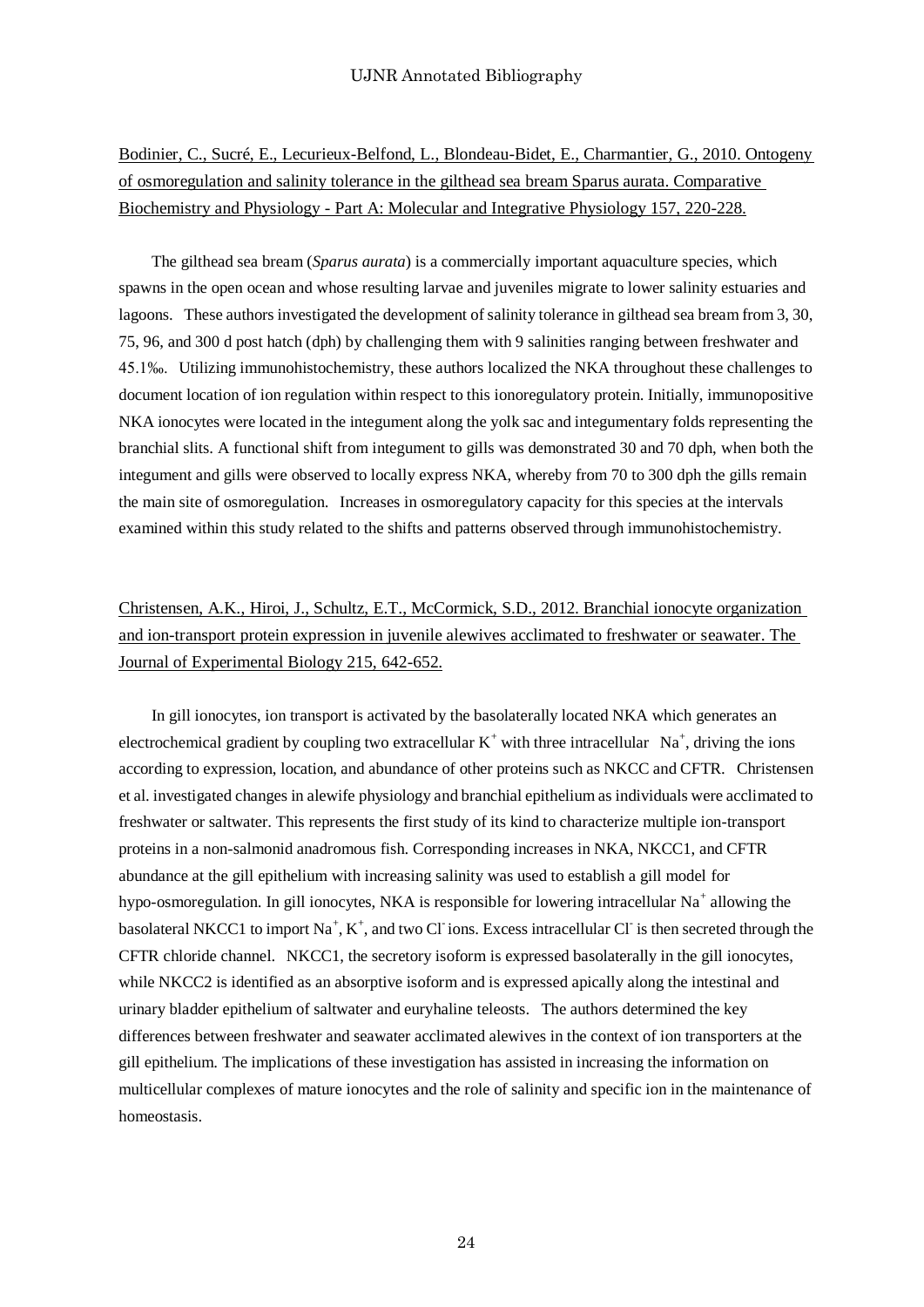# **GOOD AQUACULTURE PRACTICES TO REDUCE THE USE OF CHEMOTHERAPEUTIC AGENTS, MINIMIZE BACTERIAL RESISTANCE, AND CONTROL PRODUCT QUALITY**

#### **Serfling, S**

Karunasagar, Iddya 2012. International trade, antimicrobial agents, and antibiotic resistance: Public health and trade impact of antimicrobial use in aquaculture. FAO Fisheries and Aquaculture Technical Paper No. 547, Pages 1-9.

The importance of antimicrobial agents in protection of animals has been widely acknowledged, but the negative impact and the use of these agents in animals raised for food have been a cause of concern. The Food and Agriculture Organization of the United Nations (FAO), the World Health Organization (WHO) and the World Organization for Animal Health (OIE) have organized several expert consultations and technical meetings to review the global situation and develop recommendations.

The author outlines how detection of certain banned antibiotics in fish and crustaceans in international trade during 2001-2002 lead to greater attention on the public health risks owing to the use of antimicrobials agents in aquaculture. Most fish importing countries adopt a zero tolerance approach regarding residues of antimicrobials that are banned for use in food animals. In such cases, residue levels that attract regulatory action are based on analytical capability rather than toxicology of the residues. Development and spread of antibiotic resistance has been a cause of concern, although this issue is complicated by possible multiple origins of resistance traits found in aquatic bacteria.

### Brett Koonse 2012. Good aquaculture practices to minimize bacterial resistance. FAO Fisheries and Aquaculture Technical Paper No. 547, Pages 25-28.

The author identifies how the preventive measures associated with Good Aquaculture Practices can be applied to hatcheries and farms, by government regulators, and by academics and health care providers. There are a number of physical, chemical and biological precautionary measures that can be undertaken.

 Physical barriers are intended to prevent disease carrying vectors from entering a hatchery or farm site, and may include physical barriers, water treatment and quarantine. Physical barriers may also be proper location of the farm, stress reducing practices like not over-crowding in pens or ponds; avoiding improper temperatures, consistent dissolved oxygen excessive handling and improper diet.

 Chemical controls include those that are sued to prevent the introduction of pathogens or vectors by treating materials before they enter the facility. For example chlorination or ozone can be used to treat incoming water, and iodine and chlorine can be used to treat other potential vectors such as footwear and clothing.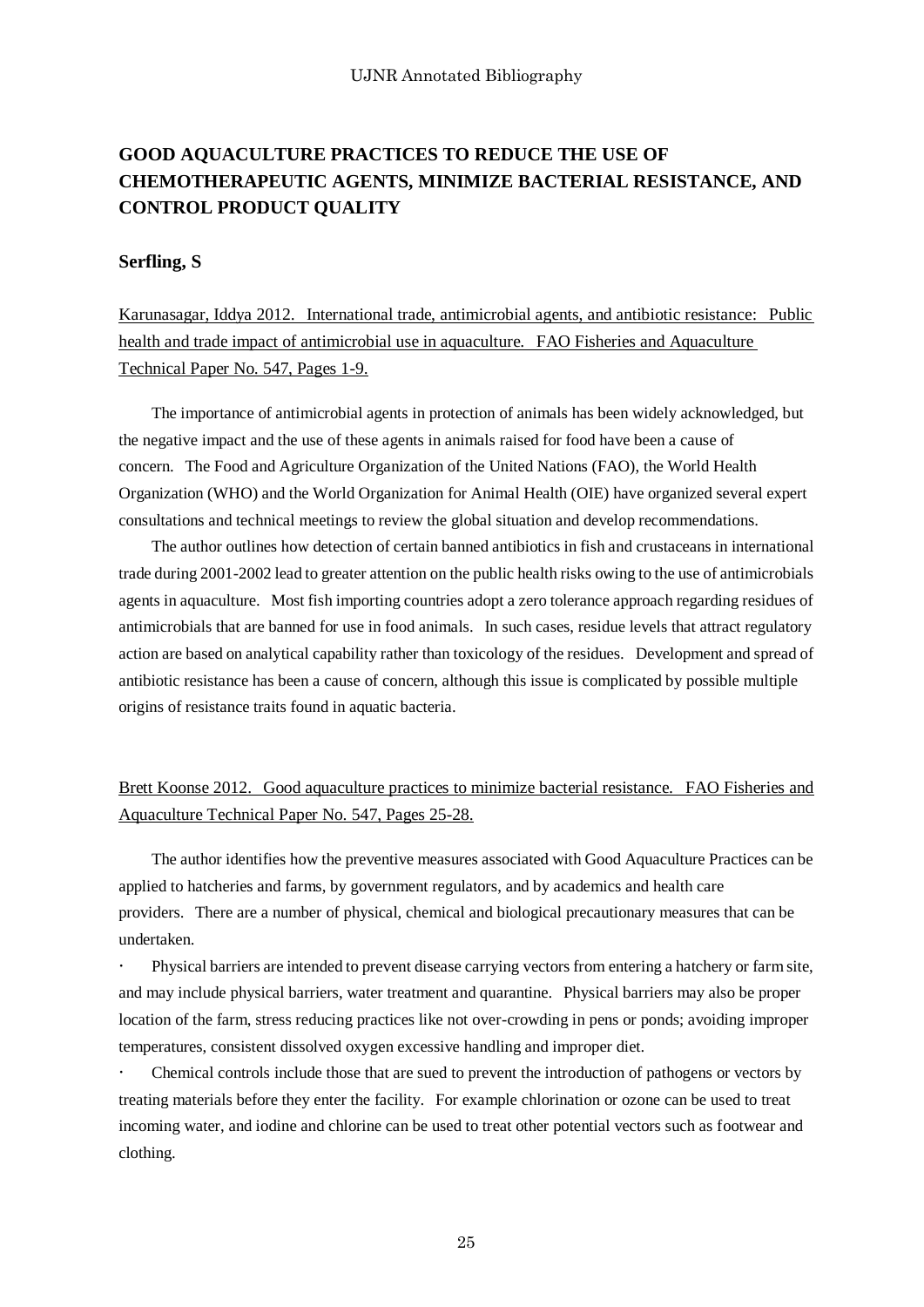#### UJNR Annotated Bibliography

 Biological controls include those measures that prevent or treat infections and the proper use of chemotherapeutic agents or the use of vaccines. It may also include the use of specific pathogen-free shrimp and management practices to prevent bacterial contamination of aquaculture products, grow-out ponds or cages. This includes having proper toilet facilities, sanitary waste removal, healthy workers, effluent treatment and proper security at the site.

Michael L. Jahncke, Craig L. Browdy, Michael H. Schwarz, Al Segars, Juan L. Silva, David C. Smith, Alvin D. Stokes, 2002. Risk management, disease prevention, and HACCP principles: Application of Hazard Analysis Critical Control Point (HACCP) Principles as a Risk Management Tool to Control Viral Pathogens at Shrimp Aquaculture Facilities. NOAA Office of Sea Grant, Virginia Graduate Marine Science Consortium and the Virginia Sea Grant College Program, Publication VSG-02-10, Pages 1-33.

The authors identify how the principles of HACCP (Hazard Analysis Critical Control Point) can be used as a preventive risk management system to control the introduction of pathogens and the outbreak of disease in shrimp aquaculture facilities. The HACCP approach requires a hazard analysis that identifies a potential hazard in the system and then a Critical Limit with a maximum and or minimum point is set for each component of the system. When monitoring the aquaculture system and a critical limit has been in violation, then a corrective action is taken to bring the system back into compliance.

To develop an effective biosecurity program fish and shrimp farmers should follow these principles base on seafood HACCP: 1) Perform Systematic Hazard Analysis, 2) Determine Critical Control Points, 3) Establish Critical Limits, 4) Determine Appropriate Corrective Actions, 5) Establish Monitoring Procedures, 6) Establish Verification Procedures, 7) Establish Record Keeping Systems.

Brett Koonse, William Burkhardt, Stuart Chirtel, and George Hoskins, 2005. Food safety and aquaculture, controlling risk, coliform bacteria: Salmonella and Sanitary Quality of Aquaculture Shrimp. Journal of Food Protection, Vol. 68, No 12, Pages 2527-2532.

The authors examined the prevalence of *Salmonella* and coliform bacteria on shrimp aquaculture farms in several Asian countries to develop guidelines or preventative measures for reducing *Salmonella* and fecal contamination on products harvested from these farms.

The U.S. Food and Drug Administration, in conjunction with foreign government regulatory agencies, the aquaculture industry, and academia affiliates, analyzed 1,234 samples from 103 shrimp aquaculture farms representing six countries between July 2001 and June 2003 for fecal coliforms, *Escherichia coli,* and *Salmonella.* A significant relationship was found between the log number of fecal bacteria and the probability that any given sample would contain *Salmonella.* The likelihood of any given sample containing *Salmonella* was increased by 1.2 times with each 10-fold increase in either fecal coliform or *E. coli* concentration. The likelihood of finding *Salmonella* in grow-out pond water increased 2.7 times with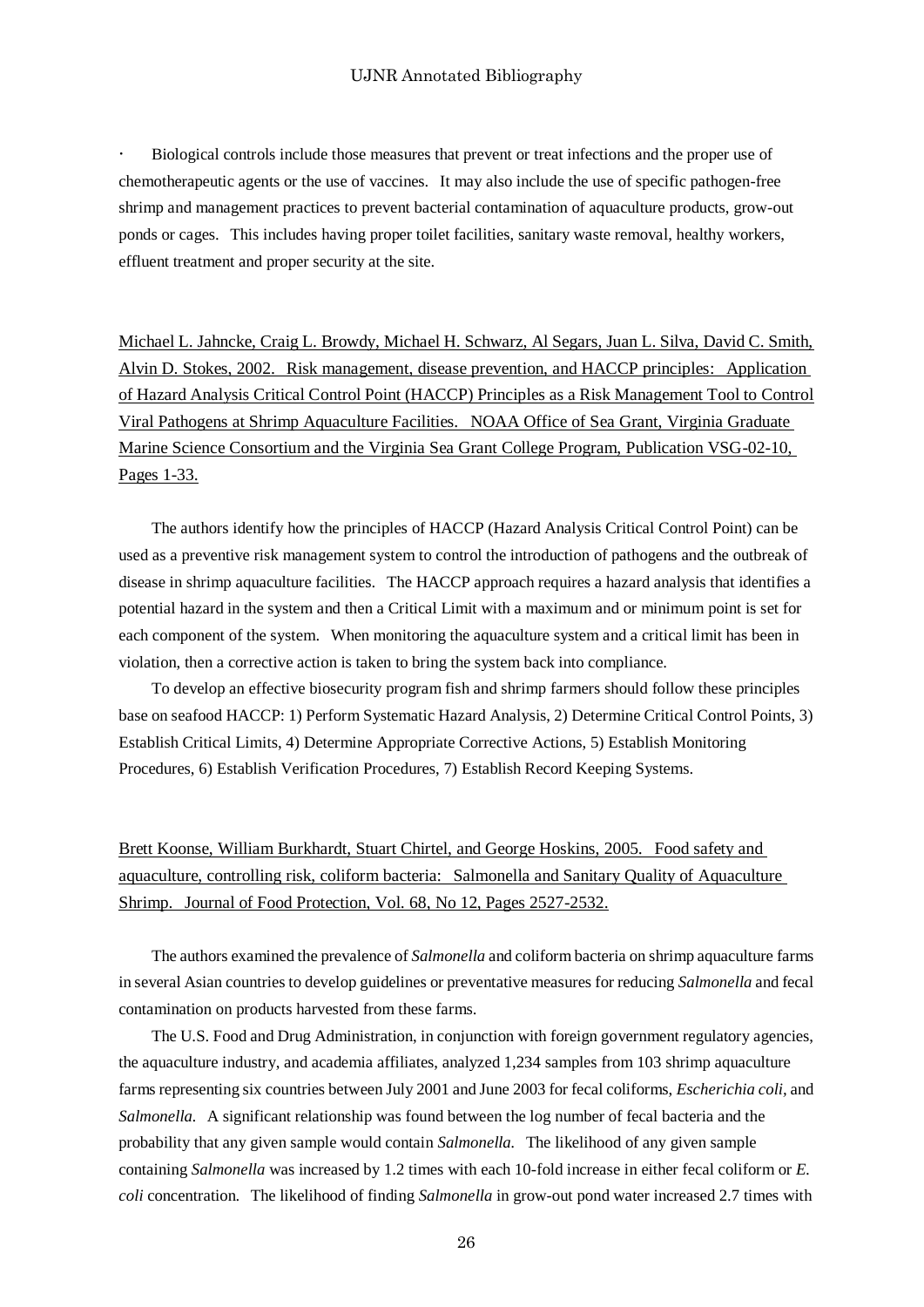each log unit increase in fecal coliform concentration and 3.0 times with each log unit increase in *E. coli*  concentration. *Salmonella* is not part of the natural flora of the shrimp culture environment nor is it inherently present in shrimp grow-out ponds. The occurrence of *Salmonella* bacteria in shrimp from aquaculture operations is related to the concentration of fecal bacteria in the source and grow-out pond water.

Andreu Rico, Tran Minh Phu, Kriengkrai Sataportnvanit, Jian Min, A.M. Shahabuddin, Patrick J.G. Henriksson, Francis J. Murray, David Little, Anders Dalsgaard, Paul J. Van den Brink, 2013. Antimicrobial use, Asian aquaculture, and international trade: Use of veterinary medicines, feed, additives, and probiotics in four major internationally traded aquaculture species farmed in Asia. Journal of Aquaculture, 10.1016, Pages 1-38.

The authors provided detailed information on the use of antimicrobials, parasiticides, feed additives and probiotics used in Asian aquaculture to improve the health of the organisms and to prevent or treat disease. The study reports the outcomes of a survey of chemical and biological products in 252 grow-out farms and 56 farm supply shops in Bangladesh, China, Thailand, and Vietnam. The survey was conducted in 2011 and 2012 and included the following farm groups: Penaeid shrimp, freshwater prawns, tilapia, and pangasius catfish farms.

Results were analyzed with regard to the frequencies of use of active ingredients and chemical classes, reported dosages, and calculated applied mass relative to production. A range of farm management and farm characteristics were used as independent variables to explain observed chemical use patterns reported by farmers in each group. The use of veterinary agents was found to be significantly higher in Vietnamese Pangasius farms.

Semi-intensive and intensive shrimp farms in China, Thailand, and Vietnam showed a decrease in the use of antibiotic treatments. These farm groups utilized the largest amount of chemicals relative to production, with feed additives and plant extracts, probiotics, and disinfectants, being the most used chemical classes, mainly for disease prevention. The surveyed farmers generally did not exceed recommend dosages of veterinary medicines, and nationally or internationally banned compounds.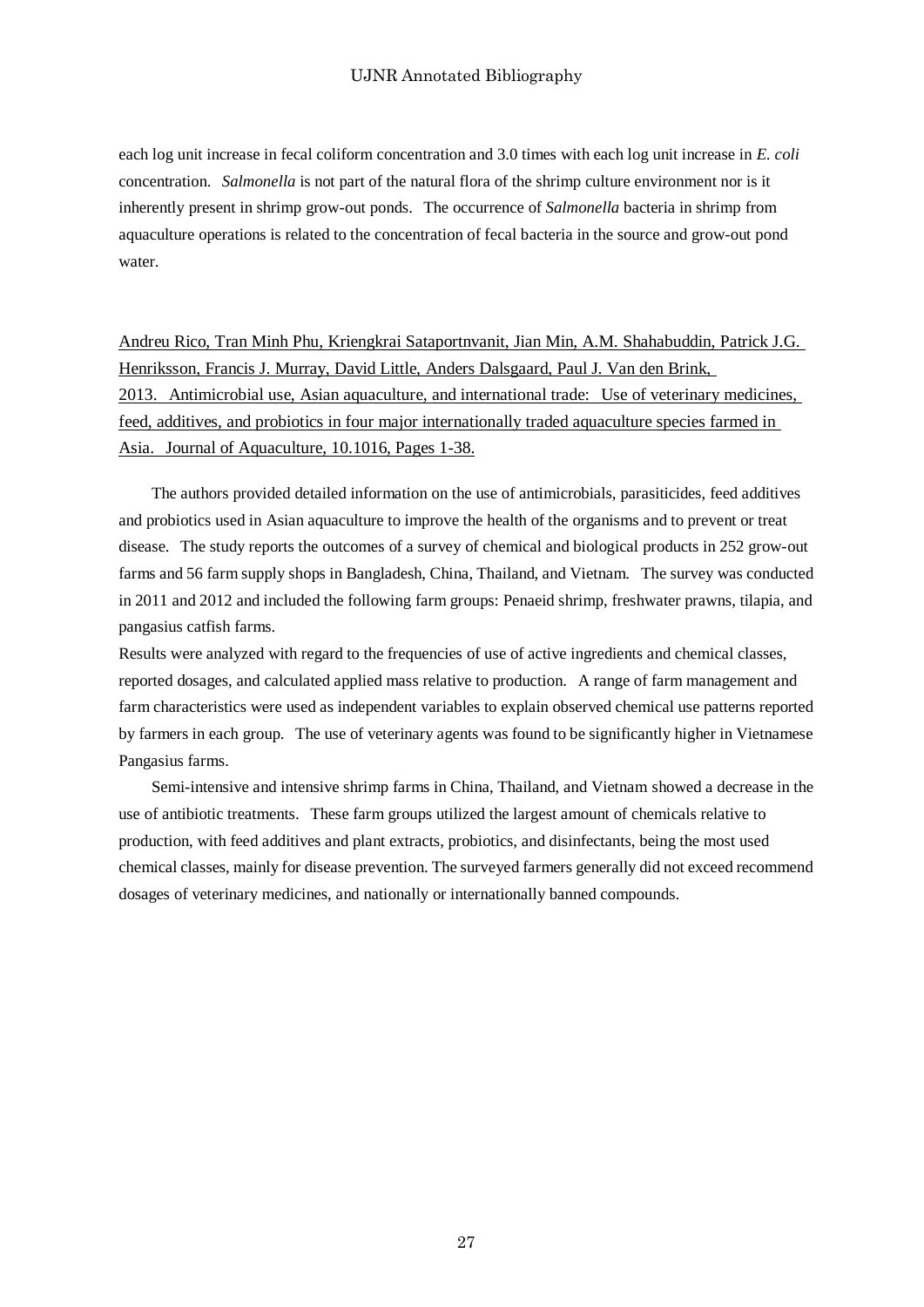# **THE IMPORTANCE OF TAURINE AND N-3 FATTY ACIDS IN COBIA NUTRITION**

#### **Watson, A**

# Watson, A.M., Barrows, F.T., Place, A.R. 2013. Taurine Supplementation of Plant Derived Protein and n-3 Fatty Acids are Critical for Optimal Growth and Development of Cobia, Rachycentron canadum. Lipids DOI: 10.1007/s11745-013-3814-2.

The authors describe the effect of alternative lipid sources as potential fish oil replacements for cobia, Rachycentron canadum. The fish oil replacements were a thraustochytrid meal ( $TM + SOY$ ) plus soybean oil (~9% CL) or a canola oil supplemented with the essential fatty acids (CO+EFA) docosahexaenoic acid (DHA) and arachidonic acid (ARA) (~8% CL). The TM+SOY diet performed equivalently to the fish oil diet; both resulting in significantly higher growth rates, lower feed conversion ratios, and higher survival than the CO+EFA diet. The poor performance of the canola oil diet was attributed to insufficient addition of EFA in the supplemented canola oil source. Increasing levels of EFA in the supplemented canola oil above  $0.5$  g EFA kg<sup>-1</sup> would likely improve results with cobia. A finishing period was also utilized following the growth trial to determine if fillet fatty acid profiles would change to a more fish oil type profile. When fish fed either of the fish oil replacement diets were switched to the fish oil control diet, fatty acid profiles of the fillets were observed to transition toward that of the fish oil diet and could be predicted based on a standard dilution model.

# Watson, A.M., Barrows, F.T., Place, A.R. 2013. Taurine Supplemented Plant Protein Based Diets with Alternative Lipid Sources for Juvenile Gilthead Sea Bream, Sparus aurata. Journal of Fisheries and Aquaculture 4:1 59-66.

The authors describe the effects of two alternative lipid sources as fish oil replacements for gilthead sea bream, Sparus aurata. The fish oil replacements were a thraustochytrid meal (TM + SOY) plus soybean oil (~9% CL) or a canola oil supplemented with the essential fatty acids (CO+EFA) docosahexaenoic acid (DHA) and arachidonic acid (ARA) (~8% CL). Sea bream is one of the most cultured species in Europe and its popularity is increasing in the United States. Finding adequate alternative lipid sources in addition to complete fishmeal replacement would allow the industry to continue to expand. Both the CO+EFA diet performed equivalently to a fish oil based control diet while the TM+SOY diet resulted in significantly increased growth rates. The authors concluded that both of these lipid sources were viable candidates for fish oil replacements in feeds for this species as long as taurine is adequately supplemented.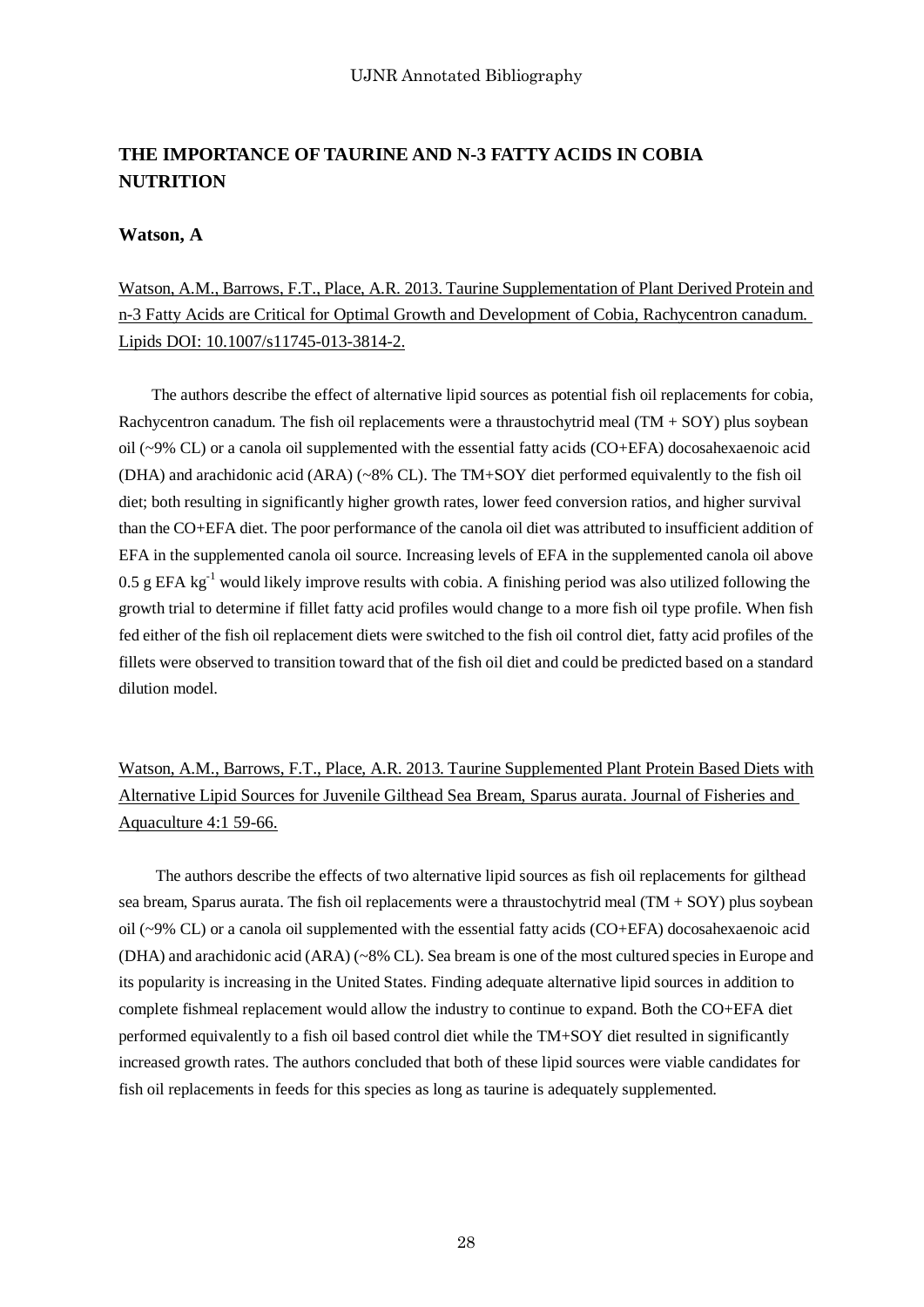Ueki, I., Roman, H.B., Hirschberger, L.L., Junior, C. Stipanuk, M.H. 2013. Extrahepatic tissues compensate for loss of hepatic taurine synthesis in mice with liver-specific knockout of cysteine dioxygenase. American Journal of Physiology: Endocrinology and Metabolism. 302:E1292-1299. DOI: 10.1152/ajpendo.00589.2011.

The authors examined the effects of knocking out liver specific expression of cysteine dioxygenase (CDO), a key enzyme in the synthesis of taurine. Although this work was done in the mouse model, the parallels for the taurine synthesis pathway of vertebrates makes this work important for comparisons to taurine synthesis in teleost species. CDO expression increased in kidney, brown fat, and gonadal fat to compensate for the loss of synthesis capacity in the liver. These tissues also had higher concentrations of hypotaurine, which is consistent with the CDO pathway of taurine synthesis. The authors concluded that this redundant capacity to maintain taurine synthesis indicates not only a response to changing dietary taurine levels (mice were fed taurine deplete feeds) but underscores the importance of taurine to overall vertebrate physiology.

Kozlowski, D.J., Chen, Z., Zhuang, L., Fei, Y.J., Navarre, S. Ganapathy, V. 2008. Molecular characterization and expression pattern of taurine transporter in zebrafish during embryogenesis. Life Sciences. 82: 1004-1011.

The authors cloned and functionally characterized the taurine transporter, a membrane bound transporter. The 625 amino acid encoded for by the zebrafish TauT cDNA is highly homologous to mammalian TauT. The authors were able to express the zebrafish TauT in a mammalian cell line and characterized it as a Na/Cl dependent transporter. The presence of the transporter was observed in the retina, brain, heart, kidney and blood vessels of developing zebrafish embryos. Taurine and the TauT mRNA were during early cleavage stages, indicating a maternal input. This study provides clear evidence of the importance of taurine in vertebrate development as knockout of TauT with antisense morpholino oligonucleotides resulted in cell death. The taurine transporter may be critical in teleost development and regular maintenance of the circulating and whole body taurine pools.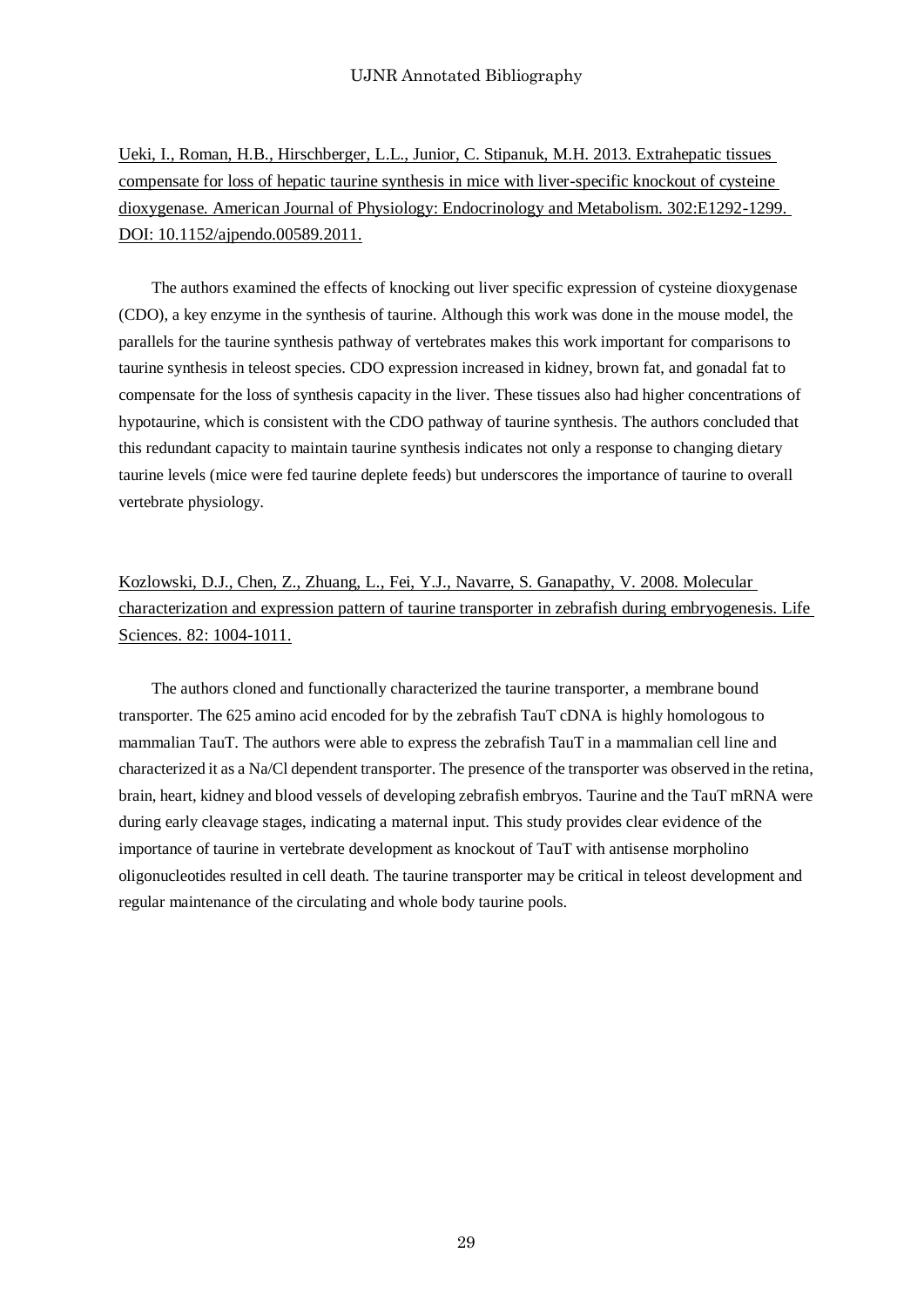# **CHOLECYSTOKININ AND TRYPSIN RESPONSES OF LARVAL RED DRUM (***SCIAENOPS OCELLATUS***) IN RESPONSE TO ALGAE, LIVE PREY, AND INERT PARTICLES**

### **Webb, K**

# Dockray, G.J. 2012. Cholecystokinin. Current Opinion in Endocrinology, Diabetes & Obesity, Vol: 19:1. Pp 8–12.

The author provides an excellent review of the current understanding of the role of Cholecystokinin (CCK) in satiety and to a lesser extent, digestion. The author focuses on the role of CCK in the cephalic phase and reviews current knowledge of both CCK activators and targets. The author also discussed the role of Leptin in potentiating the effect on CCK on vagal afferent neurons. Of particular note in this manuscript, the author mentions the role of GPR40 and long-chain fatty acids in the secretion of fatty acids while much of the other literature focuses on protein hydrolysate / amino acid roles in promoting CCK secretion.

Liou, A.P., D. I. Chavez, E. Espero, S. Hao, S.A. Wank, and H.E. Raybould. 2010. Protein hydrolysate-induced cholecystokinin secretion from enteroendocrine cells is indirectly mediated by the intestinal oligopeptide transporter PepT<sub>1</sub>. Am J Physiol Gastrointest Liver Phsyiol, Vol: 300:G. Pp G895-G902.

The authors investigate the role of the  $PepT_1$  transporter as the direct mediator of Cholecystokinin (CCK) secretion in response to protein hydrolysate. Before this work,  $PepT_1$  was considered a likely mediator of direct mediation of CCK secretion due to previous work that showed a synthetic dipeptide, Gly-Sar, used in  $\text{PepT}_1$  kinetic studies caused a dose-dependent inhibition of gastric motility consonant with CCK secretion. The work demonstrated that while Gly-Sar did inhibit gastric motility it had no effect on eliciting CCK secretion from CCK-eGFP cells. Based on this work, the authors concluded that protein detection by intestinal I cells likely includes both direct and indirect detection but that  $PepT_1$  does not have a direct role in CCK secretion. The authors do however suggest that  $PepT_1$  may function indirectly by stimulating a diazepam-binding inhibitor.

Cudenneca, B., M. Fouchereau-Peron, F. Ferry, E. Duclos, and R. Ravallec. 2012. *In vitro* and *in vivo* evidence for a satiating effect of fish protein hydrolysate obtained from blue whiting (*Micromesistius poutassou*) muscle. J Func Foods, Vol: 4. Pp 271-277.

The authors in this work examine the role of protein hydrolysate from blue whiting on CCK secretion in STC-1 cells as well as on long and short-term food intake of rats fed blue whiting muscle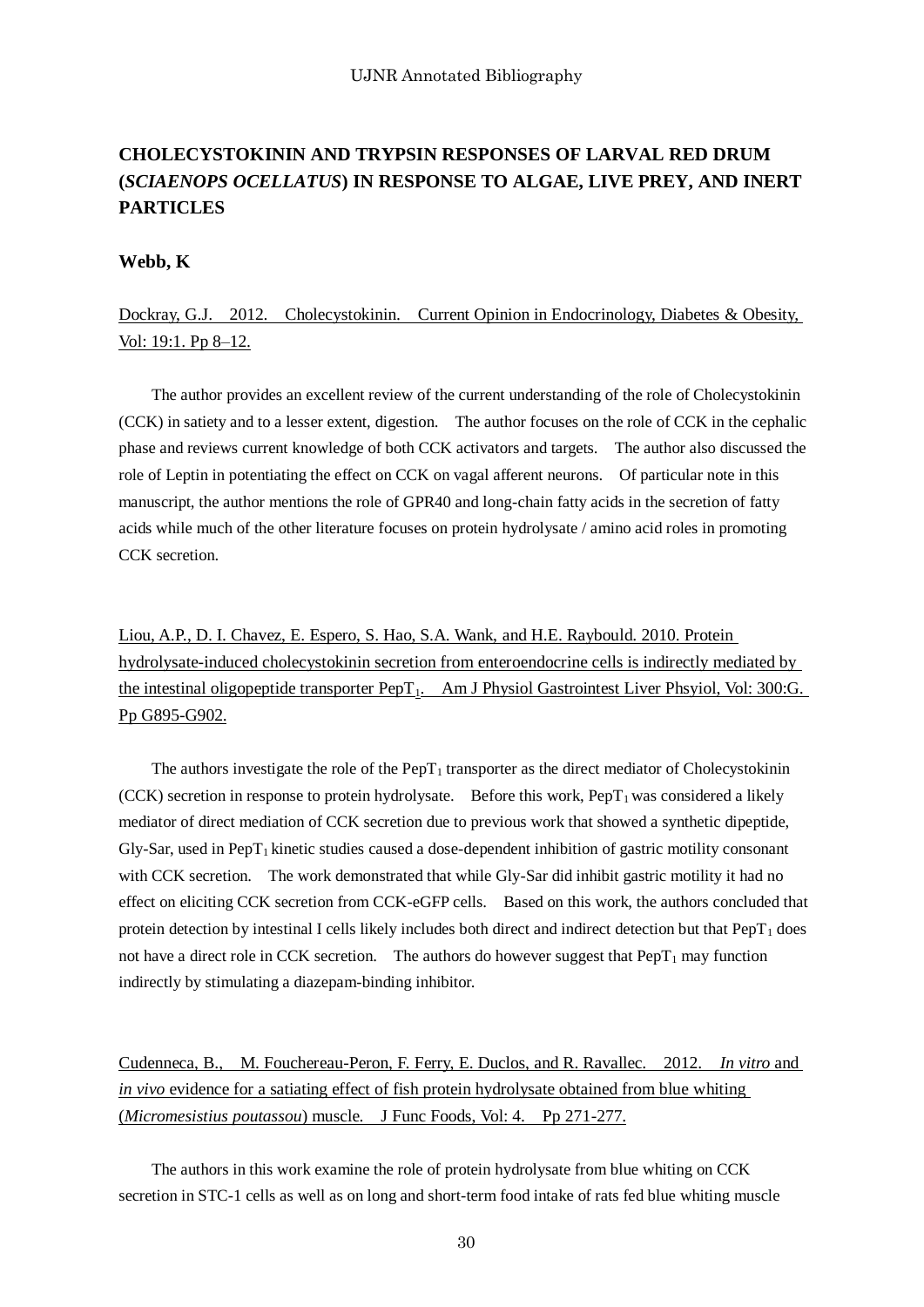#### UJNR Annotated Bibliography

hydrolysate (BWMH). The authors found that in the *in vitro* studies on STC-1 cells, peptides from the BWMH stimulated CCK secretion in a dose-dependent response similar to that seen from other types of protein hydrolysate. In the *in vivo* study, the authors found that BWMH produced short-term reductions in food intake but that this reduction was not reflected in the long term. The *in vivo* study did show that blood CCK and GLP-1 levels were more than doubled in rats fed 100 and 250mg of BWMH following a 24h fast lending credence that these may be involved in the short-term decrease in consumption.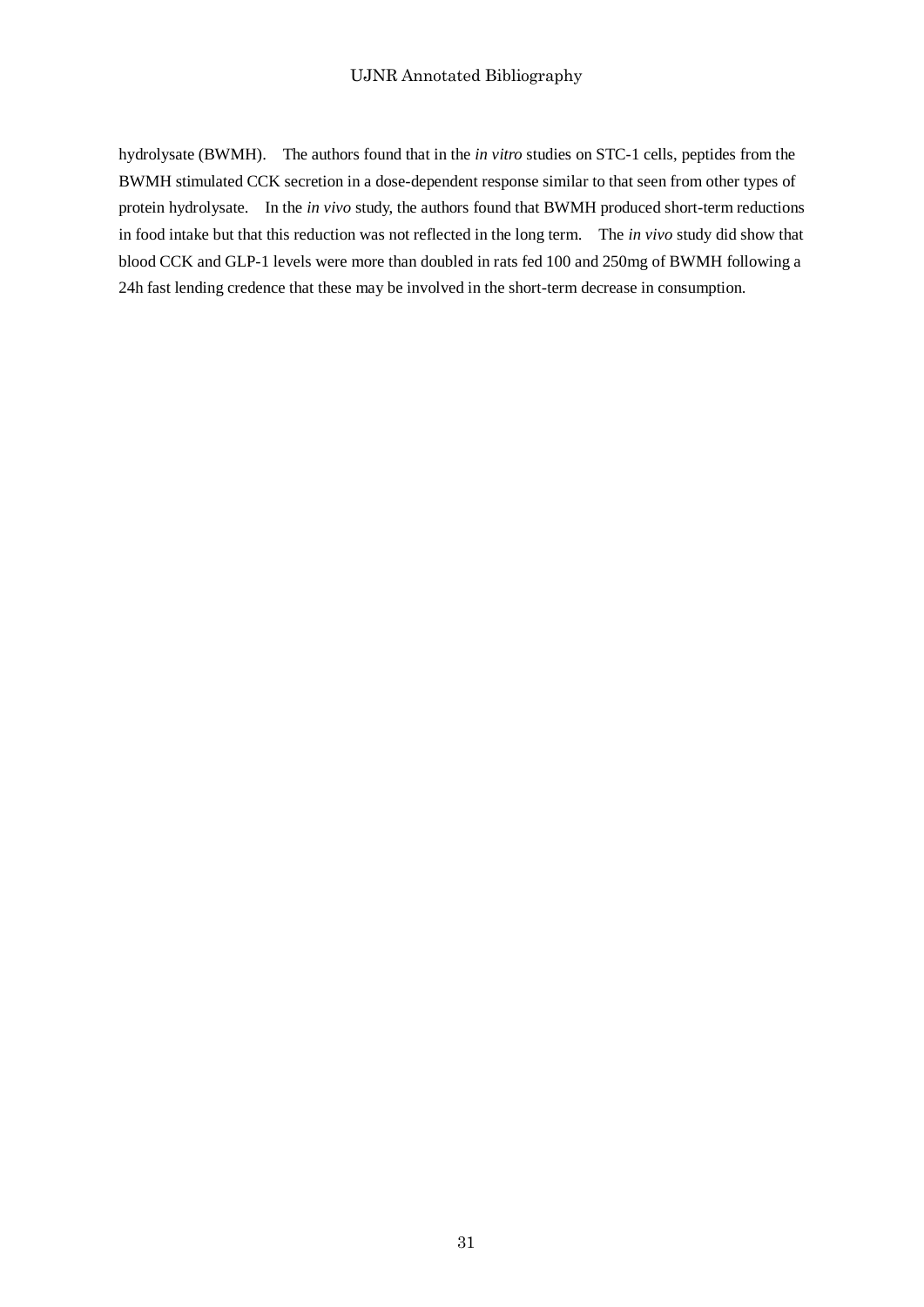# **REPRODUCTIVE DYSFUNCTION IN CULTURED SABLEFISH (***ANOPLOPOMA FIMBRIA***)**

#### **Guzman, J**

Guzmán, J.M., Luckenbach, J.A., Swanson, P. 2013. Molecular characterization and quantification of sablefish (*Anoplopoma fimbria*) gonadotropin and their receptors: Reproductive dysfunction in female captive broodstock. General and Comparative Endocrinology, Vol. 193. Pp 37-47.

This study describes for the first time the cloning and characterization of gonadotropin subunits (*fshb*, *lhb* and *cga*) and gonadotropin receptors (*fshr* and *lhcgr*) in sablefish. Interestingly, sablefish gonadotropin subunits display some features never observed in vertebrates, such as two additional Cys residues in the N-terminal region of Fshb and a lack of potential N-glycosylation sites in Fshb and Lhb subunits. Wild female sablefish captured in the fall completed gametogenesis and spawned in captivity, and had elevated gonadotropin signaling (pituitary and ovarian gene expression and plasma steroid levels) compared to those captured in summer, which did not mature. These non-maturing females indeed had similar reproductive endocrine profiles as prepubertal F1 females, indicating a failure of the gonadotropin-ovary axis. These data suggest that the onset of vitellogenic growth in sablefish is a period that is sensitive to environmental conditions, and a major point of impairment of reproduction in both wild and F1 fish maintained in captivity.

Smith, E.K., Guzmán , J.M., Luckenbach, J.A. 2013. Molecular cloning, characterization, and sexually dimorphic expression of five major sex differentiation-related genes in a Scorpaeniform fish, *Anoplopoma fimbria*. Comparative Biochemistry and Physiology Part B: Biochemistry and Molecular Biology, Vol. 165. Pp 125-137.

Five key sex differentiated-related genes (*foxl2*, *cyp19a1a*, *dmrt1*, *sox9a* and *amh*) were cloned and characterized in sablefish, and their expression analyzed during early gonad development. These five genes were differentially regulated in developing ovaries and testes in sablefish; specifically, *foxl2* and *cyp19a1a* seem reliable as molecular markers of ovarian differentiation, and *dmrt1* and *amh* for testicular differentiation in sablefish. The assays developed in this study provide a foundation for ongoing research on sex differentiation and developing strategies for sex control in this species.

Vidal, B., Pasqualini, C., Le Belle, N, Holland, C.H., Sbaihi, M., Vernier, P., Zohar, Y., Dufour, S. 2004. Dopamine inhibits luteinizing hormone system and release in the juvenile European eel: a neuroendocrine lock for the onset of puberty. Biology of Reproduction, Vol. 71. Pp. 1491-1500.

In various adult teleost fishes, Lh ovulatory peak is under a dual neurohormonal control that is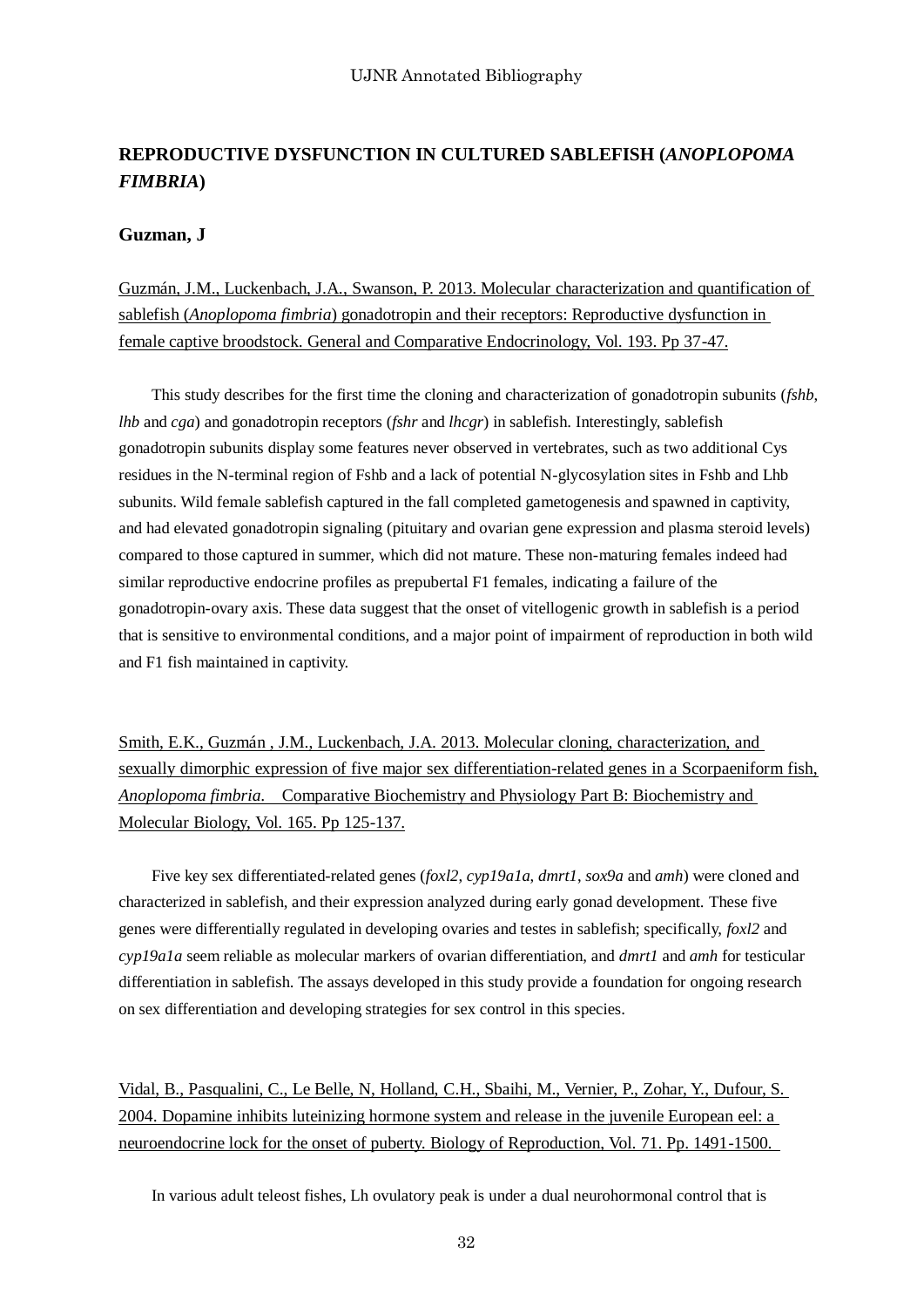stimulatory by gonadotropin-releasing hormone (GnRH) and inhibitory by dopamine (DA).In this study it was investigated whether DA could also be involved in the inhibitory control of Lh at earlier steps of gametogenesis by studying the model of the European eel, *Anguilla anguilla*, which remains at a prepubertal stage until the oceanic reproductive migration. According to a protocol previously developed in the striped bass, eels received sustained treatments with GnRH agonist (GnRHa), DA-receptor antagonist (pimozide), and testosterone (T) either alone or in combination. Only the triple treatment with T, GnRHa, and pimozide could trigger dramatic increases in Lh synthesis and release as well as in plasma vitellogenin levels and a stimulation of ovarian vitellogenesis. Thus, in the prepubertal eel, removal of DA inhibition is required for triggering GnRH-stimulated Lh synthesis and release as well as ovarian development. This is the first demonstration of a pivotal role for DA in the control of Lh and puberty in a juvenile teleost.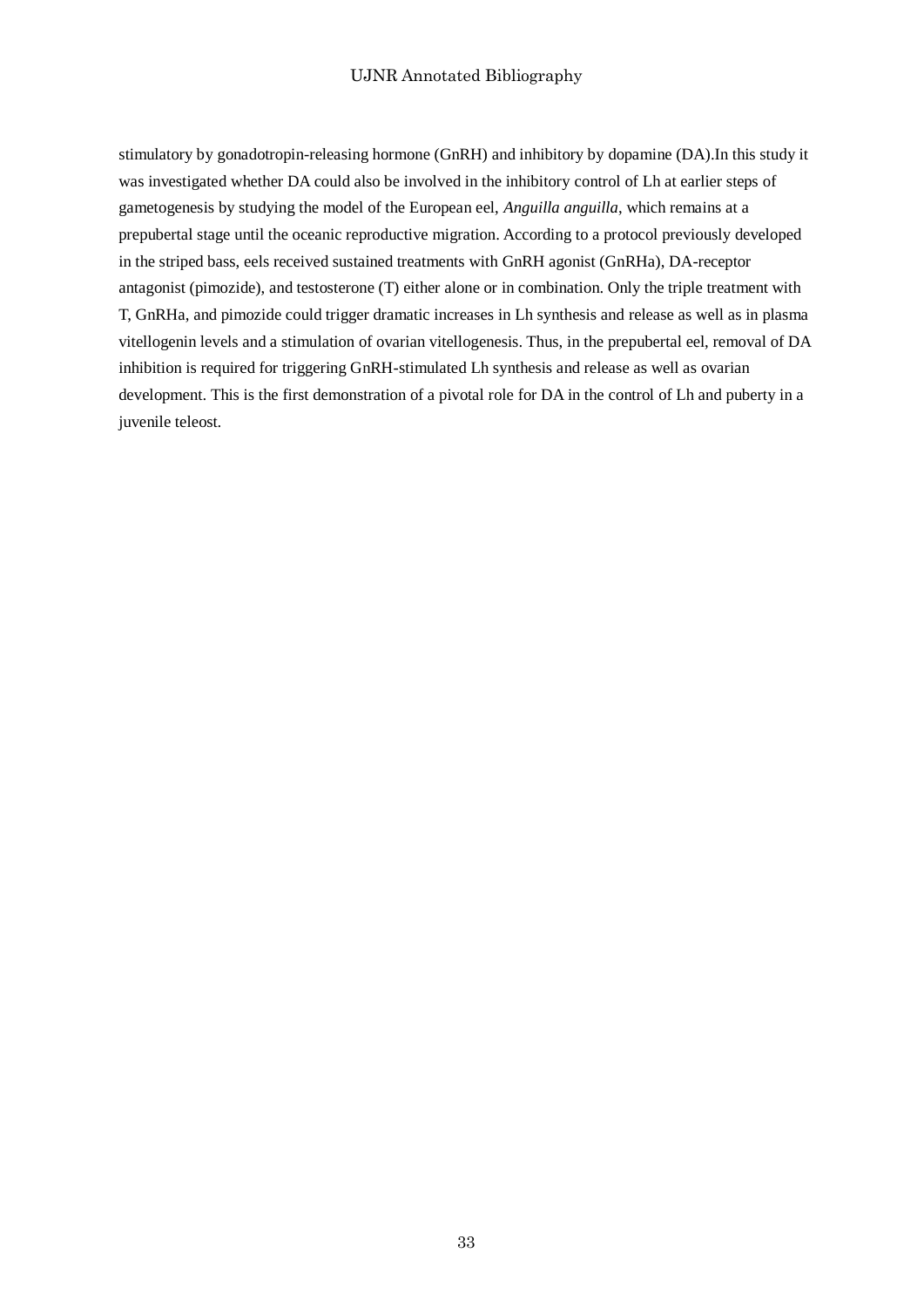# **DEVELOPMENT AND CHARACTERIZATION OF SEVERAL OPEN FORMULA REFERENCE DIETS FOR MARINE FISH LARVAE**

### **Rust, M**

## Barrows, F. T. and W. A. Lellis, 2000. Microbound feeds. In R. R. Stickney (ed) Encyclopedia of Aquaculture. John Wiley & Sons, New York. 525-528.

In addition to a review of methods to make older micro bound feeds for aquaculture, methods to produce microparticulate feeds using micro extrusion and particle assisted rotational agglomeration are explained.

## Cho, C. Y., C. B. Cowey and T. Watanabe. 1985. Finfish Nutrition in Asia: Methodological approaches to research and development. IDRC, Ottawa, Ont. Canada. 154 pages.

Step by step instructions to produce zein and carrageenan bound diets developed in Japan are explained in English.

### Holt, G. J. (editor) 2010. Larval Fish Nutrition. John Wiley & Sons, New York. 435 pages

Nutrition is particularly important in the healthy development of fish during their early-life stages. Understanding the unique nutritional needs of larval fish can improve the efficiency and quality of fish reared in a culture setting. *Larval Fish Nutrition* comprehensively explores the nutritional requirements, developmental physiology, and feeding and weaning strategies that will allow aquaculture researchers and professionals to develop and implement improved culture practices. *Larval Fish Nutrition* is divided into three sections. The first section looks at the role of specific nutrient requirements in the healthy digestive development of fish. The second section looks at the impacts if nutritional physiology on fish through several early-life stages. The final section looks at feeding behaviors and the benefits and drawbacks to both live feed and microparticulate diets in developing fish.

### Langdon, C.L., 2003. Microparticle types for delivery of nutrients to marine fish larvae. Aquaculture 227, 259-275.

Good review and discussion of several types of microparticulate diets including complex microparticles.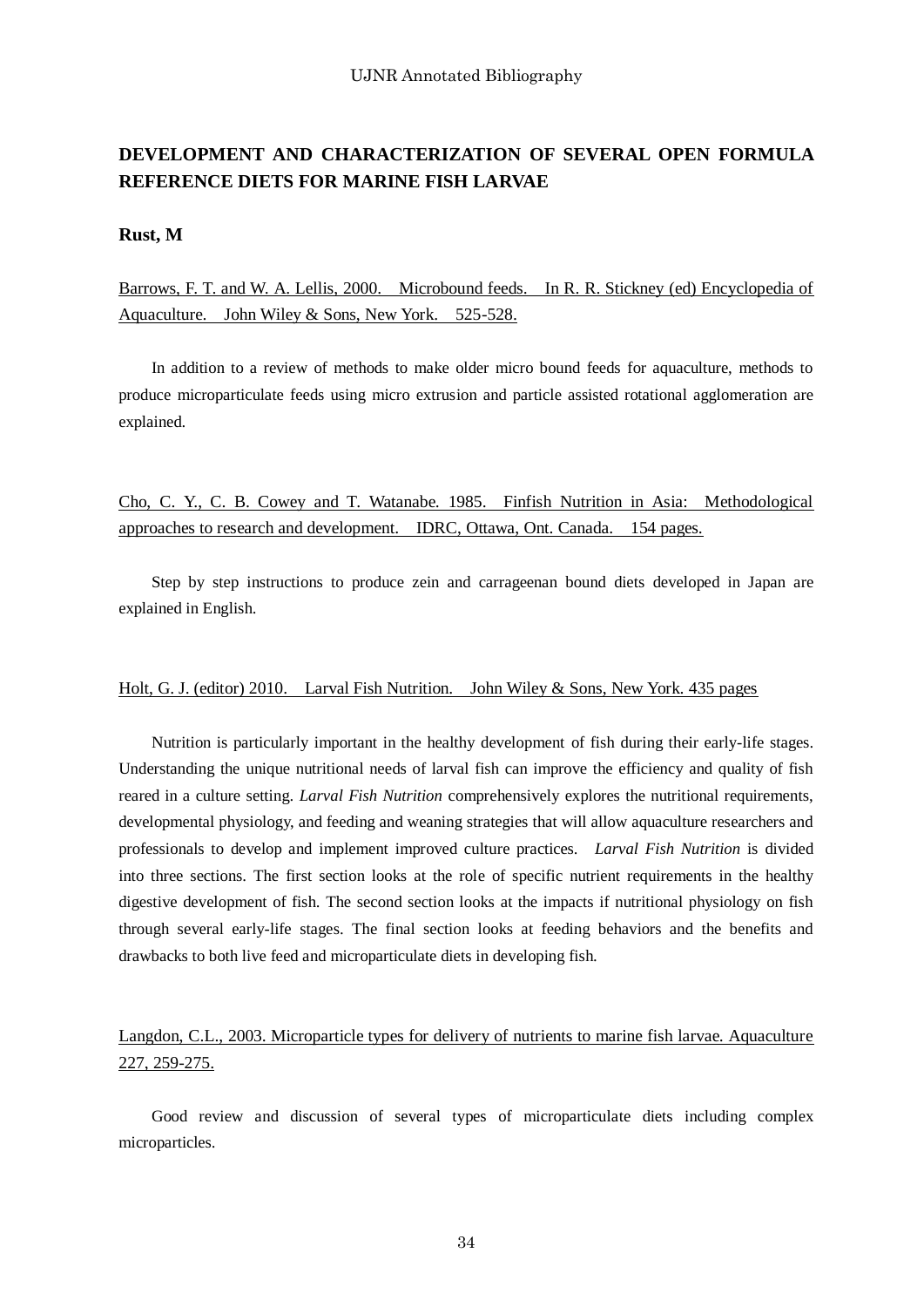Ronnestad, I., M. Yufera, B. Ueberscchar, L. Ribeiro, O. Saele and C. Boglione. 2013. Feeding behaviour and digestive physiology in larval fish: Current knowledge and gaps and bottlenecks in research. Reviews in Aquaculture (suppl. 1) S59-S98.

Food uptake follows rules defined by feeding behaviour that determines the kind and quantity of food ingested by fish larvae as well as how live prey and food particles are detected, captured and ingested. Feeding success depends on the progressive development of anatomical characteristics and physiological functions and on the availability of suitable food items throughout larval development. The fish larval stages present eco-morpho-physiological features very different from adults and differ from one species to another. The organoleptic properties, dimensions, detectability, movements characteristics and buoyancy of food items are all crucial features that should be considered, but is often ignored, in feeding regimes. Ontogenetic changes in digestive function lead to limitations in the ability

to process certain feedstuffs. There is still a lack of knowledge about the digestion and absorption of various nutrients and about the ontogeny of basic physiological mechanisms in fish larvae, including how they are affected by genetic, dietary and environmental factors. The neural and hormonal regulation of the digestive process and of appetite is critical for optimizing digestion. These processes are still poorly described in fish larvae and attempts to develop optimal feeding regimes are often still on a 'trial and error' basis. A holistic understanding of feeding ecology and digestive functions is important for designing diets for fish larvae and the adaptation of rearing conditions to meet requirements for the best presentation of prey and microdiets, and their optimal ingestion, digestion and absorption. More research that targets gaps in our knowledge should advance larval rearing.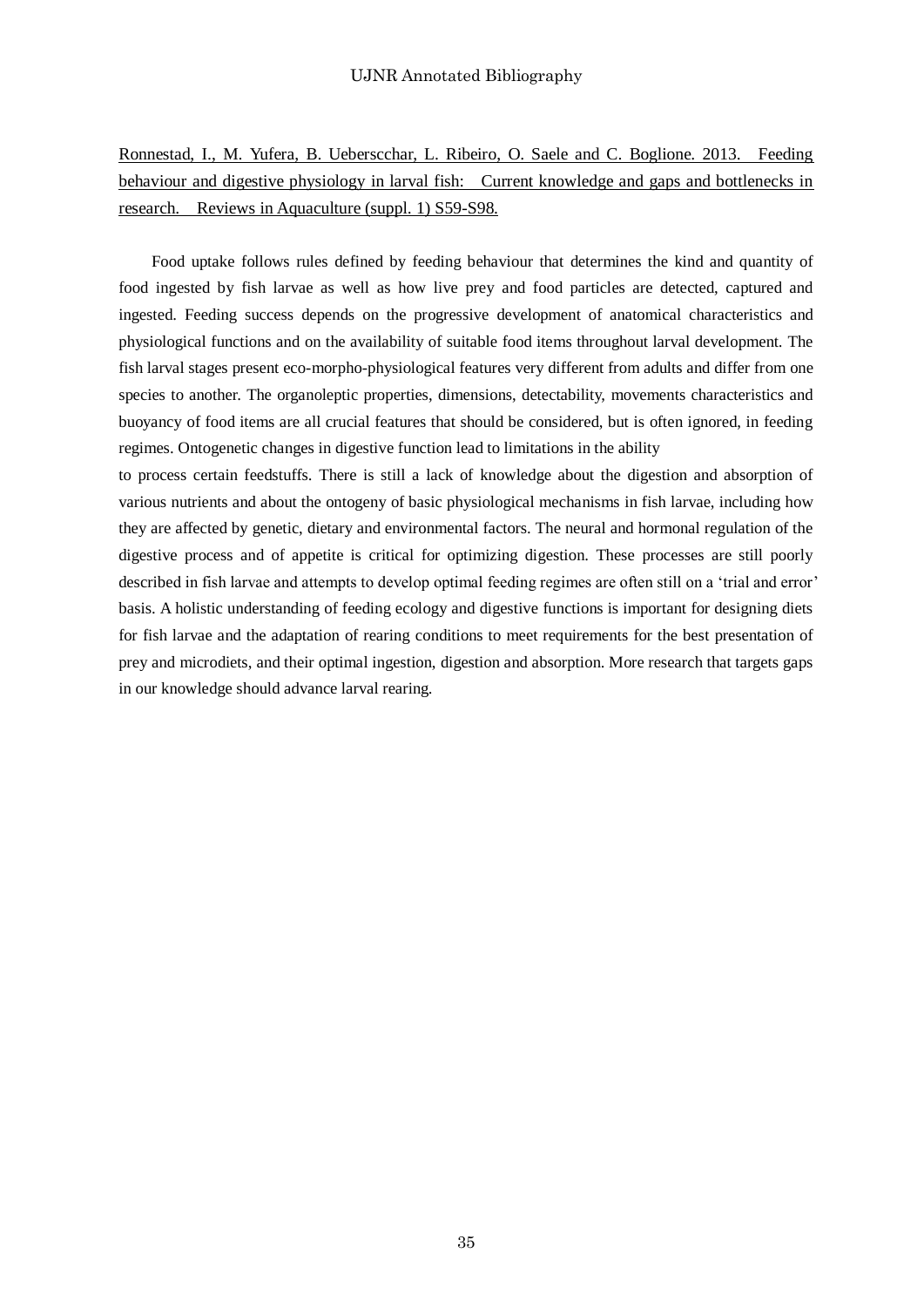# **GENETICALLY MODIFIED SALMON IN AQUACULTURE; WELL REGULATED AND SAFE**

### **Olin, P**

Van Eenennaam, Alison L. and Muir, William M. 2011. Transgenic salmon: a final leap to the grocery shelf? Nature Biotechnology, Volume 29 number 8, Pp. 706-710

This paper presents a detailed analysis of the regulatory and review process that FDA used for the AquAdvantage® salmon.

Entis, Elliot and Greenberg, Paul. 2013. The Salmon Dialogue: What's the future of sustainable, genetically engineered foods? Genetic Literacy Project. [http://www.geneticliteracyproject.org/2013/09/17/the-salmon-dialogue-whats-the-future-of-sustainab](http://www.geneticliteracyproject.org/2013/09/17/the-salmon-dialogue-whats-the-future-of-sustainable-genetically-engineered-foods/#.UjpTgtLBOSo) [le-genetically-engineered-foods/#.UjpTgtLBOSo](http://www.geneticliteracyproject.org/2013/09/17/the-salmon-dialogue-whats-the-future-of-sustainable-genetically-engineered-foods/#.UjpTgtLBOSo)

This online debate features, Elliot Entis, whose company has created a genetically modified salmon that may soon be for sale in the U.S., who discusses the environmental and health impacts of this controversial technology with author Paul Greenberg, a critic of GM fish.

Menozzi, Davide, Mora, Cristina and Merigo, Alberto. 2012. Journal of Agrobiotechnology Management & Economics, Volume 15, Number 3.

In this paper the authors provide an overview of salmon farming and world markets and then analyze three scenarios based on the level of acceptance of GM salmon in the marketplace. The three scenarios were named as 1) 'no market for GM fish,' 2) 'GM salmon for dinner,' and 3) 'GM salmon doesn't take off.' The authors provide a summary of the main outcomes for each scenario.

FDA 2012. AquAdvantage® Salmon, Draft Environmental Assessment. Center for Veterinary Medicine, United States Food and Drug Administration, Department of Health and Human Services. Washington D.C.

This document provides a detailed environmental assessment of the transgenic AquAdvantage® Salmon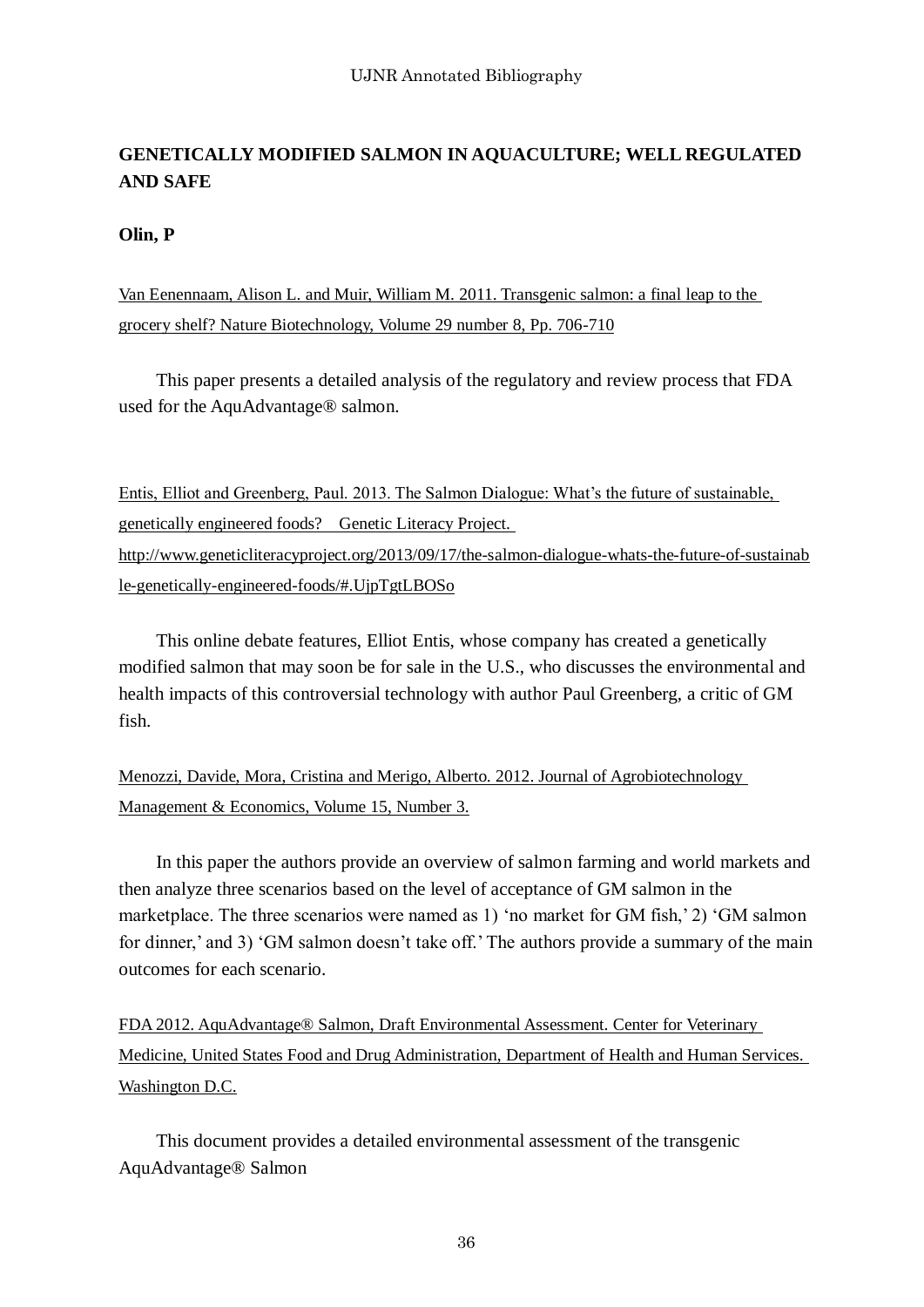# **LONG-TERM OUTCOMES IN THE TECH TRANSFER OF SCALLOP SPAT COLLECTION TECHNIQUES, FROM AOMORI PREFECTURE, JAPAN TO MAINE, USA**

#### **Morse, D**

Beal, B.F., M. Hastings, D. Morse, L. Taylor, T. Pottle, S. Rappaport, K. Porter, S. Inches, W. Hopkins, J. Trenholm. 1999. The Culture of Japanese Scallops (Patinopecten yessoensis), Report of the Maine Delegation of Aomori Prefecture, Japan, May 14-21, 1999. Maine Aquaculture Innovation Center, Orono, Maine, USA.

The state of Maine (USA) shares a sister-state relationship with Aomori Prefecture in Japan, and the two have shared many exchanges over the years. In 1999, a group of Maine fishermen, scientists, resource managers, processors and outreach staff travelled to Aomori to learn about the Japanese scallop industry. Visits were made to scientific and research facilities, processing plants, government offices, fishermen's cooperatives and scallop farms. Particular attention was paid to scallop spat collection techniques and the supporting science, the seamless relationship between fishing and farming for seafood producers in Mutsu Bay, and the various products made from scallops. Delegates from Maine found the techniques for spat collection to be potentially very useful, and were impressed by the unity of purpose in high-quality scallop production from all sectors of the Japanese industry and government. Unity of purpose is likely to be an issue in Maine, although the successful model of production, integration of fishing and farming, and variety of products is a useful one as Maine considers the future of its' scallop fishery.

National Public Radio story on recent efforts in scallop aquaculture: <http://www.npr.org/2012/08/12/157674235/maine-lobstermen-give-farming-sea-scallops-a-try>

In 2011, a pilot project in aquaculture of the Giant Sea Scallop (*Placopecten magellanicus*) was initiated in nearshore Maine waters. The effort is unusual, in that growout sites and culture activities are operated by both commercial fishermen and shellfish aquaculturists. This overlap of industries is relatively novel, but is paying rewards thus far. Initial observations of scallop growth are extremely positive, and this radio piece by National Public Radio highlights both the production issues being addressed as well as the opportunities that arise when fishermen and shellfish growers collaborate.

Web pages in support of scallop aquaculture trials, with attendant resources: <http://www.seagrant.umaine.edu/research/projects/dv/scallop-trials>

The Maine Sea Grant program hosts many Web pages on various topics, as part of their activities in